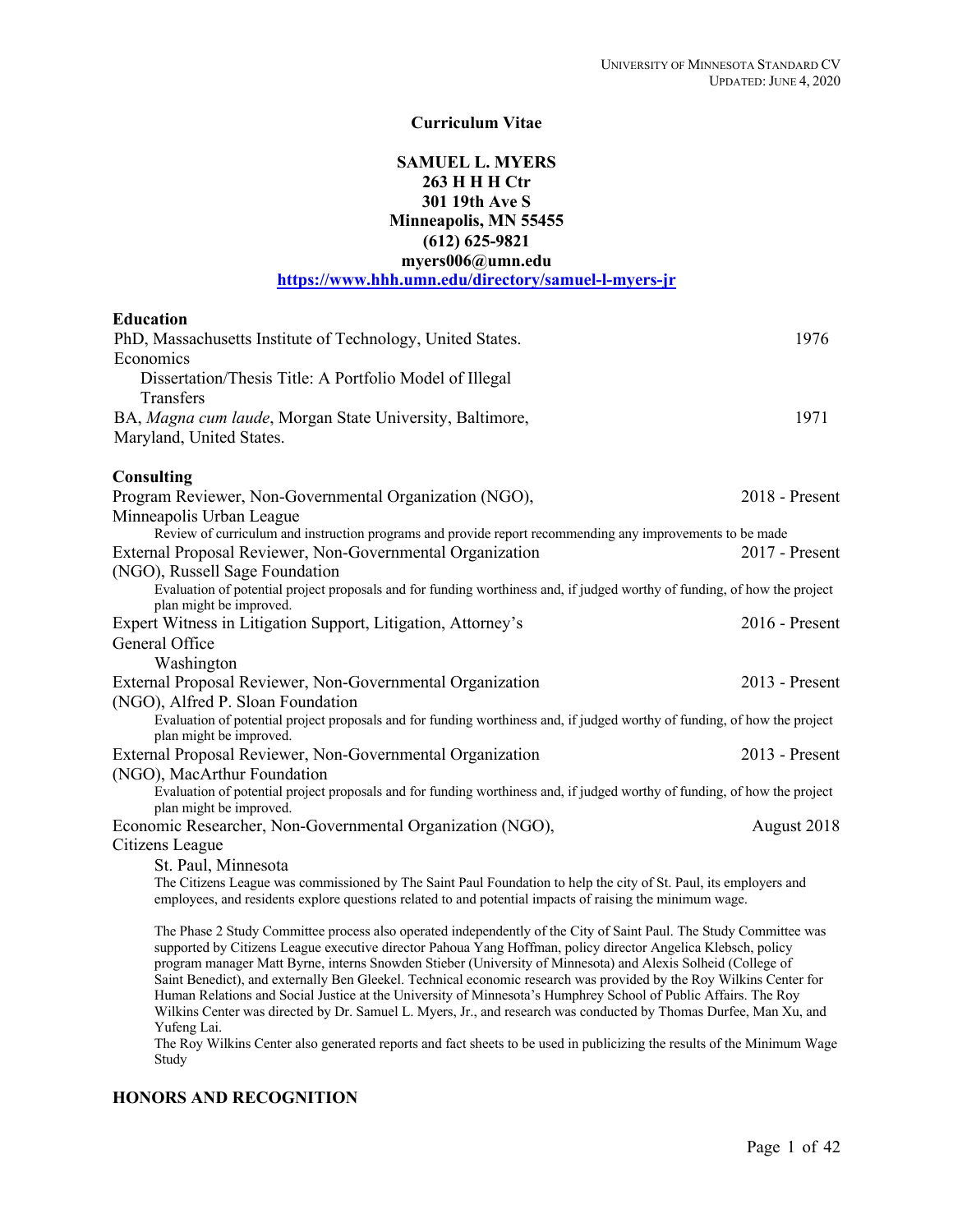| <b>External Sources</b>                                                |                |
|------------------------------------------------------------------------|----------------|
| Board Member, , U.S. Department of Justice Office of Justice Programs  | 2017           |
| (OJP) Science Advisory Board                                           |                |
| 2015-2019                                                              |                |
| Elected Member, "Policy Council Member", Association for Public Policy | 2017           |
| Analysis & Management                                                  |                |
| $2016 - 2019$ (4-year term)                                            |                |
| UAA-SAGE Marilyn Gittell Activist Scholar Award, Urban Affairs         | April 21, 2017 |
| Association                                                            |                |
|                                                                        |                |

# **RESEARCH, SCHOLARSHIP, AND CREATIVE WORK**

#### **Grants, Contract, Awards: External Sources**

**Award: A natural experiment evaluating the effect of a minimum wage increase on obesity and diet-related outcome** Principal Investigator: Caspi, Caitlin E. Status: Accepted Sponsoring Organization: NIH NATL INST OF DIABETES/DIG/KIDNEY DIS Award Dates: April 1, 2018 - March 31, 2023 Funded Amount: \$738,213.00

# 1. **Project: A natural experiment evaluating the effect of a minimum wage increase on obesity and diet-related**

**outcome**

Project Team: Samuel Myers (Co-Investigator), Lisa Harnack (Co-Investigator), Marilyn Nanney (Co-Investigator), Julian Wolfson (Co-Investigator), Caitlin Caspi (Principal) Status: Approved Project Dates: February 20, 2018 - March 31, 2023

## 2. **Project: Dept ID 10751, HHH Social Poli**

Project Team: Samuel Myers (Principal) Status: Approved Project Dates: February 20, 2018 - March 31, 2023

# **Award: State Report of Minority-Owned Businesses in Minnesota for Metropolitan Economic Development Association**

Principal Investigator: Myers, Samuel L. Status: Accepted Sponsoring Organization: METROPOLITAN ECONOMIC DEVELOPMENT ASSOC. Award Dates: May 26, 2019 - May 31, 2020

# **Project: State Report of Minority-Owned Businesses in Minnesota for Metropolitan Economic Development Association**

Project Team: Samuel Myers (Principal) Status: Approved Project Dates: May 26, 2019 - May 31, 2020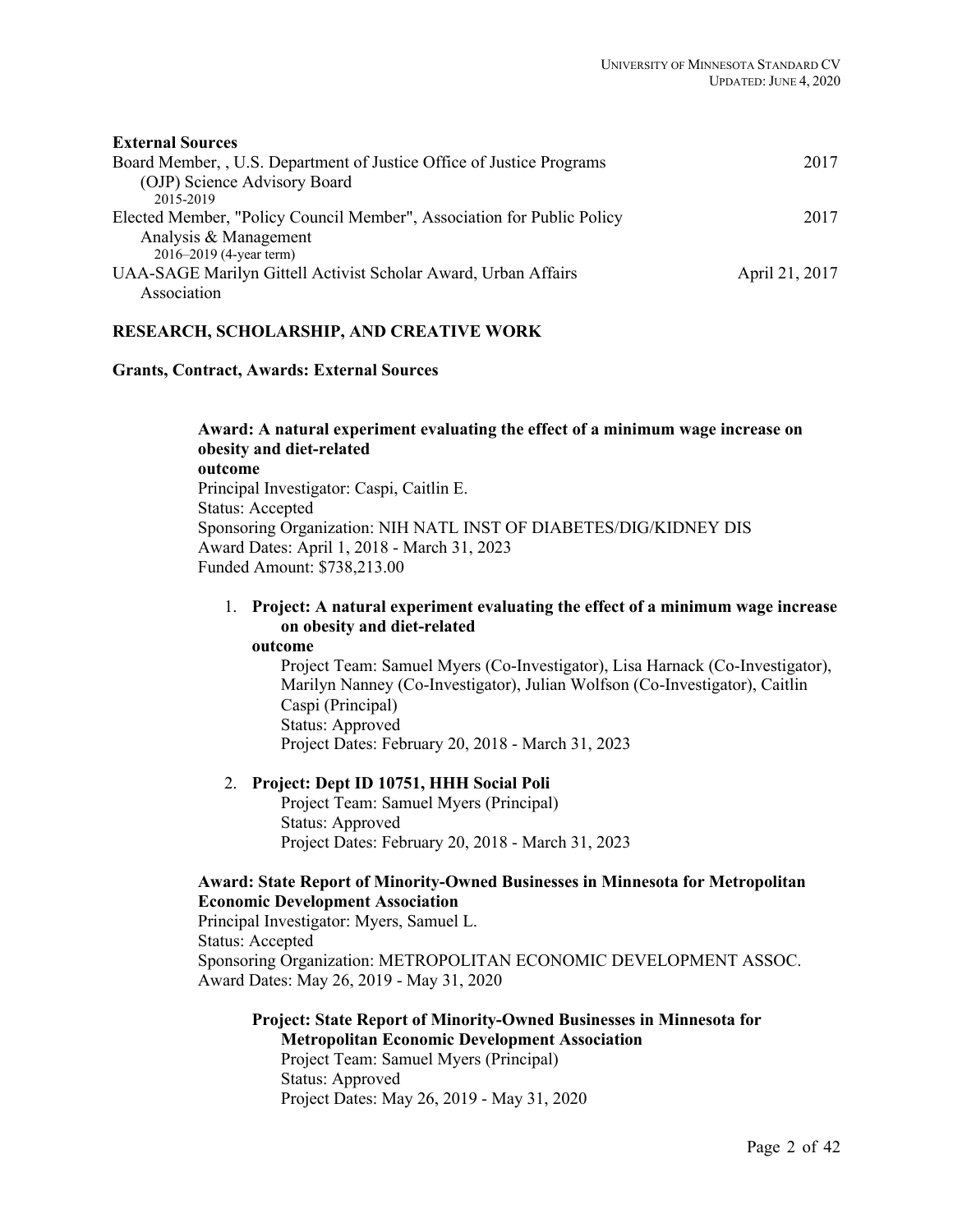**Award: Wilkins Community Fellows and Advanced Methods Workshops** Principal Investigator: Myers, Samuel L. Status: Accepted Sponsoring Organization: THE MINNEAPOLIS FOUNDATION Award Dates: January 1, 2018 - May 31, 2020 Funded Amount: \$100,000.00

## 1. **Project: Wilkins Community Fellows and Advanced Methods Workshops**

Project Team: Samuel Myers (Principal) Status: Approved Project Dates: January 1, 2018 - May 31, 2020

2. **Project: Expanding policy analysis trai** Project Team: Samuel Myers (Principal) Status: Approved Project Dates: January 1, 2019 - May 31, 2020

## **Award: Executive Leadership Institute 2019**

Principal Investigator: Myers, Samuel L. Status: Accepted Sponsoring Organization: NATIONAL FORUM FOR BLACK PUBLIC ADMIN. Award Dates: July 15, 2019 - April 30, 2020

#### **Project: Executive Leadership Institute 2019**

Project Team: Samuel Myers (Principal) Status: Approved Project Dates: July 15, 2019 - April 30, 2020

#### **Award: Evaluation of the Sloan Minority Ph.D. Program in Science and Engineering** Award ID: 2019-12562

Project Investigators: Fealing, Kaye H. (Principal), Myers, Samuel L (sub-contract) Status: Funded Sponsoring Organization: Sloan Foundation Institution: University of Minnesota Date Proposal Submitted: 2019 Award Dates: December 2019 - Present Funded Amount for Entire Grant Period or Proposed Grant Period: \$233,049.00 Sub-contract to University of Minnesota is funded for \$97,960 over the period of the grant.

#### **Award: Racial Equity Summit for Ramsey County Leadership**

Principal Investigator: Myers, Samuel L. Status: Closed Sponsoring Organization: RAMSEY COUNTY Award Dates: July 18, 2019 - September 30, 2019

#### **Project: Racial Equity Summit for Ramsey County Leadership**

Project Team: Samuel Myers (Principal) Status: Approved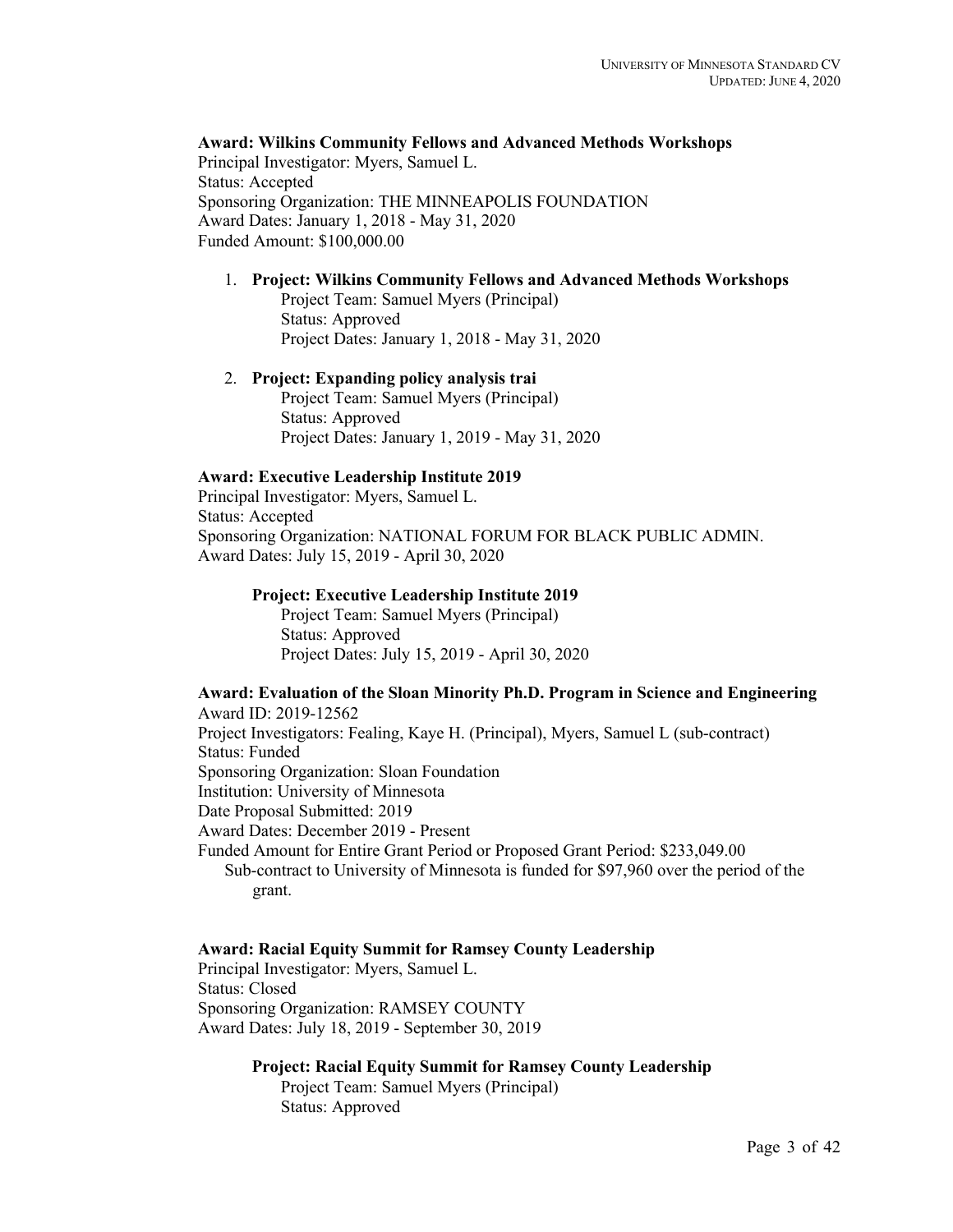Project Dates: July 18, 2019 - September 30, 2019

**Award: Disinvestment in Nonprofit Organizations Serving Minorities in Twin Cities** Principal Investigator: Myers, Samuel L. Status: Closed Sponsoring Organization: COUNCIL FOR MINNESOTANS OF AFRICAN HERIT Award Dates: May 9, 2019 - August 31, 2019

# **Project: Disinvestment in Nonprofit Organizations Serving Minorities in Twin Cities**

Project Team: Samuel Myers (Principal) Status: Approved Project Dates: May 9, 2019 - August 31, 2019

# **Award: Racial Equity Summit for Saint Paul-Ramsey County Public Health Department**

Principal Investigator: Myers, Samuel L. Status: Closed Sponsoring Organization: RAMSEY COUNTY Award Dates: January 7, 2019 - February 28, 2019 Funded Amount: \$30,000.00

# **Project: Racial Equity Summit for Saint Paul-Ramsey County Public Health Department**

Project Team: Samuel Myers (Principal) Status: Approved Project Dates: January 7, 2019 - February 28, 2019

## **Award: Executive Leadership Institute 2018**

Principal Investigator: Myers, Samuel L. Status: Closed Sponsoring Organization: NATIONAL FORUM FOR BLACK PUBLIC ADMIN. Award Dates: July 1, 2018 - December 31, 2018 Funded Amount: \$12,000.00

## **Project: Executive Leadership Institute 2018**

Project Team: Samuel Myers (Principal) Status: Approved Project Dates: July 1, 2018 - December 31, 2018

# **Award: The Fiftieth Anniversary of the Kerner Commission Report National Conference**

Principal Investigator: Myers, Samuel L. Status: Closed Sponsoring Organization: RUSSELL SAGE FOUNDATION Award Dates: July 1, 2018 - December 31, 2018 Funded Amount: \$15,000.00

# **Project: The Fiftieth Anniversary of the Kerner Commission Report National Conference**

Project Team: Samuel Myers (Principal)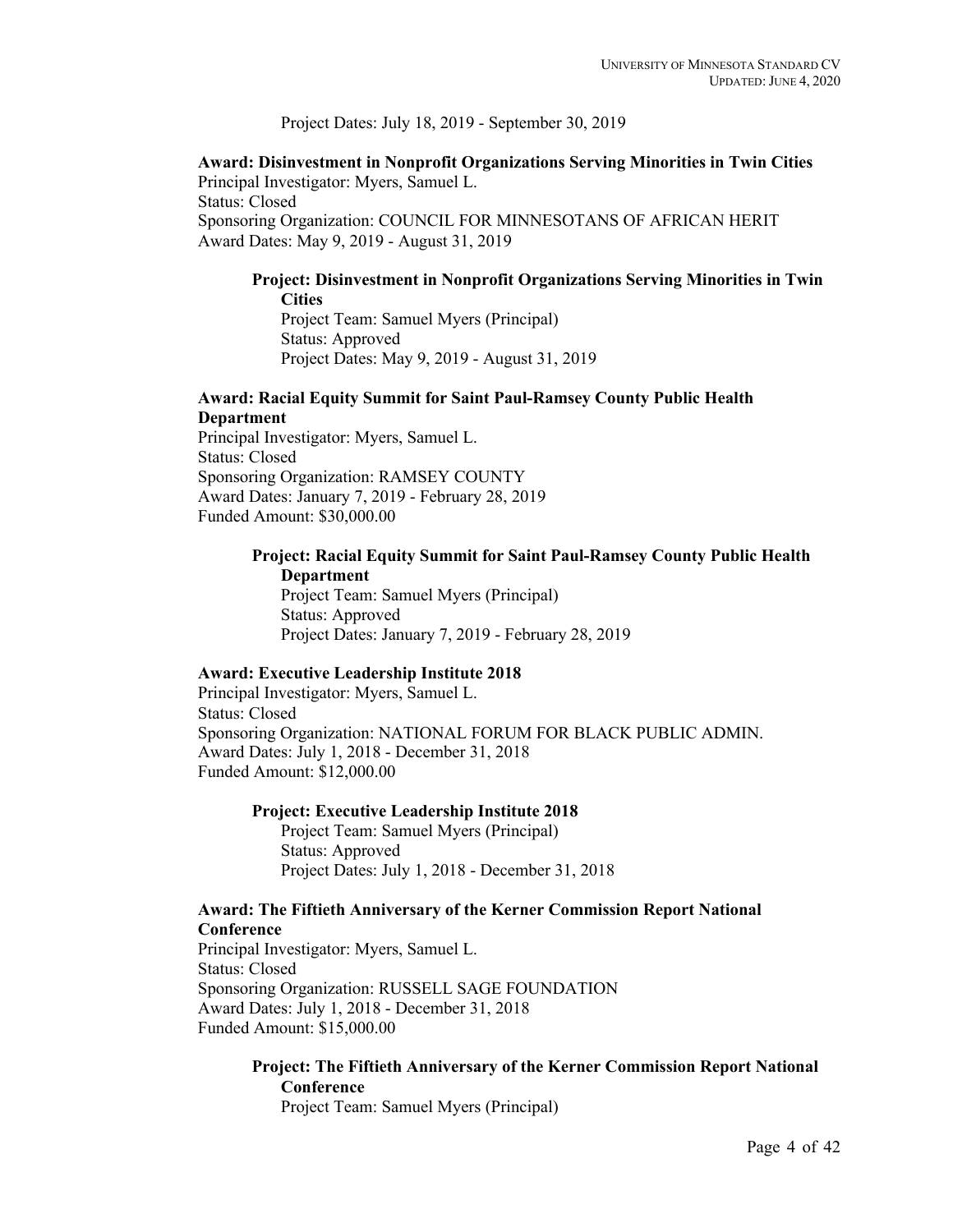Status: Approved Project Dates: July 1, 2018 - December 31, 2018

## **Award: Kerner Commission Report Conference**

Principal Investigator: Myers, Samuel L. Status: Closed Sponsoring Organization: ALFRED P. SLOAN FOUNDATION Award Dates: July 1, 2017 - December 31, 2018 Funded Amount: \$42,500.00

#### **Project: Kerner Commission Report Conference**

Project Team: Samuel Myers (Principal) Status: Approved Project Dates: July 1, 2017 - December 31, 2018

#### **Award: MnDOT FY 2019-2021 FHWA DBE Goals**

Principal Investigator: Myers, Samuel L. Status: Closed Sponsoring Organization: MN DEPARTMENT OF TRANSPORTATION Award Dates: February 14, 2018 - November 30, 2018 Funded Amount: \$121,500.00

# **Project: MnDOT FY 2019-2021 FHWA DBE Goals**

Project Team: Samuel Myers (Principal) Status: Approved Project Dates: February 14, 2018 - November 30, 2018

#### **Award: MnDOT FY 2019-2021 FTA DBE Goals**

Principal Investigator: Myers, Samuel L. Status: Closed Sponsoring Organization: MN DEPARTMENT OF TRANSPORTATION Award Dates: February 8, 2018 - October 31, 2018 Funded Amount: \$13,500.00

#### **Project: MnDOT FY 2019-2021 FTA DBE Goals**

Project Team: Samuel Myers (Principal) Status: Approved Project Dates: February 8, 2018 - October 31, 2018

#### **Award: Saint Paul Minimum Wage Implementation Project, Phase 2**

Principal Investigator: Myers, Samuel L. Status: Closed Sponsoring Organization: CITIZENS LEAGUE Award Dates: May 15, 2018 - September 1, 2018 Funded Amount: \$35,000.00

# **Project: Saint Paul Minimum Wage Implementation Project, Phase 2**

Project Team: Samuel Myers (Principal) Status: Approved Project Dates: May 15, 2018 - September 1, 2018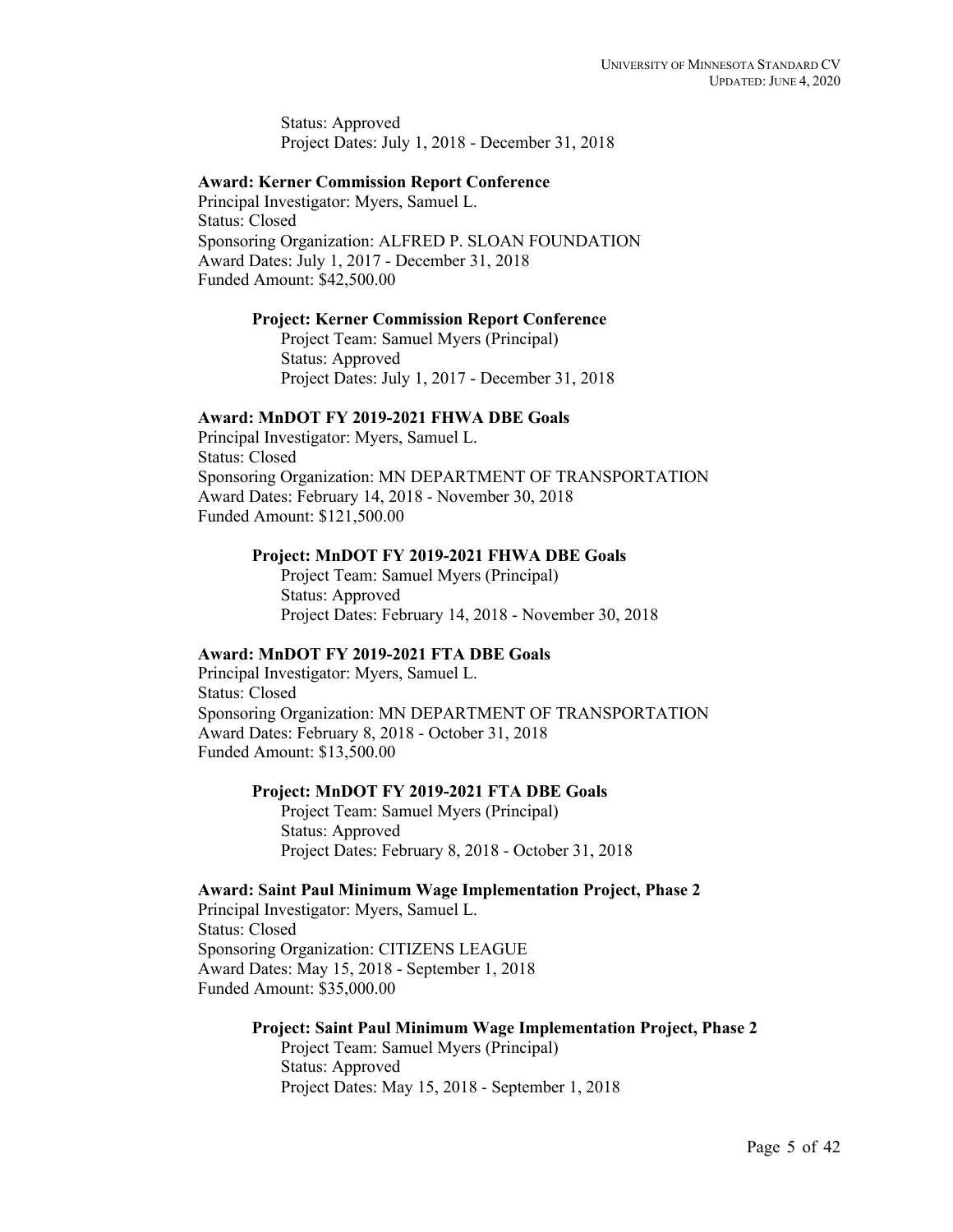**Award: 5th World Conference on Remedies to Racial and Ethnic Economic Inequality** Award ID: FY19-56 Project Investigators: Myers, Samuel L (Principal) Sponsoring Organization: Medtronics Foundation Institution: University of Minnesota Date Proposal Submitted: July 13, 2018 Award Dates: August 31, 2018 - Present Funded Amount for Entire Grant Period or Proposed Grant Period: \$50,000.00 Funding provided by Medtronic Foundation to further the Roy Wilkins Center's work on the 5th World Conference

## **Award: Sharon Sayles Belton Symposium February 2018**

Principal Investigator: Myers, Samuel L. Status: Closed Sponsoring Organization: THE MINNEAPOLIS FOUNDATION Award Dates: January 1, 2018 - March 31, 2018 Funded Amount: \$25,000.00

## **Project: Sharon Sayles Belton Symposium February 2018**

Project Team: Samuel Myers (Principal) Status: Approved Project Dates: January 1, 2018 - March 31, 2018

## **Award: Roy Wilkins Community Fellows Workshop**

Principal Investigator: Myers, Samuel L. Status: Closed Sponsoring Organization: THE MINNEAPOLIS FOUNDATION Award Dates: January 1, 2017 - December 31, 2017

# **Project: Roy Wilkins Community Fellows Workshop**

Project Team: Samuel Myers (Principal) Status: Approved Project Dates: January 1, 2017 - December 31, 2017

# **Award: Economic Benefit of Achieving Health Equity in Minnesota**

Principal Investigator: Allen, Michele L. Status: Closed Sponsoring Organization: BLUE CROSS AND BLUE SHIELD OF MINNESOTA Award Dates: September 15, 2016 - August 31, 2017

# **Project: Economic Benefit of Achieving Health Equity in Minnesota**

Project Team: Samuel Myers (Co-Investigator), Huda Ahmed (Co-Investigator), Michele Allen (Principal) Status: Approved Project Dates: September 15, 2016 - August 31, 2017

# **Award: Wilkins Community Fellows Workshop**

Principal Investigator: Myers, Samuel L. Status: Closed Sponsoring Organization: THE MINNEAPOLIS FOUNDATION Award Dates: January 1, 2016 - July 31, 2017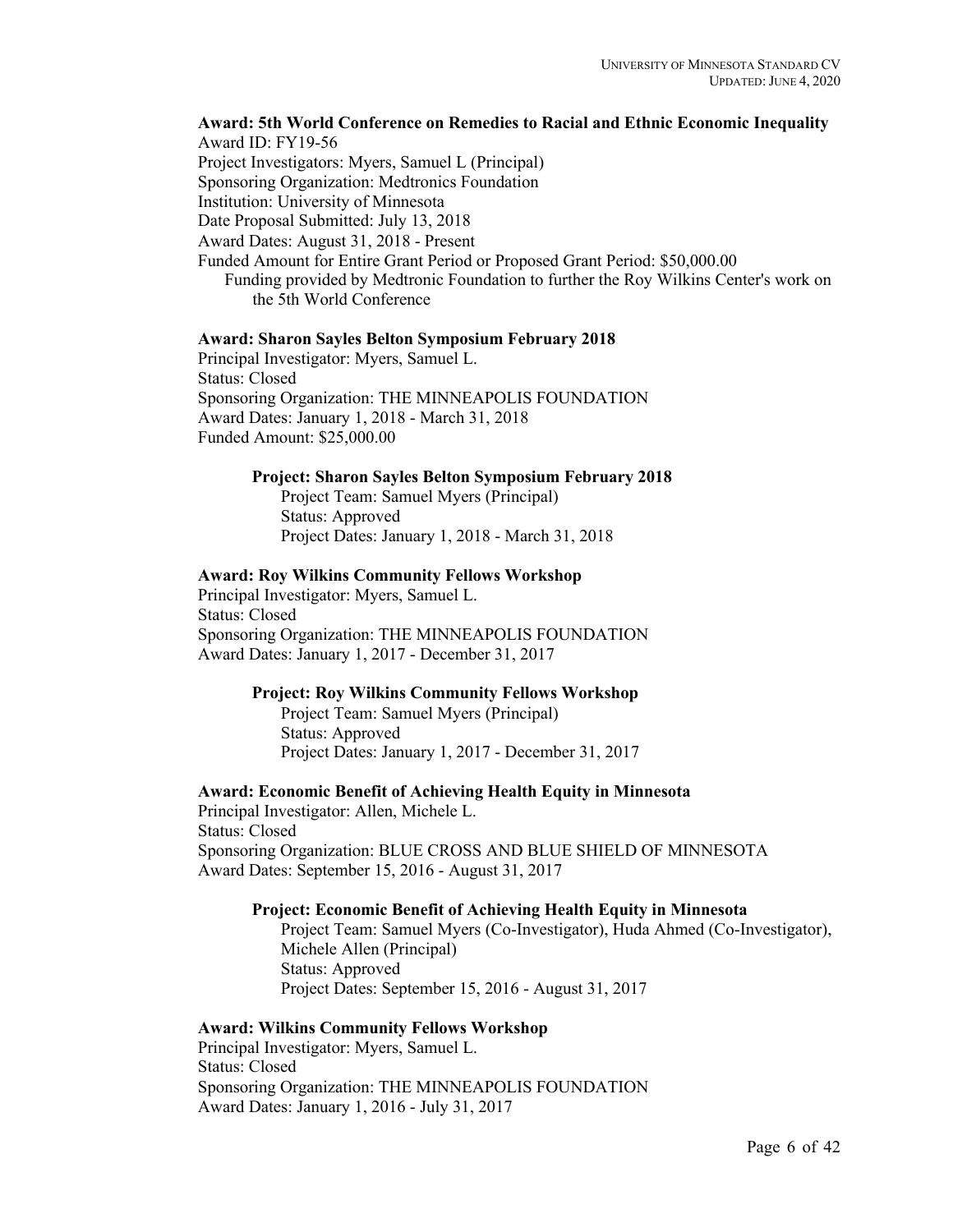#### **Project: Wilkins Community Fellows Workshop**

Project Team: Samuel Myers (Principal) Status: Approved Project Dates: January 1, 2016 - July 31, 2017

#### **Award: Executive Leadership Institute - NFBPA**

Principal Investigator: Myers, Samuel L. Status: Closed Sponsoring Organization: NATIONAL FORUM FOR BLACK PUBLIC ADMIN. Award Dates: June 1, 2016 - December 31, 2016

#### **Project: Executive Leadership Institute**

Project Team: Samuel Myers (Principal) Status: Approved Project Dates: June 1, 2016 - December 31, 2016

#### **Award: City of Minneapolis: Evaluation of a Citywide Minimum Wage Increase** Principal Investigator: Myers, Samuel L.

Status: Closed Sponsoring Organization: CITY OF MINNEAPOLIS Award Dates: February 29, 2016 - December 31, 2016

# **Project: City of Minneapolis: Evaluation of a Citywide Minimum Wage Increase**

Project Team: Samuel Myers (Principal) Status: Approved Project Dates: February 29, 2016 - December 31, 2016

#### **Award: New Jersey Transit Disadvantaged Business Enterprise Goals**

Principal Investigator: Myers, Samuel L. Status: Closed Sponsoring Organization: N.J. TRANSIT Award Dates: February 26, 2016 - October 31, 2016

#### **Project: New Jersey Transit Disadvantaged Business Enterprise Goals**

Project Team: Samuel Myers (Principal), Blanca Maria Del Carmen Monter Monroy (Co-Investigator) Status: Approved Project Dates: February 26, 2016 - October 31, 2016

# **Award: Training Workshop for the Cultural and Ethnic Communities Leadership Council**

Principal Investigator: Myers, Samuel L. Status: Closed Sponsoring Organization: MN DEPARTMENT OF HUMAN SERVICES Award Dates: March 10, 2016 - June 30, 2016

# **Project: Training Workshop for the Cultural and Ethnic Communities Leadership Council**

Project Team: Samuel Myers (Principal)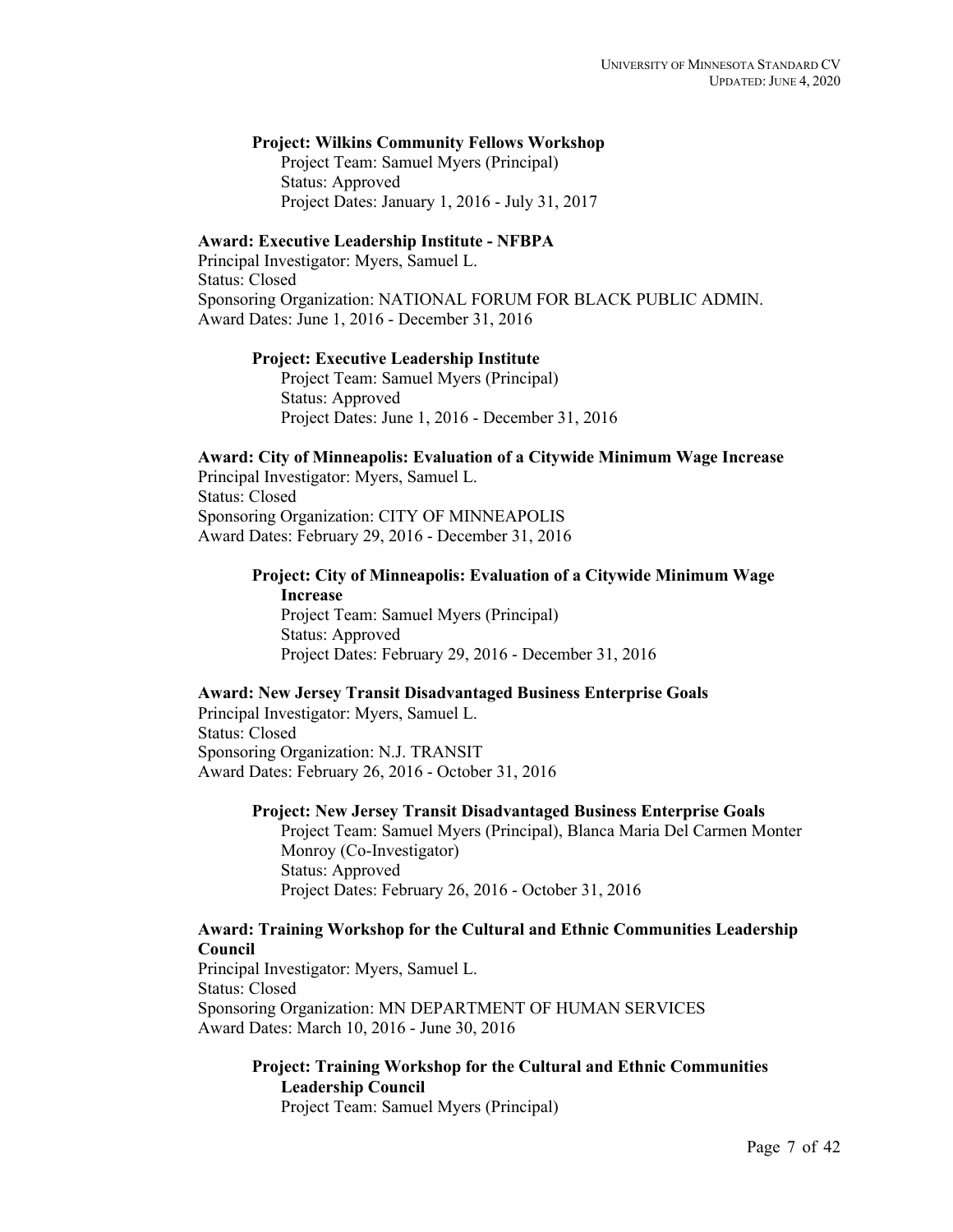Status: Closed Project Dates: March 10, 2016 - June 30, 2016

#### **Award: New Jersey Transit: Disparity Study-Initial Phase**

Principal Investigator: Myers, Samuel L. Status: Closed Sponsoring Organization: N.J. TRANSIT Award Dates: December 19, 2013 - May 31, 2016

#### 1. **Project: New Jersey Transit: Disparity Study-Initial Phase**

Project Team: Samuel Myers (Principal) Status: Closed Project Dates: December 19, 2013 - May 18, 2014

#### 2. **Project: NJ Transit Disparity Phase 2**

Project Team: Samuel Myers (Principal) Status: Closed Project Dates: June 30, 2014 - May 31, 2016

# **Award: Equity goals for targeted business and workforce activity**

Principal Investigator: Myers, Samuel L. Status: Closed Sponsoring Organization: MINNESOTA SPORTS FACILITIES AUTHORITY Award Dates: December 1, 2015 - May 30, 2016

#### **Project: Equity goals for targeted business and workforce activity**

Project Team: Samuel Myers (Principal) Status: Closed Project Dates: December 1, 2015 - May 30, 2016

#### **Award: Executive Leadership Institute - NFBPA**

Principal Investigator: Myers, Samuel L. Status: Closed Sponsoring Organization: NATIONAL FORUM FOR BLACK PUBLIC ADMIN. Award Dates: September 1, 2015 - April 17, 2016

#### **Project: Executive Leadership Institute - NFBPA**

Project Team: Samuel Myers (Principal) Status: Approved Project Dates: September 1, 2015 - April 17, 2016

## **Award: Wilkins Community Fellows Workshop**

Principal Investigator: Myers, Samuel L. Status: Closed Sponsoring Organization: THE MINNEAPOLIS FOUNDATION Award Dates: January 1, 2015 - December 31, 2015

## **Project: Wilkins Community Fellows Workshop**

Project Team: Samuel Myers (Principal) Status: Closed Project Dates: January 1, 2015 - December 31, 2015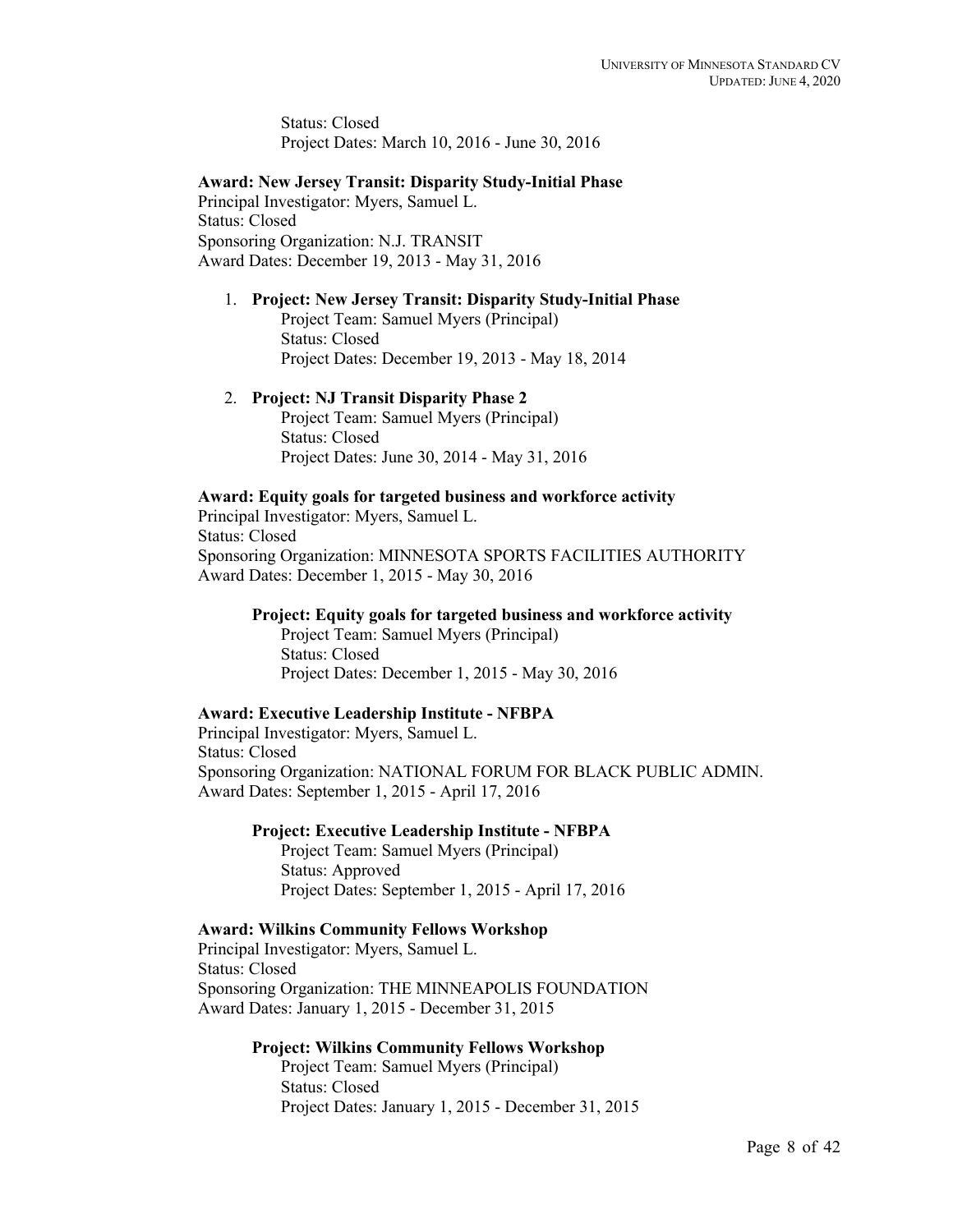# **Award: Federal Transit Authority DBE Goals FY16-FY18**

Principal Investigator: Myers, Samuel L. Status: Closed Sponsoring Organization: MN DEPARTMENT OF TRANSPORTATION Award Dates: April 24, 2015 - November 30, 2015

# **Project: Federal Transit Authority DBE Goals FY16-FY18**

Project Team: Samuel Myers (Principal) Status: Closed Project Dates: April 24, 2015 - November 30, 2015

## **Award: MnDOT FHWA DBE Goals FY16-FY18**

Principal Investigator: Myers, Samuel L. Status: Closed Sponsoring Organization: MN DEPARTMENT OF TRANSPORTATION Award Dates: March 3, 2015 - November 30, 2015

#### **Project: MnDOT FHWA DBE Goals FY16-FY18**

Project Team: Samuel Myers (Principal), Samuel Myers (Principal) Status: Closed Project Dates: March 3, 2015 - November 30, 2015

#### **Award: Executive Leadership Institute - NFBPA**

Principal Investigator: Myers, Samuel L. Status: Closed Sponsoring Organization: NATIONAL FORUM FOR BLACK PUBLIC ADMIN. Award Dates: September 5, 2014 - November 14, 2015

## **Project: Executive Leadership Institute - NFBPA**

Project Team: Samuel Myers (Principal) Status: Closed Project Dates: September 5, 2014 - November 14, 2015

#### **Award: WSSC: Interim Goals Report**

Principal Investigator: Myers, Samuel L. Status: Closed Sponsoring Organization: WASHINGTON SUBURBAN SANITARY COMMISSION Award Dates: December 30, 2014 - June 30, 2015

## **Project: WSSC: Interim Goals Report**

Project Team: Samuel Myers (Principal) Status: Closed Project Dates: December 30, 2014 - June 30, 2015

## **Award: Responsible Banking Survey**

Principal Investigator: Myers, Samuel L. Status: Closed Sponsoring Organization: THE MINNEAPOLIS FOUNDATION Award Dates: September 1, 2014 - May 30, 2015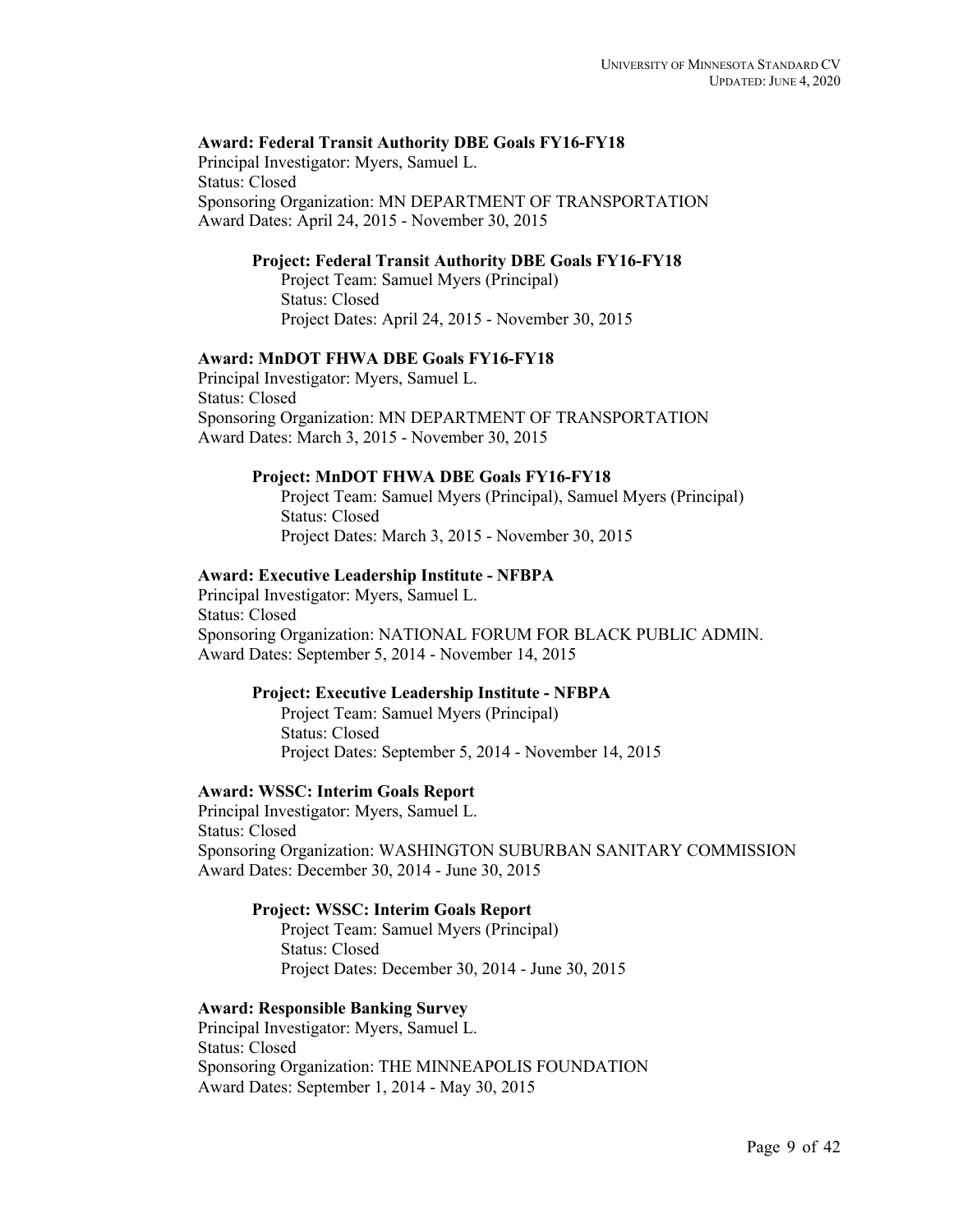#### **Project: Responsible Banking Survey**

Project Team: Samuel Myers (Principal) Status: Closed Project Dates: September 1, 2014 - May 30, 2015

## **Award: Executive Leadership Institute: MNDHS**

Principal Investigator: Myers, Samuel L. Status: Closed Sponsoring Organization: MN DEPARTMENT OF HUMAN SERVICES Award Dates: January 9, 2015 - February 27, 2015

#### **Project: Executive Leadership Institute: MNDHS**

Project Team: Samuel Myers (Principal) Status: Closed Project Dates: January 9, 2015 - February 27, 2015

#### **Award: Training Managers of Non-Profits to Evaluate and Measure Success in Making Change**

Principal Investigator: Myers, Samuel L. Status: Closed Sponsoring Organization: THE MINNEAPOLIS FOUNDATION Award Dates: January 1, 2013 - May 31, 2014

# **Project: Training Managers of Non-Profits to Evaluate and Measure Success in Making Change**

Project Team: Samuel Myers (Principal) Status: Closed Project Dates: January 1, 2013 - May 31, 2014

## **Award: MNDOT Review of DBE Goals,DBEs and Procedures**

Principal Investigator: Myers, Samuel L. Status: Closed Sponsoring Organization: MN DEPARTMENT OF TRANSPORTATION Award Dates: July 9, 2012 - December 31, 2013

**Project: MNDOT Review of DBE Goals,DBEs and Procedures**

Project Team: Samuel Myers (Principal) Status: Closed Project Dates: July 9, 2012 - December 31, 2013

# **Award: New Jersey Transit (NJT) Disadvantaged Business Enterprise (DBE) Goals FY14-FY16**

Principal Investigator: Myers, Samuel L. Status: Closed Sponsoring Organization: N.J. TRANSIT Award Dates: February 4, 2013 - September 3, 2013

# **Project: New Jersey Transit (NJT) Disadvantaged Business Enterprise (DBE) Goals FY14-FY16**

Project Team: Samuel Myers (Principal) Status: Closed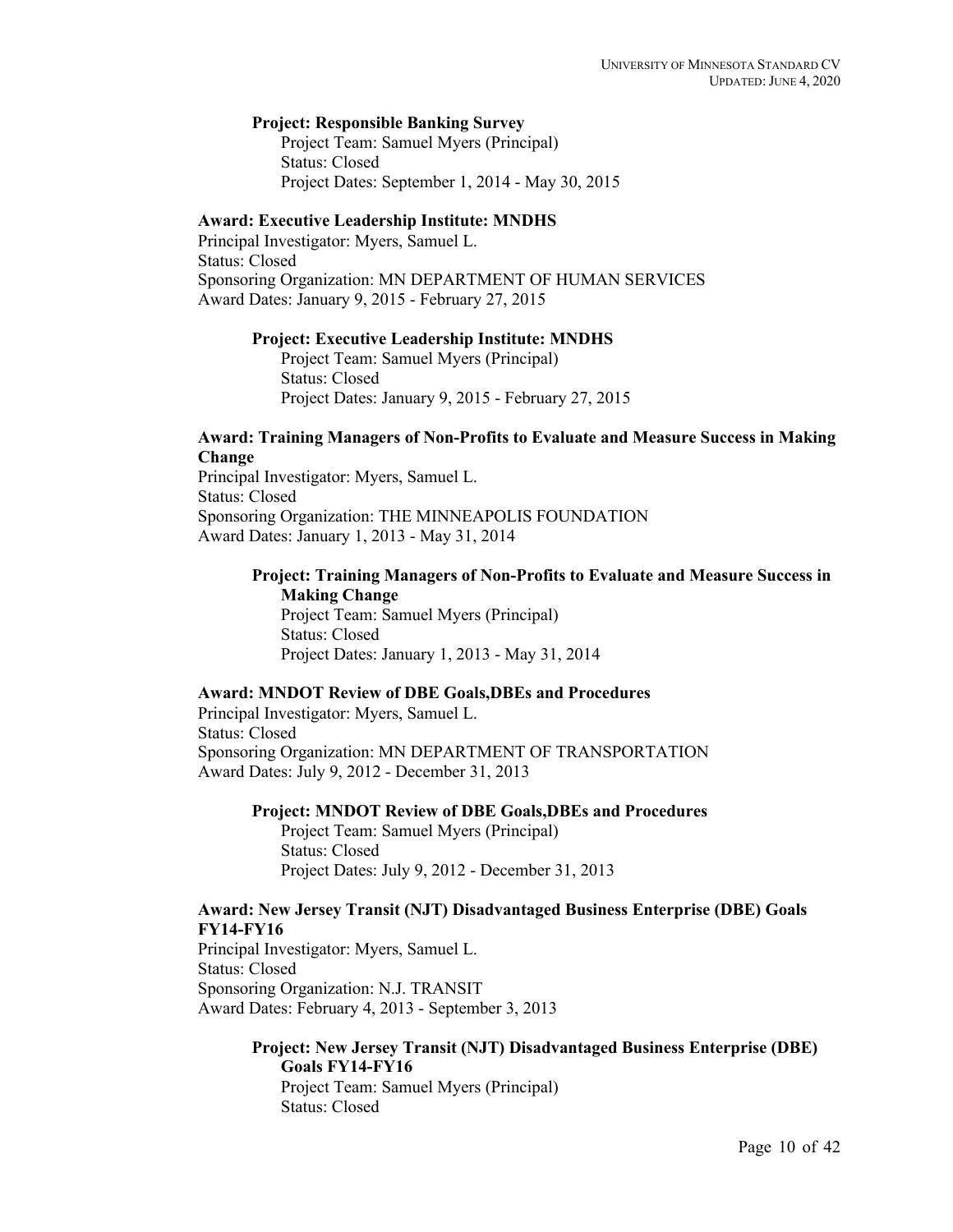## Project Dates: February 4, 2013 - August 1, 2013

# **Award: The Economic Impact of the Midwest Minority Supplier Development Council Member Businesses on Minnesota's Economy**

Principal Investigator: Myers, Samuel L. Status: Closed Sponsoring Organization: MIDWEST MINORITY SUPPLIER DEV. COUNCIL Award Dates: March 1, 2013 - June 1, 2013

# **Project: The Economic Impact of the Midwest Minority Supplier Development Council Member Businesses on Minnesota's Economy**

Project Team: Samuel Myers (Principal) Status: Closed Project Dates: March 1, 2013 - June 1, 2013

# **Award: The 4th World Conference on Remedies to Racial and Ethnic Economic Inequality**

Principal Investigator: Myers, Samuel L. Status: Closed Sponsoring Organization: NORTHWEST AREA FOUNDATION Award Dates: June 1, 2012 - December 31, 2012

# **Project: The 4th World Conference on Remedies to Racial and Ethnic Economic Inequality**

Project Team: Samuel Myers (Principal) Status: Closed Project Dates: June 1, 2012 - December 31, 2012

## **Award: Minnesota Department of Transportation FY 2012-2014 DBE Goals**

Principal Investigator: Myers, Samuel L. Status: Closed Sponsoring Organization: MN DEPARTMENT OF TRANSPORTATION Award Dates: January 9, 2012 - October 31, 2012

## **Project: Minnesota Department of Transportation FY 2012-2014 DBE Goals**

Project Team: Samuel Myers (Principal) Status: Closed Project Dates: January 9, 2012 - October 31, 2012

#### **Award: Rhode Island Public Transportation Authority DBE Program Plan Update** Principal Investigator: Myers, Samuel L.

Status: Closed Sponsoring Organization: Rhode Island Public Transit Authority Award Dates: December 23, 2011 - February 29, 2012

#### **Project: Rhode Island Public Transportation Authority DBE Program Plan Update**

Project Team: Samuel Myers (Principal) Status: Closed Project Dates: December 23, 2011 - February 29, 2012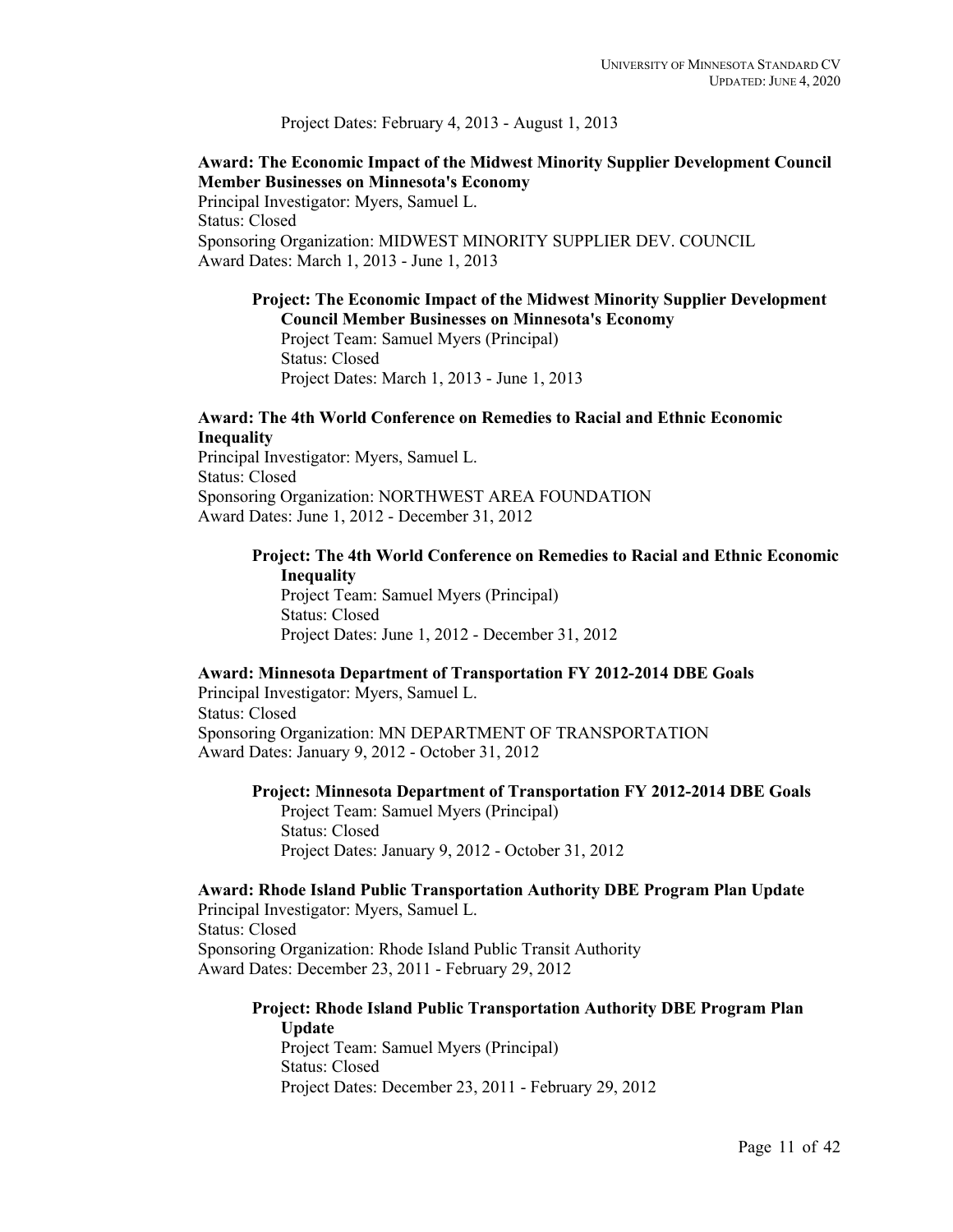# **Award: Capstone Workshop-Policy Analysis and Racial/Ethnic Inequality**

Principal Investigator: Myers, Samuel L. Status: Closed Sponsoring Organization: NORTHWEST AREA FOUNDATION Award Dates: February 23, 2011 - December 31, 2011

# **Project: Capstone Workshop-Policy Analysis and Racial/Ethnic Inequality**

Project Team: Samuel Myers (Principal) Status: Closed Project Dates: February 23, 2011 - December 31, 2011

#### **Award: Minneapolis Foundation General Operating Request RWC**

Principal Investigator: Myers, Samuel L. Status: Closed Sponsoring Organization: THE MINNEAPOLIS FOUNDATION Award Dates: January 1, 2007 - December 31, 2008

#### **Project: MINNEAPOLIS FOUNDATION GENERAL**

Project Team: Samuel Myers (Principal) Status: Closed Project Dates: January 1, 2007 - December 31, 2008

# **Award: Racial and Gender Diversity in State DOTs and Transit Agencies: Phase I Benchmark Scoping**

Principal Investigator: Myers, Samuel L. Status: Closed Sponsoring Organization: TRANSPORTATION RES BOARD Award Dates: May 24, 2005 - March 30, 2007

# **Project: RACIAL AND GENDER DIVERSITY IN**

Project Team: Samuel Myers (Principal) Status: Closed Project Dates: May 24, 2005 - March 30, 2007

## **Pending/Submitted:**

**Proposal: Declining Racial Disparities in Imprisonment and foster Care** Role: Principal Proposal ID: CON000000083671 Status: Submitted Sponsoring Organization: GEORGIA STATE UNIVERSITY Date Submitted: November 6, 2019 Purpose: Research

**Proposal: Evaluation of the Sloan Minority Ph.D. Program in Science and Engineering** Role: Principal Proposal ID: CON000000083394 Status: Submitted Sponsoring Organization: GEORGIA INSTITUTE OF TECHNOLOGY Date Submitted: October 21, 2019 Purpose: Other Sponsored Activity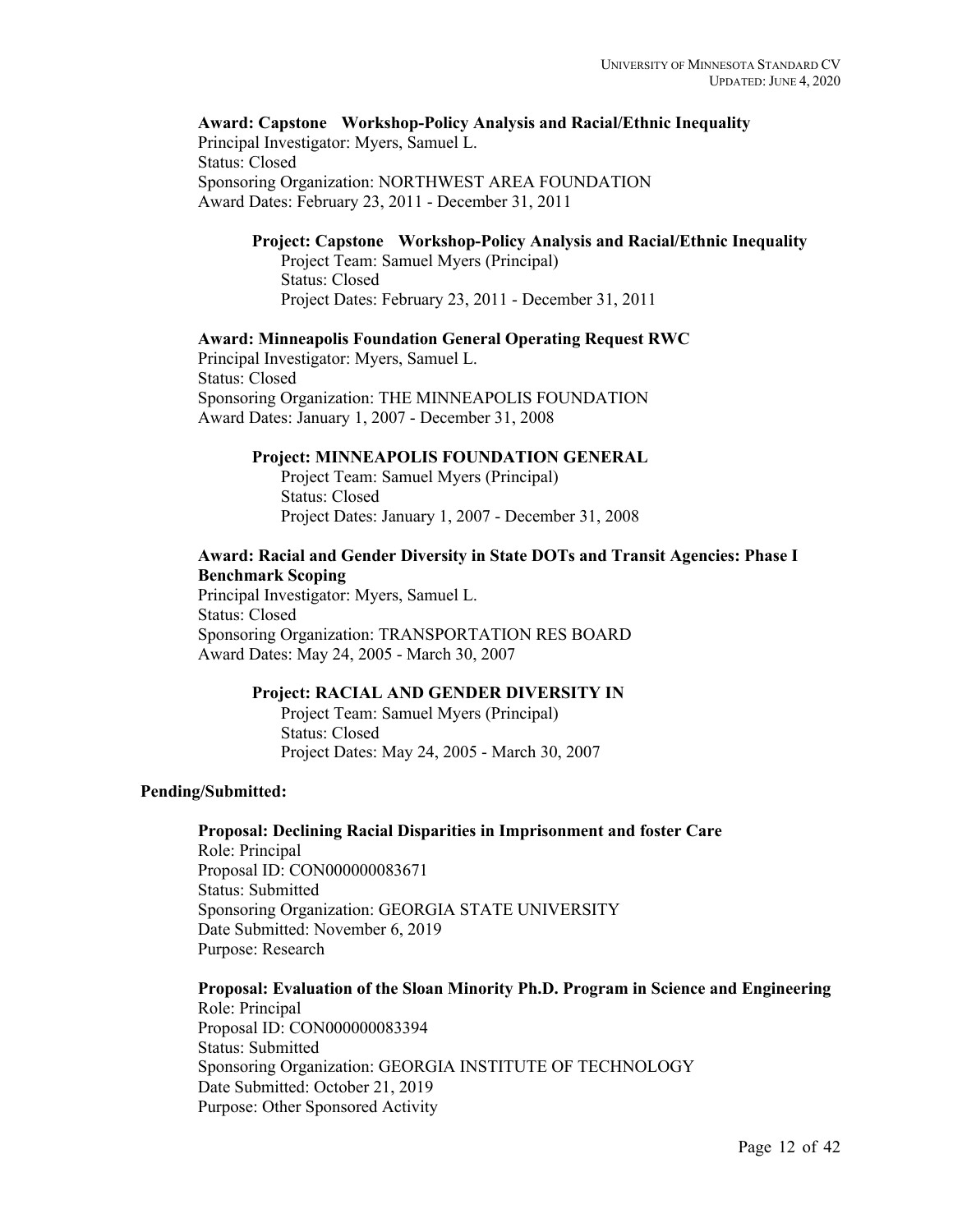# **Proposal: Racial Disparities in Drowning: Using Geocoded Microdata to Identify the Causes of Native American Drowning**

Role: Principal Proposal ID: CON000000082984 Status: Submitted Sponsoring Organization: ST. CATHERINE UNIVERSITY Date Submitted: September 30, 2019 Purpose: Research

## **Proposal: Declining Racial Disparities in Imprisonment and Foster Care**

Role: Principal Proposal ID: CON000000082136 Status: Submitted Sponsoring Organization: GEORGIA STATE UNIVERSITY Date Submitted: August 7, 2019 Purpose: Research

# **Proposal: Subject Matter Expert and Technical Support Service For the 2019-2020 Essex County Disparity Study**

Role: Principal Proposal ID: CON000000081807 Status: Submitted Sponsoring Organization: COUNTY OF ESSEX Date Submitted: July 16, 2019 Purpose: Other Sponsored Activity

# **Proposal: New Jersey Transit (NJT) disadvantaged business enterprise (DBE) goals FY20-FY22**

Role: Principal Proposal ID: CON000000078702 Status: Submitted Sponsoring Organization: N.J. TRANSIT Date Submitted: February 4, 2019 Purpose: Other Sponsored Activity

## **Publications**

*Asterisk(\*) - indicates student author*

## *Book*

- Myers, S. L., & Ha, I. (2019)., *Race Neutrality: Rationalizing Remedies to Racial Inequality*. Lexington Books.
- Hawkins, D. F., Myers, Jr, S. L., & Stone, R. N. (2003)., *Crime Control and Social Justice*. Greenwood Press. London. Page319.
- Myers, S. L. (1997)., *Civil rights and race relations in the post Reagan-Bush era*. Praeger Publishers.
- Darity, W. A., & Myers, S. L. (1991)., *Black-White Earnings Gaps Have Widened: The Problem of Family Structure, Earnings Inequality and The Marginalization of Black Men*. Afro-American Studies Program, University of Maryland at College Park.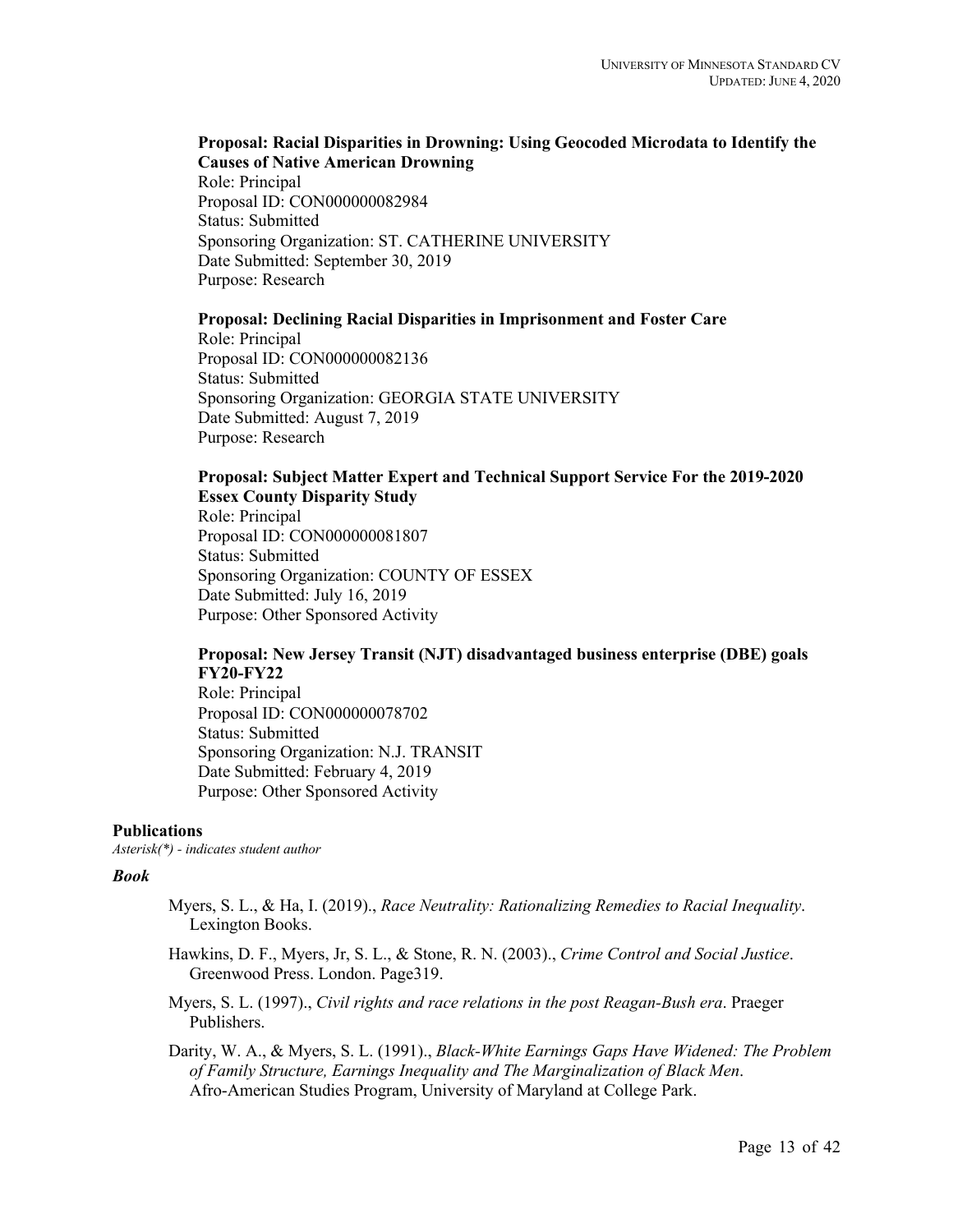- Myers, S. L. (1983)., *Age Discrimination in Credit Markets*. Bureau of Economics, Federal Trade Commission.
- Myers, S. L. (1980)., *Evaluating the Effectiveness of Unemployment Insurance in Reducing Recidivism*. Institute for Research on Poverty, University of Wisconsin--Madison.

## *Peer-Reviewed Journal Article*

- Nanney, M. S., Myers, S. L., Xu, M., Kent, K., Durfee, T., & Allen, M. L. (2019). The economic benefits of reducing racial disparities in health: The case of minnesota. *International journal of environmental research and public health, 16*(5), 742.
- Myers, Jr, S. L., & Xu, M. (2019). The Effects of DBE Goals on Bid Success Rates. *Journal of Management Policy and Practice, 20*(5). doi: https://doi.org/10.33423/jmpp.v20i5.2600
- Gorsuch, M. M., Myers, Jr, S. L., Lai, Y., Steward, D., & Motachwa, R. (2019). Vanishing racial disparities in drowning in Florida. *Injury prevention, 25*(6), 487--493. listed as Accepted in 2019 Works Report
- Gorsuch, M. M., Myers, Jr, S. L., Lai, Y., Steward, D., & Motachwa, R. (2018). Vanishing racial disparities in drowning in Florida. *Injury prevention*, injuryprev--2018. [Accepted]
- Craigie, T.-A., Myers, S. L., & Darity, W. A. (2018). Racial Differences in the Effect of Marriageable Males on Female Family Headship. *Journal of demographic economics, 84*(3), 231--256.
- Gooden, S. T., & Myers, S. L. (2018). The Kerner Commission Report Fifty Years Later: Revisiting the American Dream. *RSF: The Russell Sage Foundation Journal of the Social Sciences, 4*(6), 1--17.
- Ding, S., Myers, S. L., & Price, G. (2017). Does affirmative action in Chinese college admissions lead to mismatch? Educational quality and the relative returns to a baccalaureate degree for minorities in China. *International Journal of Anthropology and Ethnology*.
- Heggeness, M. L., Murray-Close, M., & Myers, Jr, S. L. (2017). Consider the Source: Using Administrative Records to Estimate Returns to Earnings.
- Myers, Jr, S. L., Price, G. N., & Sai, D. (2017). Educational Quality and the Returns To A Baccalaureate Degree For Minorities In China.
- Myers, Jr, S. L., & Sabol, W. (2017). Racial and Ethnic Disproportionality in Foster Care Appendix Tables.
- Myers, Jr, S. L. (2017). What Have We Learned about Incarceration and Race? *Policing and Race in America: Economic, Political, and Social Dynamics*, 111.
- Myers, S. L., Cuesta, A.\*, & Lai, Y.\* (2017). Competitive Swimming and Racial Disparities in Drowning. *Review of Black Political Economy, 44*(1-2), 77-97. doi: 10.1007/s12114-017-9248-y
- Myers, S. L. (2017). The Production of Black Ph.D.'s in Economics at Harvard University, 1905–1955. *Review of Black Political Economy, 44*(1-2), 167-201. doi: 10.1007/s12114-017-9244-2
- Green, R. D., Mulusa, J. K., Byers, A. A., Parmer, C., Myers, S. L., Cuesta, A., & Lai, Y. (2017). Educational Attainment, Citizenship, and Black American Women in Elected and Appointed National Leadership Positions.
- Fernandes, R., Ha, I. S., McElroy, S. W., & Myers, S. L. (2016). Black-White Disparities in Test Scores: Distributional Characteristics. *The Review of Black Political Economy, 43*(2),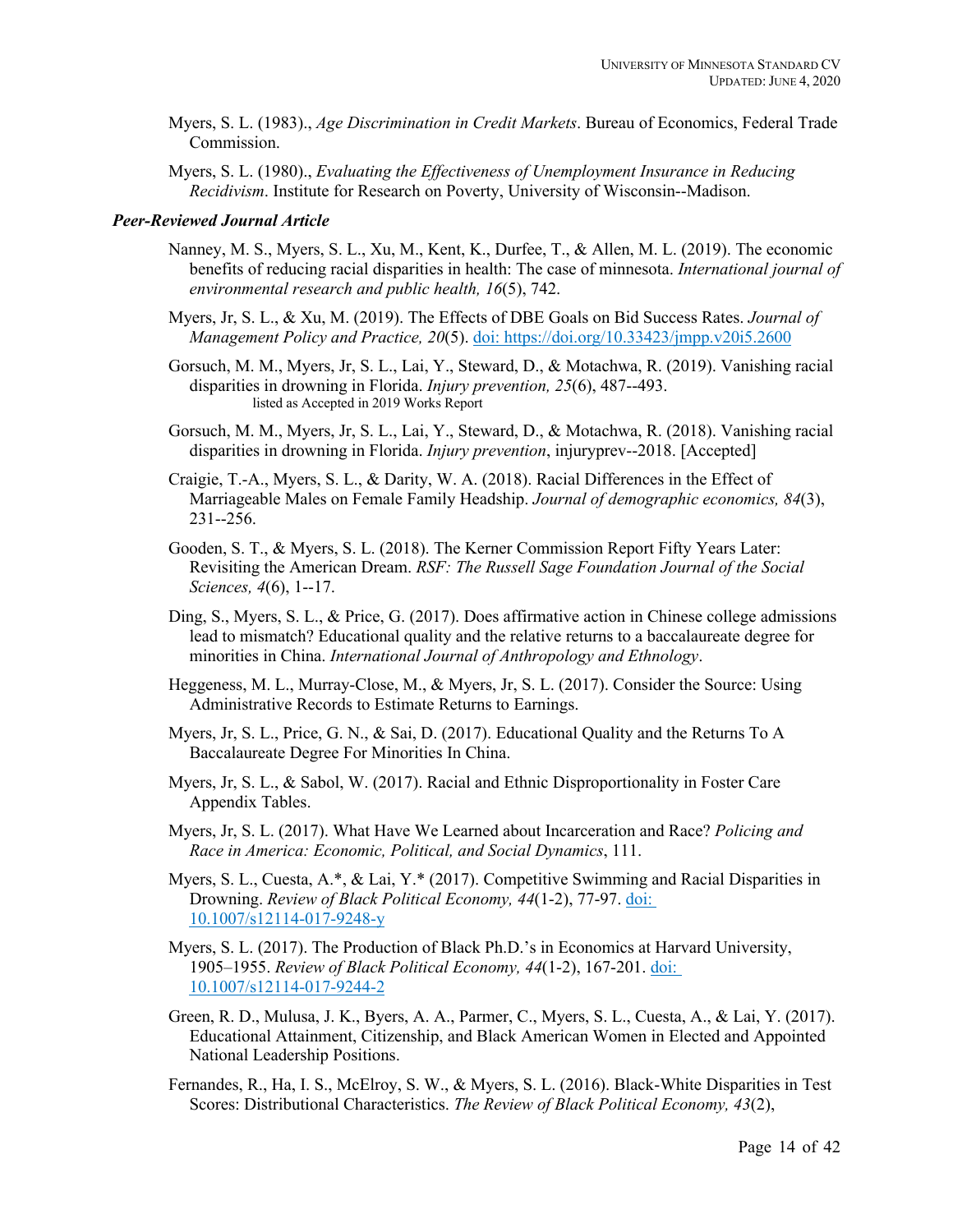209--232.

- Ards, S. D., Ha, I. S., Mazas, J.-L., & Myers, S. L. (2015). Bad Credit and Intergroup Differences in Loan Denial Rates. *The Review of Black Political Economy, 42*(1-2), 19--34.
- Fealing, K. H., Lai, Y., & Myers, Jr, S. L. (2015). Pathways vs. pipelines to broadening participation in the STEM workforce. *Journal of Women and Minorities in Science and Engineering, 21*(4).
- Myers, Jr, S., Lee, W. F., & Toney, J. (2015). RESPONSIBLE BANKING IN THE TWIN CITIES.
- Ards, S. D., Ha, I. S., Mazas, J.-L., & Myers, S. L. (2015). This paper considers whether race conditions the welfare gains associated with the purchase of cars and trucks that comply with National Highway Traffic Safety Administration Corporate Average Fuel Efficiency Standards. We utilize data from the General Social Survey on respondent stated preferences for the extent to which they value fuel-efficient cars and trucks to estimate the maximum market price... *The Review of Black Political Economy, 42*(3), 179--199.
- Borooah, V., & Myers, S. (2014). Discriminatory Behaviour: Issues Related to Theory and Measurement.
- Myers, S., & Sai, D. (2014). The effects of disability on earnings in China and the United States. *Review of Disability Studies: An International Journal, 9*(4).
- Myers, Jr, S. L., Xiaoyan, G., & Cruz, B. C. (2013). Ethnic minorities, race, and inequality in China: A new perspective on racial dynamics. *The Review of Black Political Economy, 40*(3), 231--244.
- Myers, Jr, S. L. (2013). What Have We Learned about Incarceration and Race? Lessons from 30 years of Research. *Economic Inquiry, 51*(3), 1651--1681.
- Lovaton Davila, R., Ha, Inhyuck "Steve", & Myers, Jr, S. L. (2012). Affirmative action retrenchment in public procurement and contracting. *Applied Economics Letters, 19*(18), 1857--1860.
- Myers, Jr, S. L., & Spriggs, W. E. (2012). BLACK EMPLOYMENT, CRIMINAL. *Race, Markets, and Social Outcomes, 54*, 31.
- Myers, Jr, S. L., & Fealing, K. H. (2012). Changes in the representation of women and minorities in biomedical careers. *Academic Medicine, 87*(11), 1525--1529.
- Ards, S. D., Myers, Jr, S. L., Ray, P., Kim, H.-E., Monroe, K., & Arteaga, I. (2012). Racialized perceptions and child neglect. *Children and youth services review, 34*(8), 1480--1491.
- Ding, S., Li, S., & Myers, Jr, S. L. (2011). Chapters from: Rising Inequality in China: Challenge to a Harmonious Society, by Shi Li, Hiroshi Sato and Terry Sicular, eds., revised August, 2012, forthcoming 2013 from Cambridge University Press.
- Myers, S. (2011). Does a rising tide lift all ships? Comparisons between China and the USA.
- Ding, S., Li, S., & Myers, S. L. (2011). Inter-temporal changes in ethnic urban earnings disparities in China.
- Myers, Jr, S. L. (2010). Race-Conscious Policy Analysis and the Healthcare Reform Debate: Comments on Wilhelmina Leigh and Anna L. Wheatley "US Healthcare Reform, 2009--2010: Implications for African Americans". *The Review of Black Political Economy, 37*(3-4), 203--206.
- Myers, Jr, S. L., & Ha, Inhyuck "Steve" (2009). Estimation of race-neutral goals in public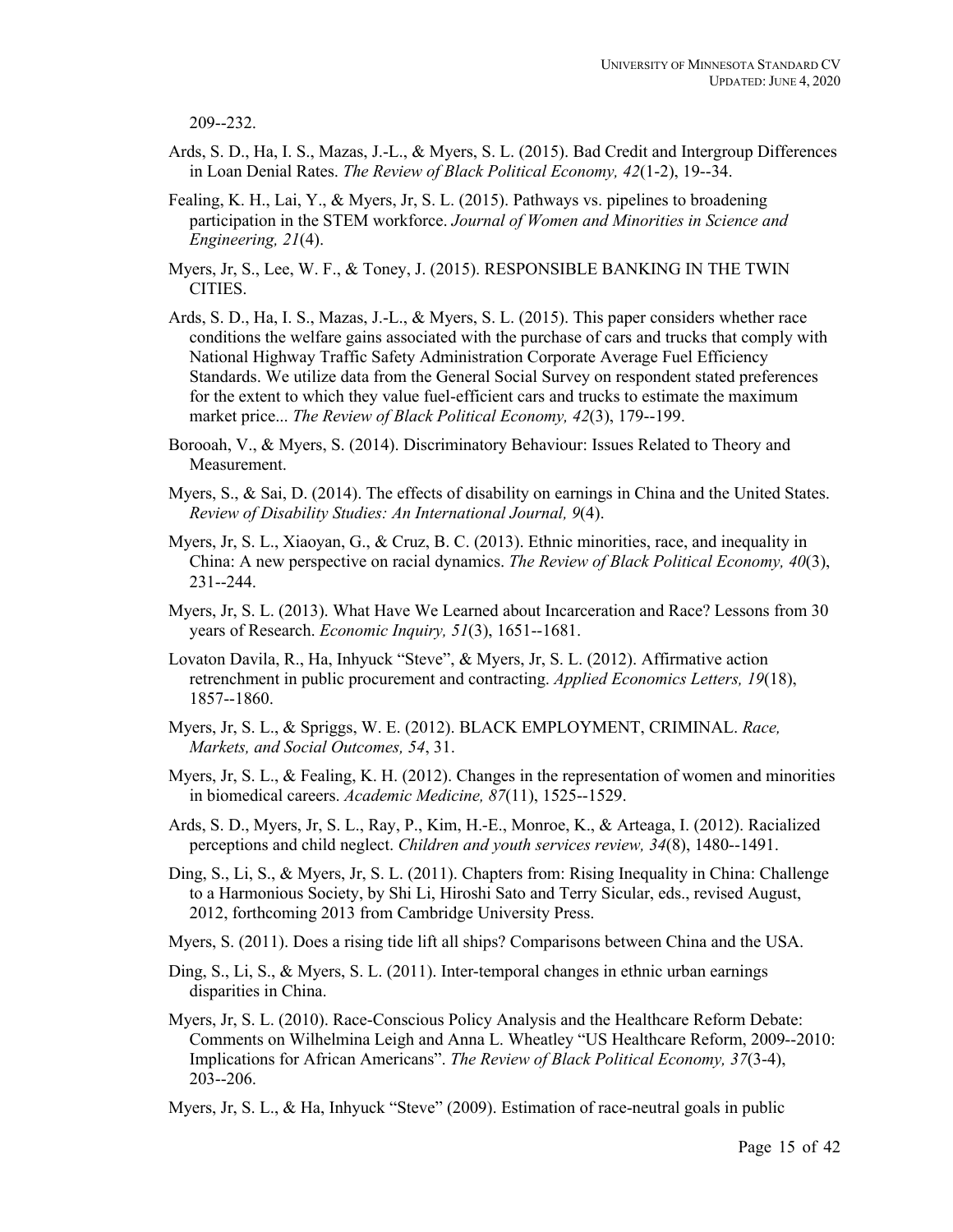procurement and contracting. *Applied Economics Letters, 16*(3), 251--256.

- Myers, Jr, S. L. (2009). Just Generosity: A New Vision for Overcoming Poverty in America, by Ronald J. Sider. *Journal of Income Distribution\textregistered, 18*(1), 180.
- Myers, Jr, S. L., Darity, Jr, W. A., & Marsh, K. (2009). The effects of housing market discrimination on earnings inequality. *The integration debate: Competing futures for American cities*, 119--130.
- Myers, Jr, S. L. (2008). Prosperity and Inequality: Lessons from the United States. *Chinese Academy of Social Sciences Proceedings*.
- Myers, Jr, S. L., Seo, B., Lewis, S., & Tehmeh, A. (2007). Draft Final Report: The Deterrent Effects of Media Accounts and HUD Enforcement on Racial Disparities in Loan Denial Rate.
- Myers, Jr, S. L. (2007). Reconnecting disadvantaged young men. Black males left behind. *Journal of Policy Analysis and Management, 26*(1), 208--214.
- Myers, Jr, S. L., Lewis, S., Tehmeh, A., & Seo, B. (2007). The Deterrent Effects of Media Accounts and HUD Enforcement on Racial Disparities in Loan Denial Rate.
- Rouse, J. (2006). Crime and Punishment in America. *Public Administration Review, 66*(4), 644--646.
- Myers, S. (2006). The Rehabilitation Effect of Punishment'. *INTERNATIONAL LIBRARY OF CRITICAL WRITINGS IN ECONOMICS, 195*(3), 389.
- Myers, Jr, S. L., & Rodgers, III, W. M. (2005). Analysis of Essex County Procurement and Contracting.
- Mason, P. L., Myers, Jr, S. L., & Darity, Jr, W. A. (2005). Is there racism in economic research? *European Journal of Political Economy, 21*(3), 755--761.
- Gooden, S. T., & Myers, S. L. (2004). Social equity analysis and management: What MPA and MPP students need to know. *Journal of Public Affairs Education, 10*(2), 172--175.
- Gooden, S., & Myers, Jr, S. (2004). Teaching Social Equity in the MPA: Reflections from the Social Equity Symposium. *Journal of Public Affairs Education, 10*(2), 155--175.
- Myers, Jr, S. L., Kim, H., & Mandala, C. (2004). The effect of school poverty on racial gaps in test scores: The case of the Minnesota Basic Standards Tests. *Journal of Negro Education*, 81--98.
- Myers, S. L., & Turner, C. S. (2004). The effects of Ph. D. supply on minority faculty representation. *American Economic Review, 94*(2), 296--301.
- Gooden, S., Myers, S., & Agathangelou, A. M. (2004). What Is to Done? Globalization and Social Equity. *Journal of Public Affairs Education, 10*(2), 155--158.
- Palacios, W. R., Heard, C., & Taylor, D. (2003). At a crossroad: Affirmative Action and criminology. *CONTRIBUTIONS IN CRIMINOLOGY AND PENOLOGY, 55*, 415--430.
- Ards, S. D., Myers, Jr, S. L., Chung, C., Malkis, A., & Hagerty, B. (2003). Decomposing black-white differences in child maltreatment. *Child Maltreatment, 8*(2), 112--121.
- Myers, Jr, S. L., Carter, T., Cook, K., Jamison, T., Kamara, J., Marshall, S., . . . others (2003). Measuring Up: The Impact of Suspensions, Parental Involvement and Textbooks in Four Minneapolis Public Schools.
- Hawkins, D. F. (2003). On the horns of a dilemma: Criminal wrongs, civil rights, and the administration of justice in African-American communities. *Contributions in Criminology and*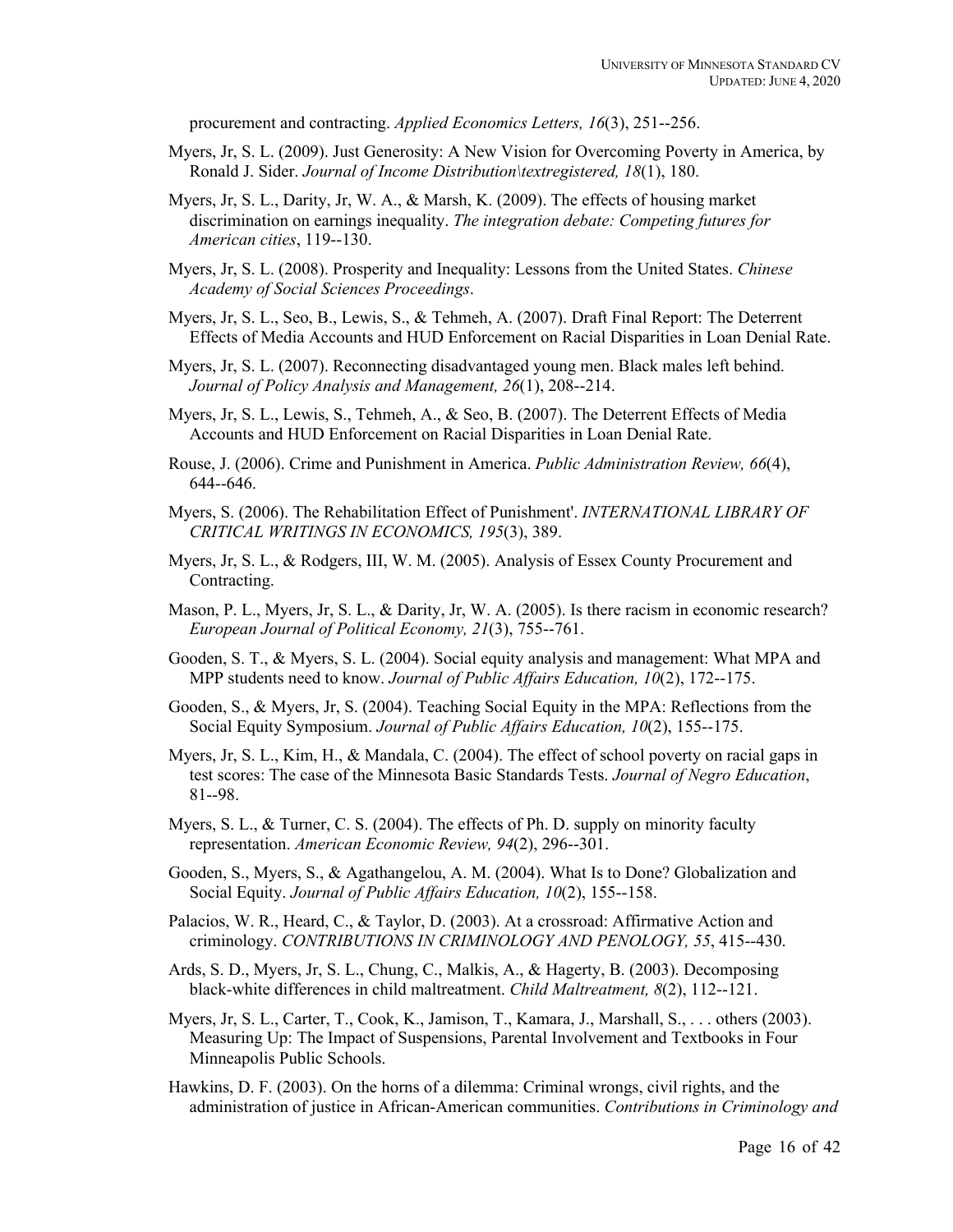*Penology, 55*, 431--458.

- Ards, S., Myers, S., Malkis, A., Sugrue, E., & Zhou, L. (2003). Racial Dispropotionality in Reported and Substantiated Child Abuse and Neglect: An Examination of Systematic Bias.
- Ards, S. D., & Myers, Jr, S. L. (2003). The effects of welfare on domestic violence.
- Myers, Jr, S. L., Lange, L. T., & Corrie, B. (2003). The political economy of antiracism initiatives in the post-Durban round. *American Economic Review, 93*(2), 330--333.
- Myers, S. L. (2003). The Samuel Z. Westerfield Award. *The Review of Black Political Economy, 30*(4), 9--12.
- Myers, Jr, S. L. (2002). Analysis of racial profiling as policy analysis. *Journal of Policy Analysis and Management, 21*(2), 287--300.
- Ards, S., Myers, S., Malkis, A., Sugrue, E., & Zhou, L. (2002). Discrimination when nobody discriminates: The case of child maltreatment in Minnesota. *Research Roundtable on Children of Color in Child Welfare sponsored by the US Children's Bureau, September*, 19--20.
- Myers, Jr, S. L. (2002). Government-sponsored enterprise secondary market decisions: effects on racial disparities in home mortgage loan rejection rates. *Cityscape*, 85--113.
- Myers, Jr, S. L. (2002). Presidential address—analysis of race as policy analysis. *Journal of Policy Analysis and Management, 21*(2), 169--190.
- Myers, S., & Turner, C. (2001). Affirmative action retrenchment and labor market outcomes for African-American faculty. *The quest for equity in higher education: Toward new paradigms in an evolving affirmative action era*, 63--98.
- Ards, S. D., Myers, Jr, S. L., Minnesota, U. o., Hubert H Humphrey Institute of Public Affairs, Work, S. o. S., & Ameri, U. S. o. (2001). Impacts of Childhood Abuse on Juvenile Violence and Domestic Violence.
- Hartley, N. V., Blauner, B., Lubiano, W., Myers, Jr, S. L., Pinkney, A., Reagon, B. J., . . . Wilson, W. J. (2001). JOHN H. BRACEY, ADAM BIGGS, AND COREY WALKER. *The Harvard Guide to African-American History, 21*, 595.
- Crouch, J. L., Milner, J. S., Thomsen, C., Sedlak, A. J., Bruce, C., Schultz, D. J., . . . Alfonso, V. C. (2001). Objective: Two main questions were asked:(1) what abuse characteristics relate to PTSD, depressive, and dissociative severity in adult survivors of child sexual abuse (CSA); and (2) what abuse characteristics influence the severity of dissociation during CSA. Method: 89 female CSA survivors' current symptoms of PTSD, depression, and dissociation were assessed with standardized measures. Additionally,... *Child Abuse \& Neglect, 25*(1), 179--198.
- Chung, C., Myers, S. L., & Saunders, L. (2001). Racial differences in transportation access to employment in Chicago and Los Angeles, 1980 and 1990. *American Economic Review, 91*(2), 174--177.
- Dill, B. T. (2001). Rediscovering rural America. *Blackwell companions to sociology*, 196--210.
- Ards, S. D., Chung, C., & Myers, Jr, S. L. (2001). Sample selection bias and racial differences in child abuse reporting: once again. *Child abuse and neglect, 25*(1), 7--12.
- Ards, S. D., & Myers, Jr, S. L. (2001). The color of money: Bad credit, wealth, and race. *American Behavioral Scientist, 45*(2), 223--239.
- Darity, Jr, W. A., & Myers, Jr, S. L. (2001). Why did black relative earnings surge in the early 1990s? *Journal of Economic Issues, 35*(2), 533--542.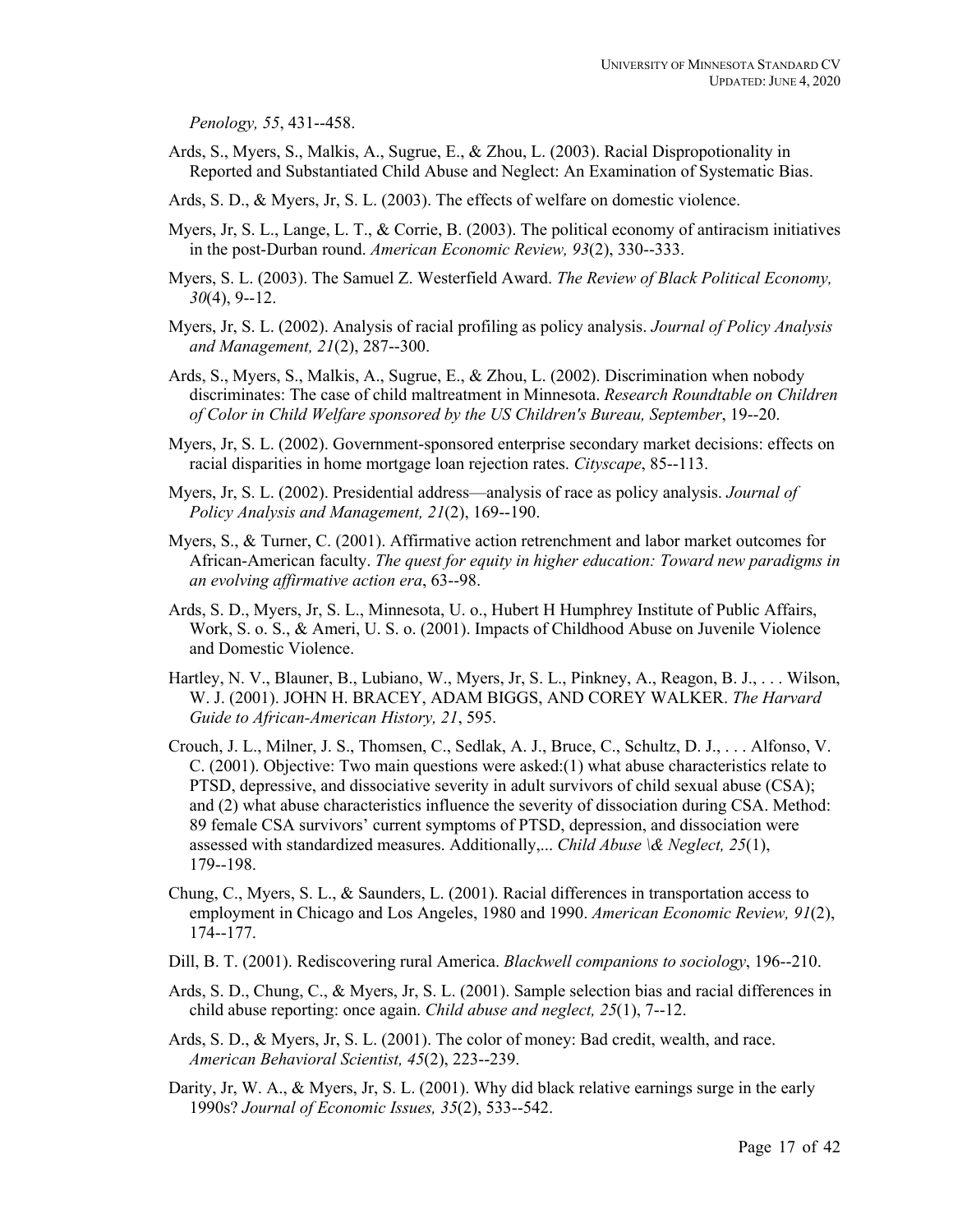- Darity, W., & Myers, S. (2000). Languishing in Inequality: Racial Disparities in Wealth and Earnings in the New Millennium. *REPORT-NATIONAL POLICY ASSOCIATION NPA*, 86--118.
- Myers, Jr, S. L. (2000). Racial disparities in Minnesota basic standards test scores. *Retrieved June, 1*, 2010.
- Darity, Jr, W. A., & Myers, Jr, S. L. (2000). Racial economic inequality in the USA. *The Blackwell Companion to Sociology. Malden, Mass: Blackwell Publishers*, 178--195.
- Boyd, R. L. (2000). Survivalist entrepreneurship among urban blacks during the Great Depression: A test of the disadvantage theory of business enterprise. *Social Science Quarterly*, 972--984.
- Fitch, C. A., & Myers, S. L. (2000). Testing the survivalist entrepreneurship model. *Social Science Quarterly, 81*(4), 985--991.
- Darity, Jr, W., & MYERS, JR, S. L. (2000). The Dependent Status of Black Families: A Structural Framework II. *Floyd W. Hayes III. 3rd ed. San Diego: Collegiate*, 364--75.
- Darity, Jr, W. A., & Myers, Jr, S. L. (2000). The Impact of Labor Market Prospects on Incarceration Rates. *Prosperity For All?: The Economic Boom and African Americans*, 279.
- Ards, S. D., Myers, Jr, S. L., & Wan, F. (2000). The Impacts of Childhood Abuse on Juvenile Violence.
- Darity, Jr, W. A., & Myers, Jr, S. L. (2000). The Relative Decline in Black Family Incomes during the 1990s.
- Chung, C., & Myers, Jr, S. L. (1999). Do the poor pay more for food? An analysis of grocery store availability and food price disparities. *Journal of consumer affairs, 33*(2), 276--296.
- Turner, C. S. V., Myers, Jr, S. L., & Creswell, J. W. (1999). Exploring underrepresentation: The case of faculty of color in the Midwest. *The Journal of Higher Education, 70*(1), 27--59.
- Ards, S. D., Chung, C., & Myers, S. L. (1999). Letter to the Editor-Can sentencing reforms reduce discrimination in punishment? *Child Abuse \& Neglect, 12*(23), 1211--1215.
- Ards, S. D., Darity, Jr, W. A., & Myers, Jr, S. L. (1998). " If It Shall Seem Just and Proper": the Effect of Race and Morals On Alimony and Child Support Appeals in the District of Columbia, 1950-1980. *Journal of Family History, 23*(4), 441--475.
- Myers, Jr, S. L., & Chung, C. (1998). Criminal perceptions and violent criminal victimization. *Contemporary Economic Policy, 16*(3), 321--333.
- Myers, S. L. (1998). Hoberman's fantasy: how neoconservative writing on sport reinforces perceptions of black inferiority and preserves the myth of race. *Social Science Quarterly, 79*(4), 879--884.
- Myers, S. L., & others (1998). Improved employment reduces crime: evidence from the African American experience and implications for Australia.[Paper in: Sentencing and Indigenous Peoples, edited by Rick Sarre and Digby Wilson]. *Research and Public Policy Series*(16), 35.
- Darity, Jr, W. A., Myers, Jr, S. L., & others (1998). persistent disparity. *Books*.
- Darity, Jr, W. A., Myers, Jr, S. L., & Chung, C. (1998). Racial earnings disparities and family structure. *Southern Economic Journal*, 20--41.
- Gibson, K. J., Darity, Jr, W. A., & Myers, Jr, S. L. (1998). Revisiting occupational crowding in the United States: a preliminary study. *Feminist Economics, 4*(3), 73--95.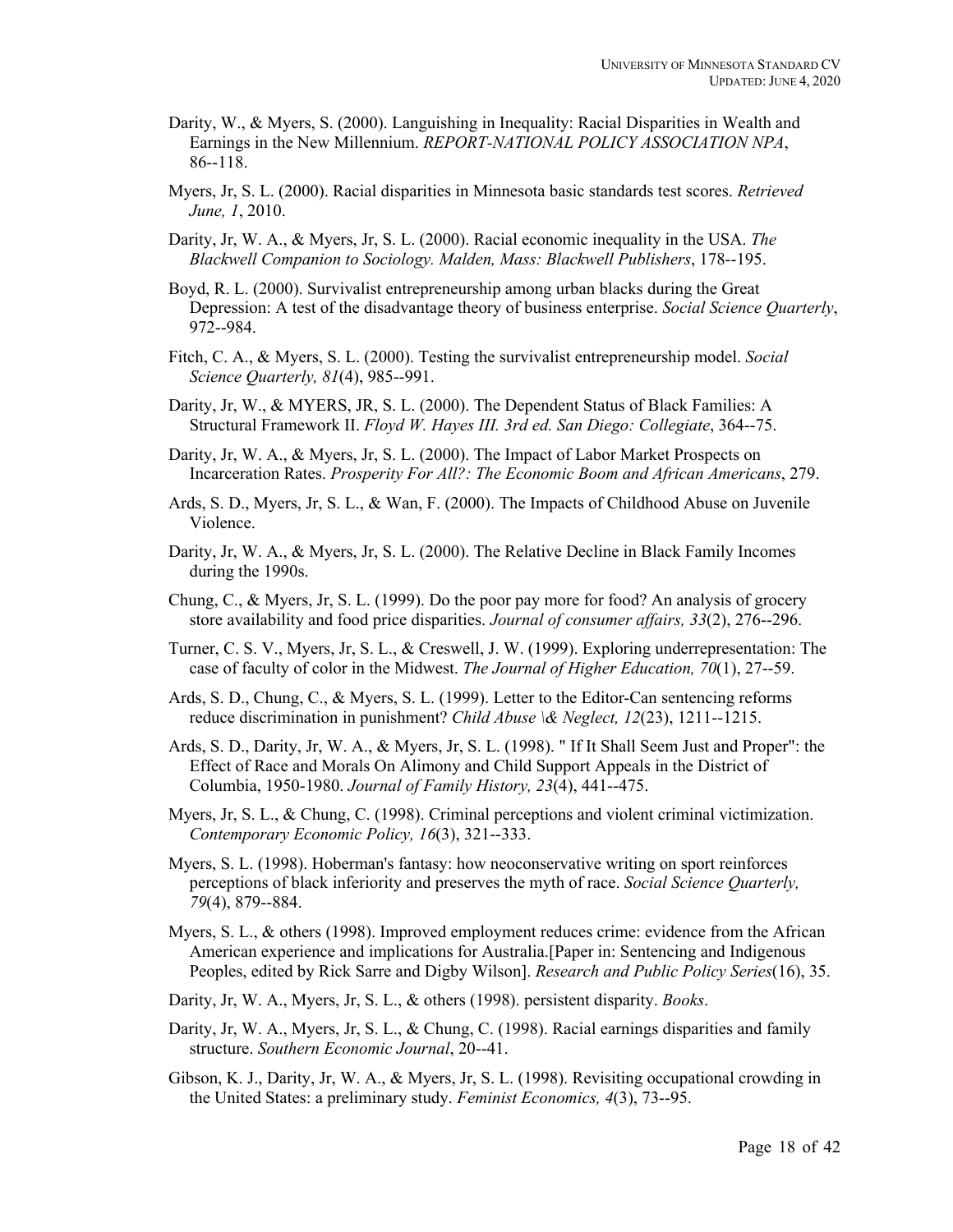- Ards, S., Chung, C., & Myers, Jr, S. L. (1998). The effects of sample selection bias on racial differences in child abuse reporting. *Child Abuse \& Neglect, 22*(2), 103--115.
- Myers, Jr, S. L. (1997). Faculty Diversity and Affirmative Action. *Affirmative Action's Testament of Hope: Strategies for a New Era in Higher Education*, 131.
- Turner, C. S., & Myers, S. (1997). Faculty diversity and affirmative action. *Affirmative action's testament of hope: Strategies for a new era in higher education*, 131--148.
- Myers, Jr, S. L. (1997). Minority business set-asides. *entry in encyclopedia of African-American business history. London: Greenwood*.
- Myers, Jr, S. L. (1997). Why Diversity is a Smokes Creen for Affirmative Action. *Change: The Magazine of Higher Learning, 29*(4), 24--32.
- Myers, S. L. (1996). Closed Doors, Opportunities Lost: The Continuing Costs of Housing Discrimination. By John Yinger. New York: Russell Sage Foundation, 1995. 452p. \$29.95. *American Political Science Review, 90*(4), 927--928.
- Myers, Jr, S. L., & Chung, C. (1996). Racial differences in home ownership and home equity among preretirement-aged households. *The Gerontologist, 36*(3), 350--360.
- Myers, S. L., & Saunders, L. (1996). The effect of commute time on racial earnings inequality: a case study of the Houston metropolitan statistical area. *Applied Economics, 28*(10), 1339--1343.
- Myers, Jr, S. L., & Chan, T. (1996). Who benefits from minority business set-asides? The case of New Jersey. *Journal of Policy Analysis and Management, 15*(2), 202--226.
- Darity, Jr, W. A. (1995). 9 FANMILY STRUCTURE. *The decline in marriage among African Americans: Causes, consequences, and policy implications*, 263.
- Eide, E., Aasness, J., Skjerpen, T., & Myers, Jr, S. L. (1995). Economics of crime: Deterrence and the rational offender. *Journal of Economic Literature, 33*(4), 2008--2009.
- Myers, S. L., & Wilkins, R. (1995). MHEC Minority Faculty Development Project. Final Report. *Midwestern Higher Education Commission, 1300 S. Second St., Suite 130~…*.
- Myers, Jr, S., & Turner, C. (1995). Minority faculty development project (Prepublication Report). *Minneapolis, MN: Midwestern Higher Education Commission*.
- Myers, Jr, S. L. (1995). Racial discrimination in housing markets: Accounting for credit risk. *Social Science Quarterly*, 543--561.
- Myers, S. L. (1995). Samuel Z. Westerfield lecture. *The Review of Black Political Economy, 23*(3), 5--11.
- Agbeyegbe, T. D., Austin, R. L., Bell, D., Betsey, C. L., Black, H. A., Boston, T. D., . . . others (1994). Journal Referees. *The Review of Black Political Economy*.
- Myers, S. L. (1993). Measuring and detecting discrimination in the post-civil rights era. *SAGE FOCUS EDITIONS, 157*, 172--172.
- Myers, Jr, S. L. (1993). Racial disparities in sentencing: Can sentencing reforms reduce discrimination in punishment. *U. Colo. L. Rev., 64*, 781.
- Myers, Jr, S. L. (1992). Crime, entrepreneurship, and labor force withdrawal. *Contemporary Economic Policy, 10*(2), 84--97.
- Darity, Jr, W., & Myers, S. (1992). Sex Ratios, Marriageability, and the Marginalization of Black Males. *Challenge, 3*(1), 5--13.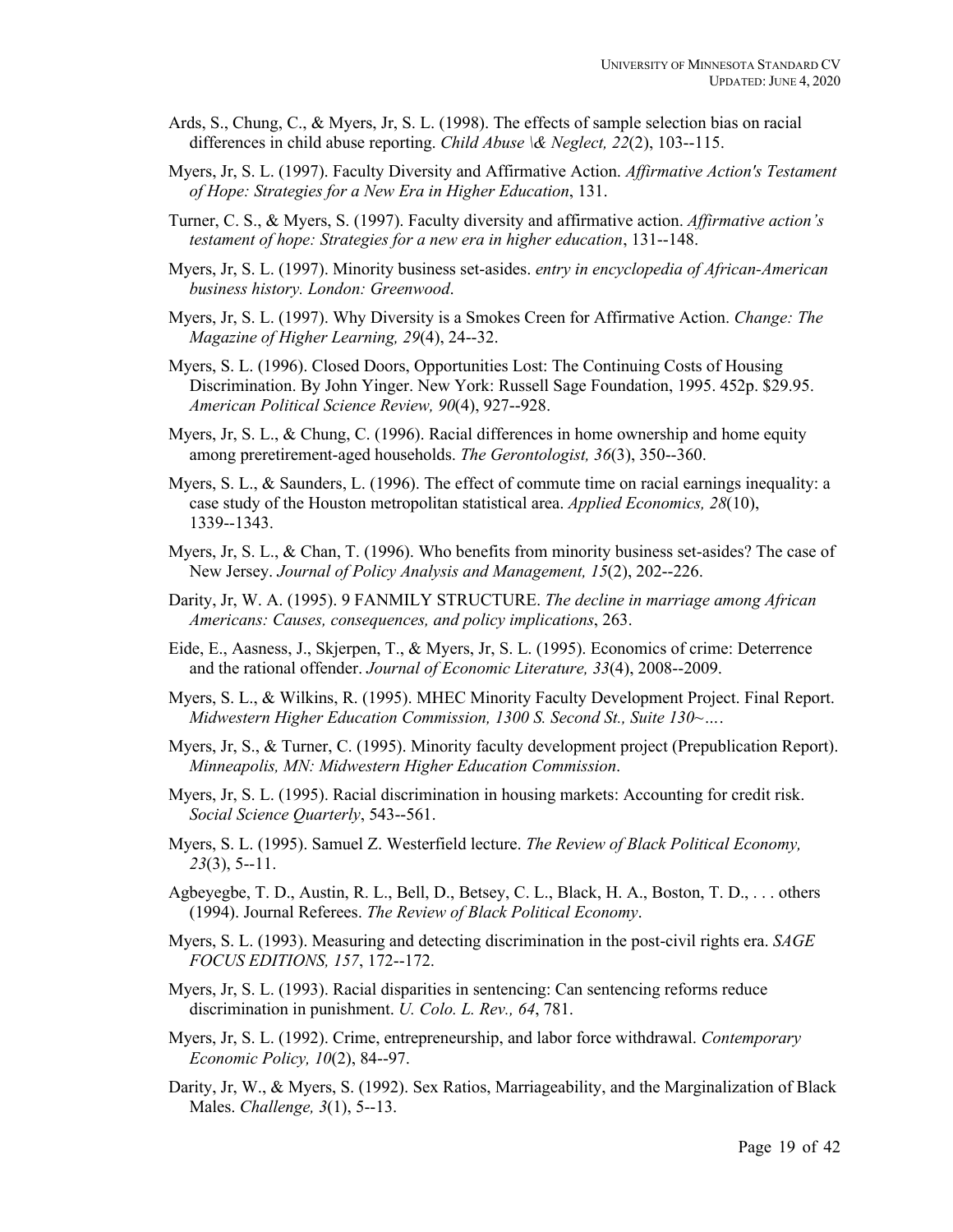- Myers, Jr, S. L. (1992). The rich get richer and... the problem of race and inequality in the 1990s. *Law \& Ineq., 11*, 369.
- Donahue, P., Stromberg, E., & Myers, S. (1991). Inheritance of reaction to gray leaf spot in a diallel cross of 14 maize inbreds. *Crop Science, 31*(4), 926--931.
- Myers, Jr, S. (1990). Drugs and Market Structure: Is There Really a Drug Crisis in the Black Community? *Challenge, 1*(1), 1--23.
- Darity, Jr, W. A., & Myers, Jr, S. L. (1990). Impacts of violent crime on black family structure. *Contemporary Economic Policy, 8*(4), 15--29.
- Myers, S. L. (1989). Nea presidential address: Political economy, race, and morals. *The Review of Black Political Economy, 18*(1), 5--15.
- Myers, Jr, S. L., & Sabol, W. J. (1987). Business cycles and racial disparities in punishment. *Contemporary Economic Policy, 5*(4), 46--58.
- Darity, Jr, W., & Myers, Jr, S. (1987). Distress vs. Dependency: Changing Income Support Programs. *Urban League Review, 10*(2), 24--33.
- Myers, S. L. (1987). Do Transfer Payments Keep the Poor in Poverty?
- Darity, W. A., & Myers, S. L. (1987). Do transfer payments keep the poor in poverty? *The American Economic Review, 77*(2), 216--222.
- Charbit, Y. (1987). Households and families of migrants of Caribbean origin. *Revue europeenne des migrations internationales, 3*(3), 49--67.
- Darity, Jr, W., & Myers, Jr, S. L. (1987). Public policy trends and the fate of the Black family. *Humboldt Journal of Social Relations*, 134--164.
- MYERS, S. (1987). SPECIAL ISSUE ON RACE AND CRIME-INTRODUCTION. *REVIEW OF BLACK POLITICAL ECONOMY, 16*(1-2), 5--15.
- Myers, S. L., & Sabol, W. J. (1987). Unemployment and racial differences in imprisonment. *The Review of Black Political Economy, 16*(1-2), 189.
- Myers, Jr, S. L. (1986). Black Unemployment and Its Link to Crime. *Urban League Review, 10*(1), 98--105.
- Darity, Jr, W., & Myers, Jr, S. (1986). The marginalization of black males and the rise of female headed families. *[Unpublished] 1986.*.
- Darity, Jr, W. A., & Myers, Jr, S. L. (1986). Welfare and Work: Microeconomic vs. Macroeconomic Considerations. *Cato J., 6*, 245.
- Myers, S. (1985). Methods of measuring and detecting discrimination in punishment.
- Myers, S. L. (1985). Statistical tests of discrimination in punishment. *Journal of Quantitative Criminology, 1*(2), 191--218.
- Myers, Jr, S. L. (1984). Do better wages reduce crime? A research note. *American Journal of Economics and Sociology, 43*(2), 191--195.
- Darity, Jr, W. A., & Myers, Jr, S. L. (1984). Does welfare dependency cause female headship? The case of the black family. *Journal of Marriage and the Family*, 765--779.
- Darity, W. A., & Myers, S. L. (1984). Public policy and the condition of Black family life. *The Review of Black Political Economy, 13*(1-2), 165.
- Myers, S. L. (1984). Race and Punishment: Directions for Economic Research. *The American*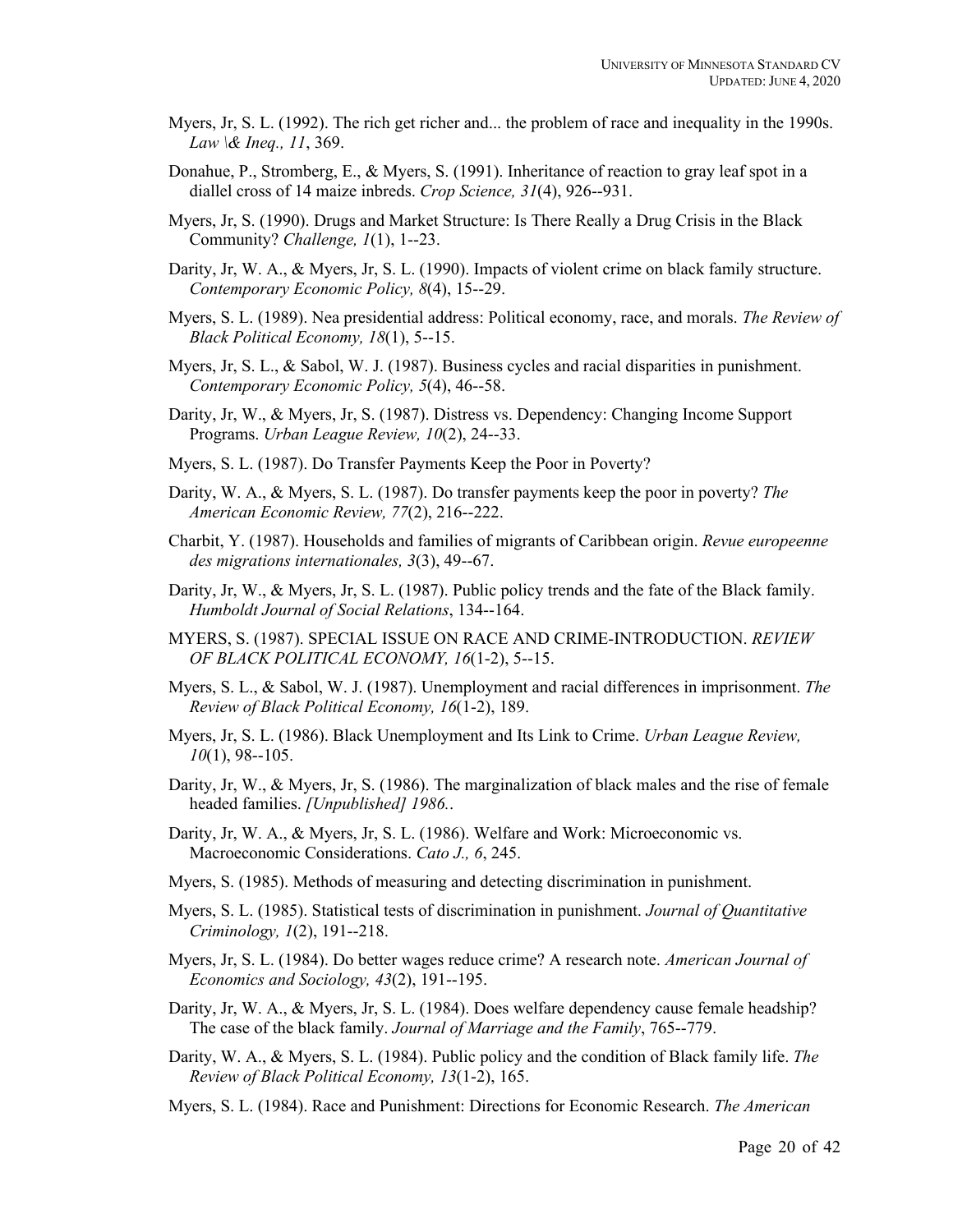*Economic Review, 74*(2), 288--292.

- Mortimer, R., White, E., Myers, S., Lorentz, J., & Ledbetter, S. (1983). As I see it... Parents', teenagers' rights clash in'squeal'rule. *The American nurse, 15*(6), 5--19.
- Darity, W., & Myers, S. L. (1983). Changes in black family structure: Implications for welfare dependency. *The American Economic Review, 73*(2), 59--64.
- Myers, S. L. (1983). Estimating the economic model of crime: Employment versus punishment effects. *The Quarterly Journal of Economics, 98*(1), 157--166.
- Myers, S. L. (1983). Racial differences in postprison employment. *Social Science Quarterly, 64*(3), 655.
- Myers, Jr, S. L. (1982). Crime in urban areas: New evidence and results. *Journal of Urban Economics, 11*(2), 148--158.
- Myers, S. (1982). Wage Subsidies for Ex-Offenders (From Employment Crime and Policy Issues, P 41-57, 1982, Leon Leiberg, ed.-See NCJ-87219).
- Myers, S. (1981). Behold the promised land: A history of Afro-American settler society in nineteenth-century Liberia. *The Review of Black Political Economy, 11*(2), 286--288.
- Myers, Jr, S. L. (1981). Employment and Crime: An Issue of Race. *Urban League Review, 6*(1), 9--24.
- Myers, Jr, S. L. (1981). L Institute for.
- Myers, G. E. (1981). The Death Penalty. *Criminal Justice Review, 6*(1), 48--53.
- Myers, Jr, S. L. (1981). The economics of bail jumping. *The Journal of Legal Studies, 10*(2), 381--396.
- Myers, S. L. (1980). Black-white differentials in crime rates. *The Review of Black Political Economy, 10*(2), 133--152.
- Myers, S. (1980). Blacks and Crime-Economic Theories and Realities.
- Darity, Jr, W. A., & Myers, Jr, S. L. (1980). Changes in black-white income inequality, 1968--78: A decade of progress? *The Review of Black Political Economy, 10*(4), 354--354.
- Darity, W. A., Gregory, K. D., Bates, T., Marshall, A., Bobo, B. F., & Myers, S. L. (1980). Conclusion Almost without exception, schools do not anticipate any major developments of new trends emerging in experiential learning. Only two of the schools interviewed had definite plans to develop social-problem-solving type programs. *The Review of Black Political Economy, 10*(2), 223--235.
- Myers, S. (1980). Employment Opportunities and Crime.
- Myers, S. (1980). Estimating the Economic Model of Crime-The Baltimore Case.
- Myers, S. L., Rouse, W. V., & Baldwin, E. C. (1980). Federally subsidized programs for fighting crime in minority communities. *The Review of Black Political Economy, 11*(1), 133--149.
- Darity, Jr, W. A., & Myers, Jr, S. (1980). The Illusion of Black Progress: The" Vintage Effect.". *Urban League Review, 5*(1), 54--65.
- Myers, S. L. (1980). The rehabilitation effect of punishment. *Economic Inquiry, 18*(3), 353--366.
- Myers, S. L. (1980). Why are Crimes Underreported? What is the Crime Rate? Does it" Really" Matter? *Social Science Quarterly, 61*(1), 23--43.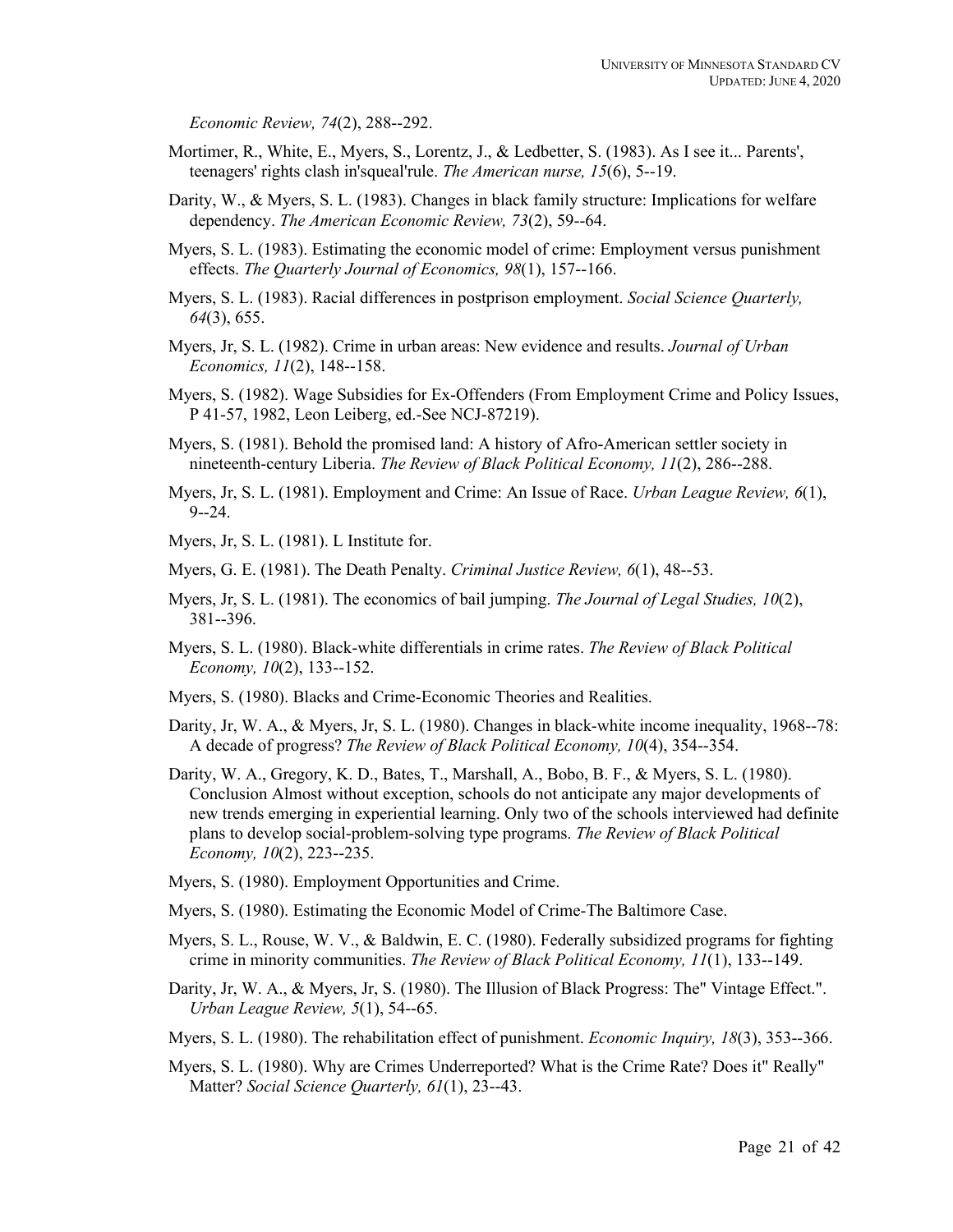- Myers, S. L. (1980). Work Experience, Criminal History, and Post-Prison Performance.
- Myers, S. L., & Phillips, K. E. (1979). Housing segregation and black employment: another look at the ghetto dispersal strategy. *The American Economic Review, 69*(2), 298--302.
- MYERS, S., Sage Publications, I., & America, U. S. o. (1979). INCIDENCE OR'JUSTICE'(FROM COSTS OF CRIME, 1979, BY CHARLES M GRAY-SEE NCJ-64248).
- Myers, S. L. (1978). Economic modeling of the black community. *The Western Journal of Black Studies, 2*(2), 93.
- Phillips, K., & Myers, S. L. (1978). Job search, spatial separation of jobs and residences, and discrimination in suburban labor markets. *Rand Corporation*.
- Myers, S. L. (1978). The economics of crime in the urban ghetto. *The Review of Black Political Economy, 9*(1), 43--59.
- Myers, S. L. (1977). Personal testimony: The agony of the Black scholar in the white world. *The Phi Delta Kappan, 58*(10), 746--750.

#### *Book Chapter*

- Myers, Jr, S. L., & Radhakrishna, V. (2018). Hate Crimes, Crimes of Atrocity, and Affirmative Action in India and the United States., *The Radical in Ambedkar: Critical Reflections* (pp. 61-86). Penguin Allen Lane.
- **Myers, S. L.**, Sabol, W., Xu, M.\*, & Vega Vega, D.\* (2018). Racial and Ethnic Disproportionality in Foster Care., *Handbook of Foster Youth* (pp. 335-361). Routledge.
- Myers, S. L. (2017). What Have We Learned about Incarceration and Race? Lessons from 30 years of Research. In J. Ward (Ed.),, *Policing and Race in America: Economic, Political, and Social Dynamics*. Lexington Books.
- Myers, Jr, S. L. (2015). The economics of diversity., *Justice for All: Promoting Social Equity in Public Administration* (pp. 122--140). Routledge.
- Myers, S. L. (2011). The economics of diversity: The efficiency vs. equity trade-off., *Diversity management: Theoretical perspectives and practical approaches*. Nova Science Publishers, Inc..
- Anderson, K., Quinney, R., Aptheker, H., Aptheker, H., Arthur, J., Berg, B., . . . others (2007). Excluded: The Current Status of African-American Scholars in the Field of Criminology and Criminal Justice., *WEB Du Bois on Crime and Justice: Laying the Foundations of Sociological Criminology* (1st ed., vol. 21, pp. vii--viii). Sulton Books Chicago.
- Myers, Jr, S. L. (2005). If not reconciliation, then what?: Race and the "stolen generation" in Australia., *Boundaries of Clan and Color* (pp. 82--104). Routledge.
- Myers, S. L. (2004). Crime, poverty, and entrepreneurship., *Race, poverty, and domestic policy*. Yale University Press.
- Myers, S. L., & Spriggs, W. E. (1997). Black employment, criminal activity and entrepreneurship: A case study of New Jersey., *Race, markets, and social outcomes* (pp. 31--64). Springer, Boston, MA.
- Schmitz, S., Addison, J. T., Stanley Siebert, W., Aiger, D., Cain, G., Albelda, R. P., . . . others (1996). Discrimination Against Women, Occupational Segregation, and the Relative Wage., *Race and Gender Discrimination Across Urban Labor Markets* (3rd ed., vol. 12, pp. 3--4). Kluwer-Nijhoff Publishing Santa Monica.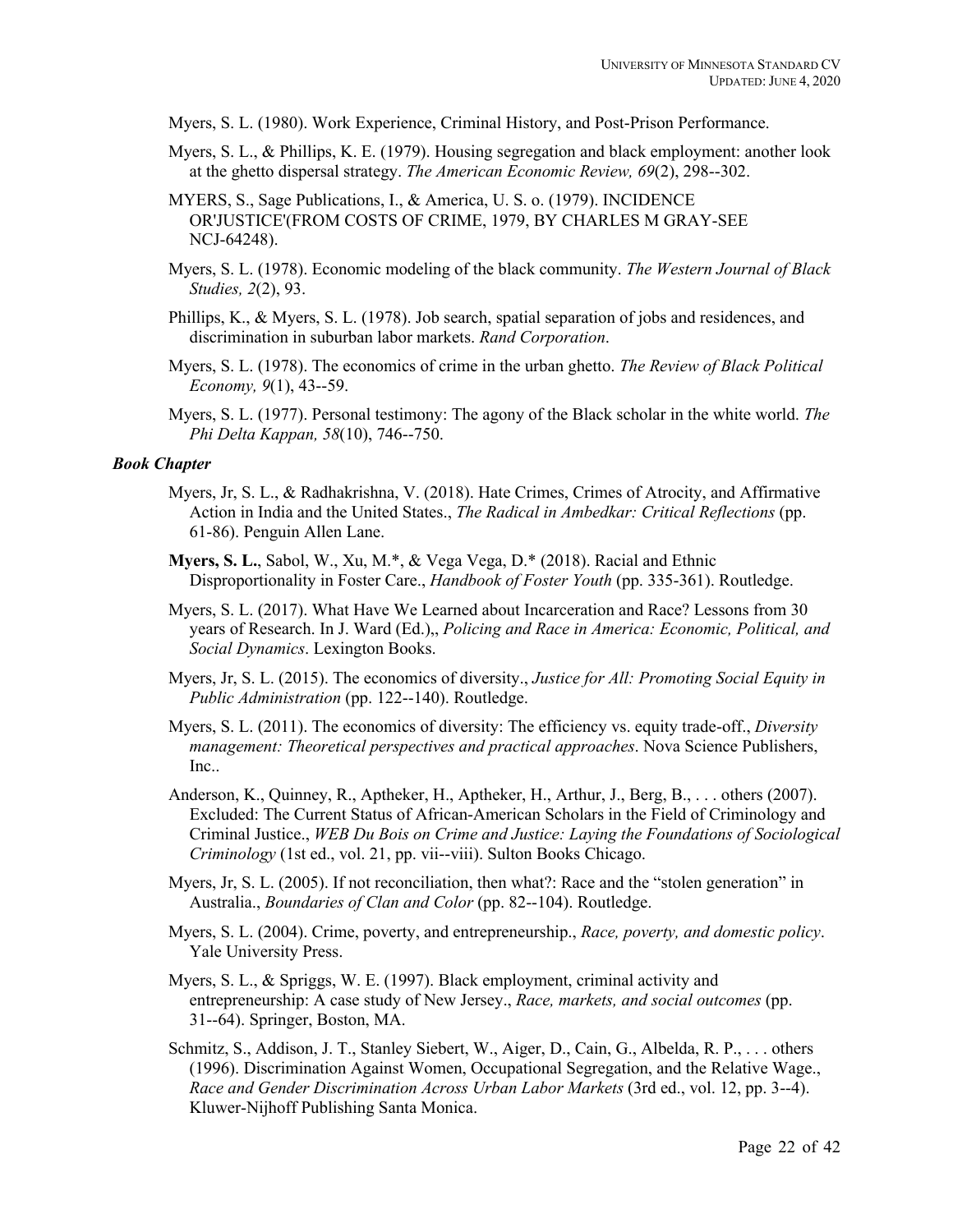- Myers, S. L. (1984). Labor Economics, Preferences, and the Rationality Assumption: A Comment on Blau, Dickens, and Malveaux., *Labor Economics: Modern Views* (pp. 257--268). Springer, Dordrecht.
- Gooden, S. T., & Myers, Jr, S. L. (2019)., *Introduction to the Special Edition of the Review of Black Political Economy on Revisiting the Kerner Commission Report*. SAGE Publications Sage CA: Los Angeles, CA.
- Craigie, T.-A. L., Myers, Jr, S. L., & Darity, Jr, W. A. (2012)., *The Decline of Marriageable Males and Female Family Headship Revisited*.
- Myers, S. L., & Corrie, B. P. (2006)., *Racial and ethnic economic inequality: an international perspective*. Peter Lang.
- Hawkins, D. F., Myers, S. L., & Stone, R. N. (2003)., *Crime control and social justice: The delicate balance*. Greenwood Publishing Group.
- Turner, C. S. V., & Myers, S. L. (2000)., *Faculty of color in academe: Bittersweet success*. Allyn and Bacon Boston.
- Myers, S. L. (2000)., *If Not Affirmative Action, Then What?*. na.
- Myers, Jr, S. L. (2000)., *The Political Economy of Hope and Fear: Capitalism and the Black Condition in America*. Southern Economic Association.
- Myers, S. (1998)., *Darwin's athletes: How sport has damaged Black America and preserved the myth of race*. UNIV TEXAS PRESS BOX 7819, AUSTIN, TX 78713-7819 USA.
- Myers, S. L., & Mandala, C. (1998)., *Is Poverty the Cause of Poor Performance of Black Students on Basic Standards Examination?: An Analysis of the 1996 Minnesota Basic Standards Test Data*. Roy Wilkins Center for Human Relations and Social Justice, Humphrey~….
- Myers, S. (1995)., *Economics of crime: Deterrence and the rational offender-Eide, E*. AMER ECON ASSN 2014 BROADWAY SUITE 305, NASHVILLE, TN 37203.
- Myers, S. L., & Saunders, L. (1994)., *IVHS: Potential Impact on Disadvantaged Communities*. University of Minnesota, Hubert H. Humphrey Institute of Public Affairs.
- Darity, W. A., & Myers, S. L. (1994)., *The Black underclass: Critical essays on race and unwantedness*. Garland Pub..
- Myers, S. L. (1989)., *How Voluntary is Black Unemployment and Black Labor Force Withdrawal?* (pp. 81--108). The Question of Discrimination: Racial Inequality in the US Labor Market.
- Simms, M. C., & Myers, S. L. (1988)., *The economics of race and crime*. Transaction Publishers.
- Myers, S. L. (1986)., *Economic Issues and Black Colleges*. Follett.
- Darity, Jr, W. A., & Myers, Jr, S. L. (1985)., *Book Review: Losing Ground: American Social Policy, 1950--1980*. SAGE Publications Sage CA: Los Angeles, CA.
- Myers, S. L., University of Wisconsin, Madison, Institute for Research on Poverty, & America, U. S. o. (1983)., *Punishment and Disadvantage-Are There Differentials in Treatment Among Federal Offenders?*.
- Myers, S. L. (1982)., *Economic Issues in the Enforcement of the Equal Credit Opportunity Act*. US Federal Trade Commission, Bureau of Economics.
- Myers, S. L. (1981)., *Racism and the Criminal Justice System*. University of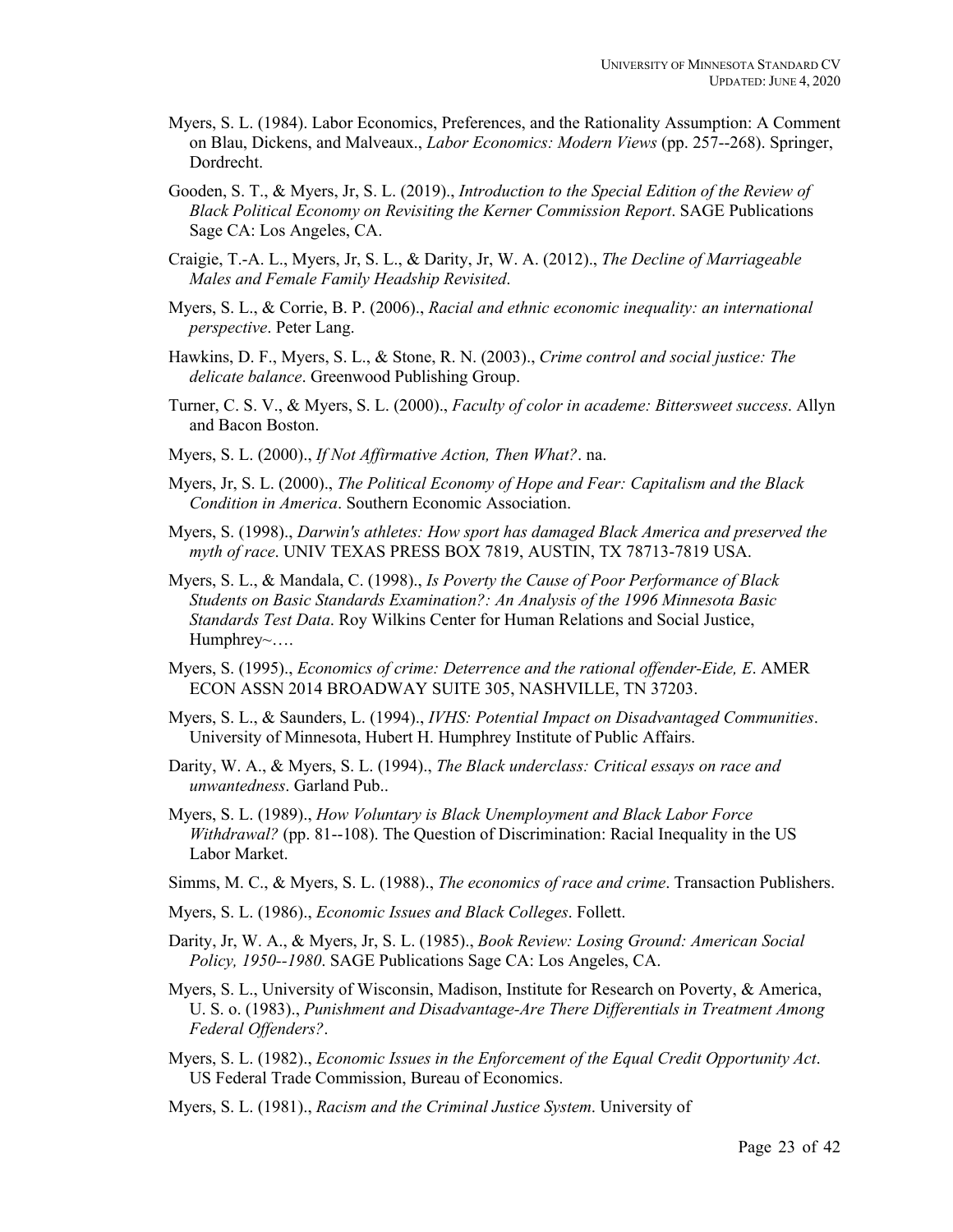Wisconsin--Madison, Institute for Research on Poverty.

Darity, W. A., & Myers, S. L. (1980)., *Black Economic Progress: A Case Against the Dramatic Improvement Hypothesis*. University of Wisconsin, Institute for Research on Poverty.

## *Book Review*

- Myers, S. L. (2019)., *Why research methods matter: Essential skills for decision-making by Susan Gooden and RaJade Berry-James* (3rd ed., vol. 5, pp. 338--340). Journal of Public and Nonprofit Affairs.
- **Myers, S. L.** (2018)., *REVIEW OF 'Why Research Methods Matter: Essential Skills for Decision Making'*. Newark, NJ: Journal of Public and Nonprofit Affairs. *Accepted.*

#### *Conference Proceeding*

- Heggeness, M., Gideon, M., Close, M. M., & Myers, S. L., *Examining the Black-White Earnings Differential with Administrative Records*. (SEA 8th Annual Conference - Measurement of Work Effort and Earnings Inequality Panel) *Accepted.*
- Xu, M., Darity, W., Myers, S. L., & Price, G. N., *Racial Differences in Time Use at Work*. (SEA 8th Annual Conference - Measurement of Work Effort and Earnings Inequality Panel) *Accepted.*
- Ding, S., Myers, S. L., Xu, M.\*, & Yang, D., *Does Rural Residence Explain the Han-Minority Income Disparity?*. (APPAM 39TH FALL RESEARCH CONFERENCE: Measurement Matters: Better Data for Better Decisions) *Accepted.*
- Giedon, M., Heggeness, M., Close, M. M., & Myers, S. L., *Examining the Black-White Earnings Differential with Administrative Records*. (APPAM 39TH FALL RESEARCH CONFERENCE: Measurement Matters: Better Data for Better Decisions) *Accepted.*
- Darity, W. A., Durfee, T.\*, Hamilton, D., Myers, S. L., Price, G. N., Vega, D. V.\*, & Xu, M.\*, *Racial Difference in Time-Use at Work*. (APPAM 39TH FALL RESEARCH CONFERENCE: Measurement Matters: Better Data for Better Decisions) *Accepted.*
- Myers, S. L., *The Labor Market for African American and Hispanic Lifeguards: Implications for Racial/Ethnic Disparities in Drowning Rates*. (NEA/ASHE CONFERENCE-NYC- Freedom and Justice Conference) *Accepted.*
- Myers, S. L., & Lai, Y.\*, *The Labor Market for Lifeguards and Racial vs. Ethnic Disparities in Drowning Rates*. (Race, Ethnicity and Labor Market Outcomes, Western Economic Association Meetings) *Accepted.*
- Myers, S. L., Ding, S., & Price, G., *Educational Quality and the Relative Returns to a Baccalaureate Degree for Minorities in China*. (WEA – International Santiago Conference) *Accepted.*
- Myers, S. L., & Heggeness, M. L., *U.S. Bureau of the Census--Examining Black-White Wage and Earnings Gaps Using Administrative Records*. (WEA – International Santiago Conference) *Accepted.*
- Myers, S., & Yuan, G. (2013). The deterrent effects of reverse discrimination claims on federal rule compliance: The case of public procurement and contracting., *APPAM International Conference, Fudan University*.
- Myers, Jr, S., Cuesta, A., & Lai, Y. (2012). Competitive swimming and racial disparities in drowning., *Baltimore, MD: Paper presented at the Association for Public Policy Analysis and Management Fall Research Conference*.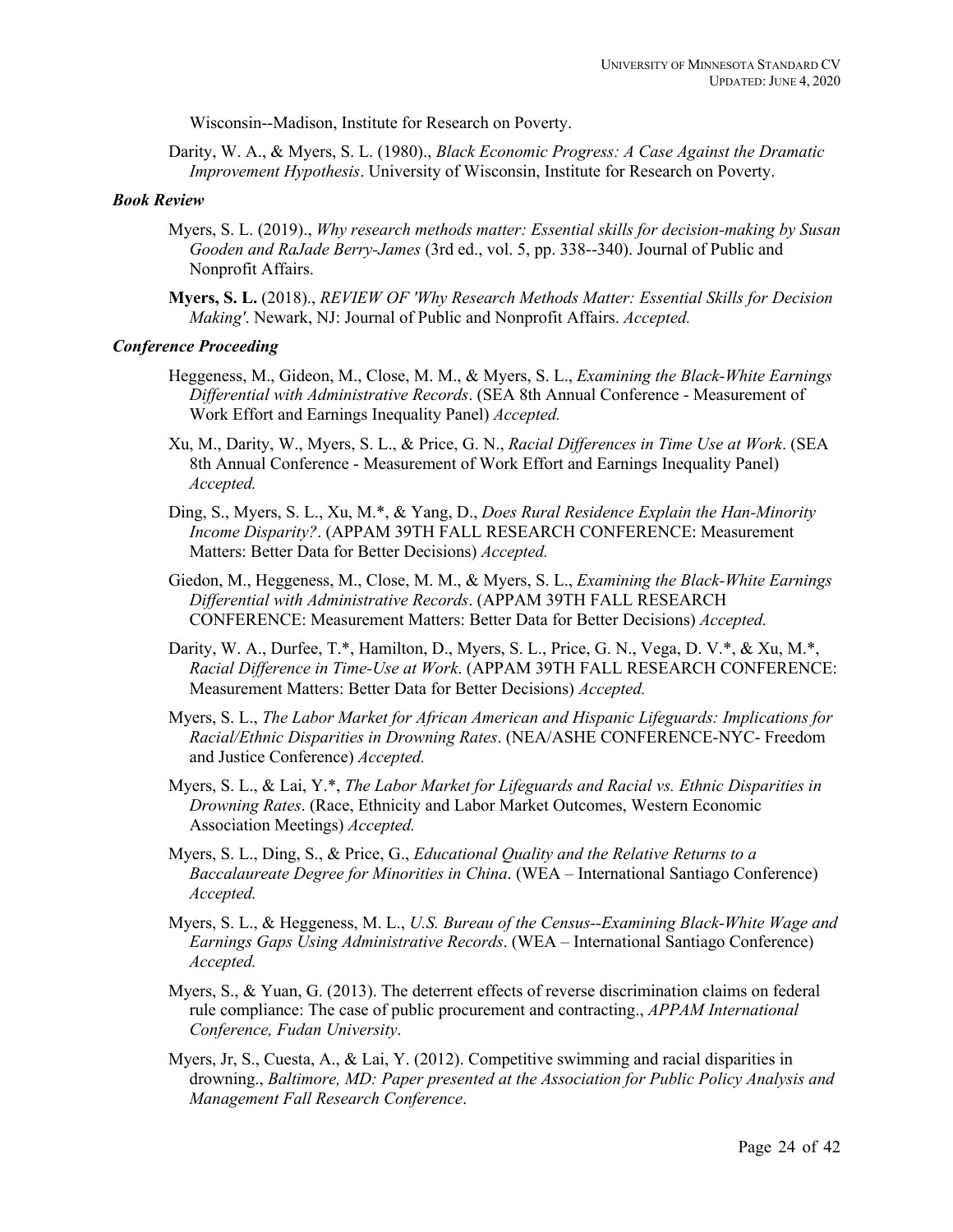- Ards, S. D., Myers, S., Ray, P., Kim, H., Arteaga, I., & Monroe, K. (2006)., *Modeling Racialized Perceptions: The Case of Child Neglect*.
- Ards, S. D., Ha, I. S., Mazas, J.-L., & Myers, Jr, S. L. (2006). The Effect of Bad Credit on Loan Denial Rates., *APPAM Fall Research Conference Proceedings. Madison, WI, November* (vol. 2).
- Ards, S. D., Myers, Jr, S. L., Chung, C., Malkis, A., & Hagerty, B. (2001). Racial reporting bias and child maltreatment., *International Society for the Prevention of Child Abuse and Neglect, VIII European Conference on Child Abuse and Neglect, Istanbul, Turkey, August* (pp. 24--27).
- Chung, C., & Myers, Jr, S. (2001). "Racial differences in transportation access to employment in Chicago and Los Angeles, 1980 and 1990"., *American Economic Review, Papers and Proceedings* (vol. 91, pp. 174--177).
- Ards, S., & Myers, Jr, S. (2000). Credit and knowledge: The African American experience., *Southern Economic Association meetings in Crystal City*.
- Myers, S., & Wilkins, R. (2000). The unintended impacts of sentencing guidelines on family structure., *annual meeting of the American Sociological Association, Washington, DC*.
- Turner, C. S. V., Myers, S. L., & Creswell, J. (1997). Bittersweet success: Faculty of color in academe., *Annual Meeting of the Association for the Study of Higher Education, Albuquerque, New Mexico*.
- Abariotes, A., Ahuja, S., Feldman, H., Johnson, C., Subaiya, L., Tiller, N., . . . Myers, Jr, S. L. (1993). Disparities in mortgage lending in the upper midwest: summary of results using 1992 Home Mortgage Disclosure Act data., *Fannie Mae University Colloquium on Race, Poverty, and Housing Policy, Minneapolis, MN* (vol. 3).
- Darity, Jr, W. A., & Myers, S. (1993). The Problem of Racial Inequality., *American Economic Association Meetings, Boston*.

## *Executive Summary*

**Myers, S.**, Ha, I., Xu, M.\*, & Lai, Y.\* (2018). In A. Ontiveros (Ed.),, *Recommendations for Establishing a 3-Year FHWA and FTA DBE Goal for Minnesota Department of Transportation (MnDOT) FY2019-2021*. Minnesota Department of Transportation. http://www.mndot.org/civilrights/documents/mndot-fta-fhwa-dbe-goals-executive-summary.p df

## *Final Reports and Manuscript*

Myers, S. L., Allen, M., Ahmed, H., Durfee, T.\*, Kent, K., Moua, V., . . . Nanney, M. S. (2018)., *Economic Benefit of Achieving Health Equity: A final report to: Center for Prevention, Blue Cross & Blue Shield of Minnesota*. This is a joint study from the University of Minnesota Health Equity Policy Initiative (HEPI), the

Roy Wilkins Center for Human Relations and Social Justice (RWC), and the Minnesota Department of Human Services Cultural and Ethnic Leadership Council (CELC)

#### *Ph.D. Thesis*

- Myers, Jr, S. L. (2011)., *Understanding Racial Disparities in Unemployment Rates*. Humphrey School of Public Affairs.
- Sai, D., & Myers, Jr, S. L. (2010)., *Inter-temporal Changes in Ethnic Urban Earnings Inequality in China*. University of Minnesota.

#### *Technical Report*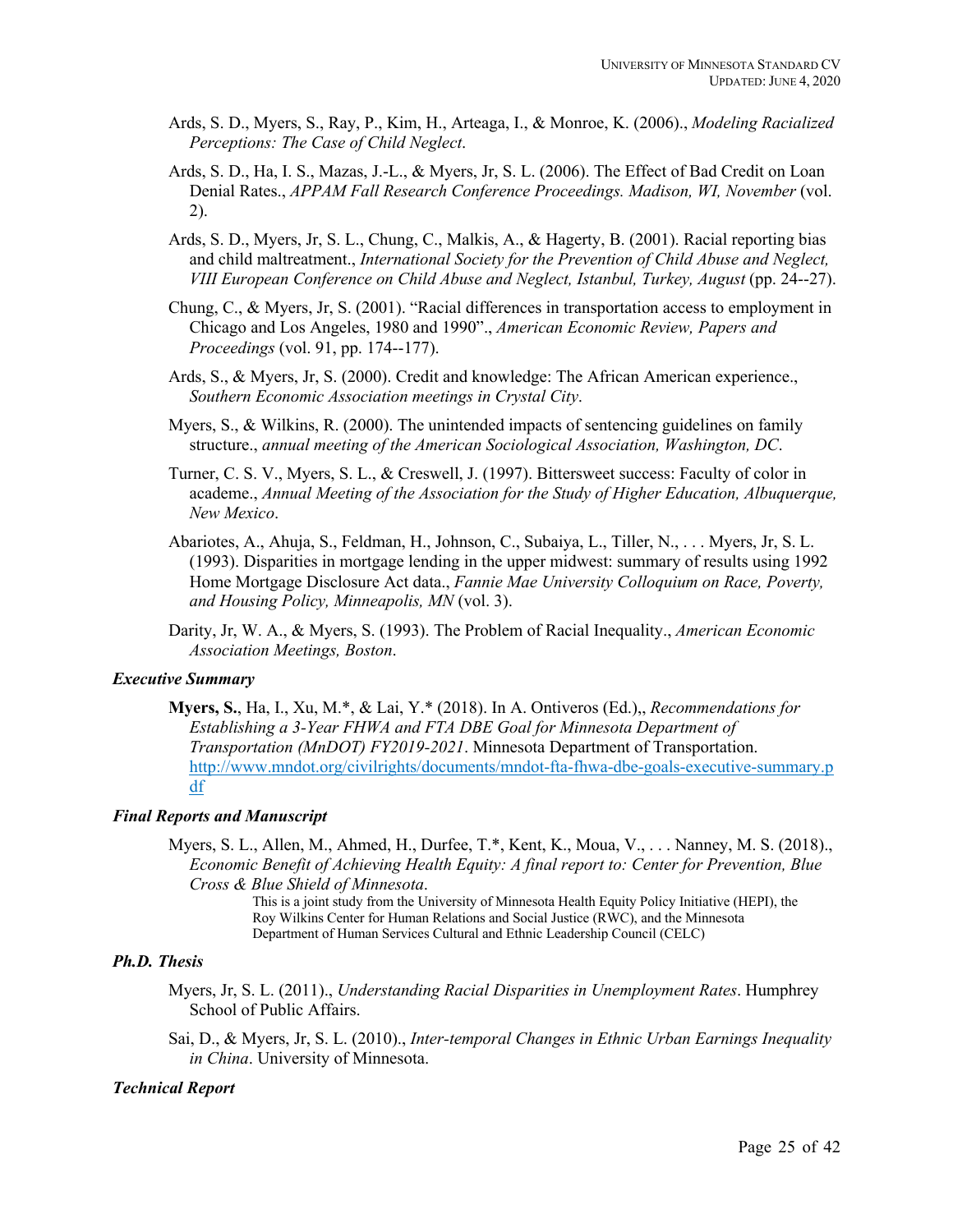**Myers, S.**, Ha, I., Xu, M.\*, & Lai, Y.\* (2018). In A. Ontiveros (Ed.),, *Methodology for Computing Proposed FHWA DBE Goals Minnesota Department of Transportation (MnDOT) FY2019-2021*. Minnesota Department of Transportation. https://www.dot.state.mn.us/civilrights/pdf/mndot-fhwa-technical-report-fy2019-2021.pdf

**Myers, S.**, Ha, I., Xu, M.\*, & Lai, Y.\* (2018). In A. Ontiveros (Ed.),, *Methodology for Computing Proposed FTA DBE Goals Minnesota Department of Transportation (MnDOT) FY2019-2021*. Minnesota Department of Transportation. https://www.dot.state.mn.us/civilrights/pdf/mndot-fta-technical-report-fy2019-2021.pdf

Myers, Jr, S. L. (2014)., *Anticipating our Future: Measuring Overconcentration in DBE Compliance 6*.

Myers, S. L., Elam, J. C., & Brown, H. (1992)., *Increasing the Participation of Historically Black Colleges and Universities and Minority Institutions in Department of Defense Activities.*. NATIONAL ASSOCIATION FOR EQUAL OPPORTUNITY IN HIGHER EDUCATION WASHINGTON DC.

## *Website*

Caspi, C. E., De Marco, M. M., Durfee, T., Shanafelt, A., Myers, S., Wolfson, J., & Harnack, L. (2019)., *Minimum wage policy as a means of addressing obesity-related health outcomes*. (APHA's 2019 Annual Meeting and Expo (Nov. 2-Nov. 6)) https://apha.confex.com/apha/2019/meetingapp.cgi/Paper/445359

#### **Publications Submitted or in Progress**

*Asterisk(\*) - indicates student author*

## *Book Chapter*

Myers, S. L., Sabol, W. J., Xu, M.\*, & Vega, D. V.\* Racial and Ethnic Disproportionality in Foster Care. In E. Trejos-Castillo & N. Trevino-Schafer (Eds.),, *Handbook of Foster Youth* (1st Edition ed.).

## *Conference Proceeding*

Gideon, M., Heggeness, M. L., Close, M. M., & Myers, S. L., *Consider the Source: Using Adminisrtative Records to Estimate Returns to Earnings*. (Association for Public Policy Analysis and Management (APPAM) 2017 Fall Research Conference)

#### **Presentations, Posters, and Exhibits**

*Asterisk(\*) - indicates student co-presenter*

#### *Keynote/Plenary Address*

**Myers, S. L., (Keynote/Plenary Speaker)**, Glickman, G., (Moderator), Blessett, B.,

(Keynote/Plenary Speaker), Curtis, A., (Keynote/Plenary Speaker), Gooden, S. T., (Keynote/Plenary Speaker) "Social Equity in Public Administration: 50 Years Passing and 50 Years Forward," Social Equity Leadership Conference National Academy of Public Administration, Newark, New Jersey, United States. (June 6, 2019). URL: https://spaa.newark.rutgers.edu/selc-2019-program/download

**Myers, S. L., (Coordinator/Organizer)** "Opening & Closing Ceremonies," 5th World Conference on Remedies to Racial & Ethnic Economic Inequalities Roy Wilkins Center; Universidade Federal do Espírito Santo, Vitoria, Brazil. (September 27, 2018). URL:

https://www.hhh.umn.edu/roy-wilkins-center-human-relations-and-social-justice/conferences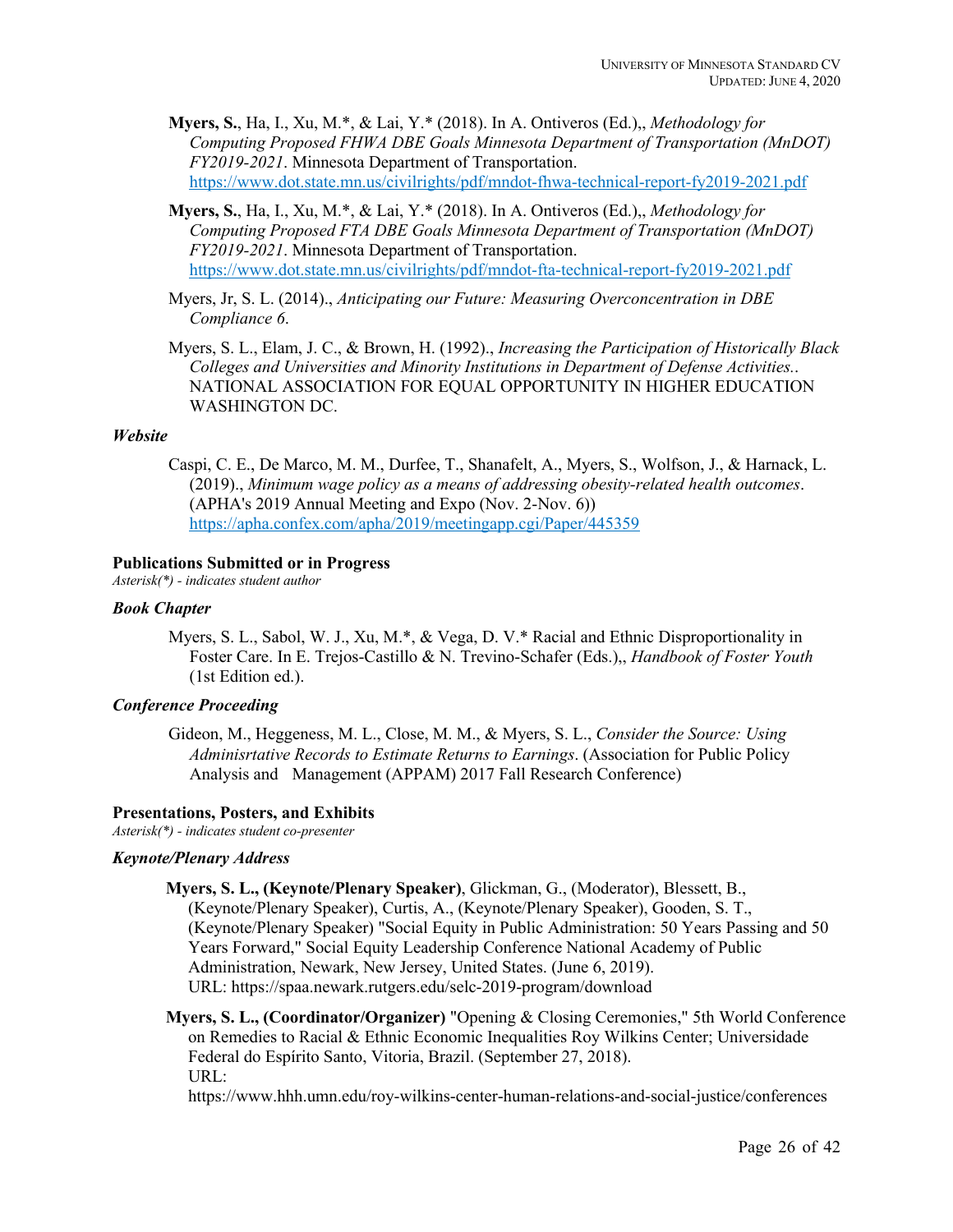## *Carousel Speaker (TED style talk)*

**Myers, S. L., (Speaker)** "Democracy & Racism," 2018 MCF Annual Conference & Annual Meeting – Voices. Values. Choices. Minnesota Council on Foundations, Minneapolis, Minnesota. (March 15, 2018). URL: https://mcf.org/conference2018-speakers

#### *Lecture*

- **Myers, S. L., (Speaker)** "Race Neutrality," Nanjing University, Nanjing, China. (November 28, 2019). *Invited*.
- **Myers, S. L., (Speaker)** "Race Neutrality," Nanjing University of Finance and Economics, Nanjing, China. (November 27, 2019). *Invited*.
- **Myers, S. L., (Author & Presenter)** "Race Neutrality," Yunnan Agricultural University, Kunming, China. (July 2019). *Invited*.
- **Myers, S. L., (Author & Presenter)** ""Race-Neutrality -- Can Racial Gaps in Economic Outcomes Be Narrowed Without Taking Account of Race?"," Minnesota Economic Association Conference Federal Reserve Bank of Minneapolis, Minneapolis, Minnesota. (October 26, 2018).
- **Myers, S. L.** "Race Neutral Remedies to Racial Inequality," Dean's Lecture in Public Policy Evans School of Public Policy & Governance, Seattle, Washington. (April 2, 2018).

#### *Panel*

**Myers, S. L., (Moderator)**, **Myers, S. L., (Coordinator/Organizer)** "Special Sloan Panel on the Production of Minority Economists," 50th Anniversary of the Kerner Commission Report National Conference The Russell Sage Foundation; The Sloan Foundation; Roy Wilkins Center, Minneapolis, Minnesota. (September 7, 2018).

## *Paper*

**Myers, S. L., (Author & Presenter)**, Gorsuch, M. M., (Author), Hardeman, R. R., (Author), Lai, Y., (Author)\*, Vega Vega, D., (Author)\*, Xu, M., (Author)\* "The Paradox of Racial Disparities in Alzheimer's Disease," 41st Annual Fall Research Conference Association for Public Policy Analysis and Management (APPAM), Denver, Colorado, United States. (November 9, 2019). URL: https://appam.confex.com/appam/2019/webprogram/Session13302.html

Panel: Reducing Structural Barriers to Good Health(Social Equity and Race)Saturday, November 9, 2019: 1:30 PM-3:00 PMI.M Pei Tower: Majestic Level, Savoy (Sheraton Denver Downtown)\*Names in bold indicate Presenter

Panel Chair: **Alison Jacknowitz**, American UniversityDiscussant: **Aparna Soni**, American UniversityReducing Structural Barriers to Good Health

Pursuit of Happiness

Candis W. Smith and **Joaquin A. Rubalcaba**, University of North Carolina, Chapel Hill

Challenging the Narrative: Evaluating Mental Health Services Need, Political Economy, and Accessibility in Chicago

Kevin Rak<sup>1</sup>, Caitlin O'Grady<sup>2</sup>, Danielle R. Adams<sup>3</sup>, Angelica Rosales<sup>2</sup> and Arturo Carrillo<sup>2</sup>, (1)University of Illinois, Chicago, (2)Saint Anthony Hospital: Community Wellness Program, (3)University of Chicago

The Paradox of Racial Disparities in Alzheimer's Disease

Samuel L. Myers<sup>1</sup>, Marina Mileo Gorsuch<sup>2</sup>, Rachel Hardeman<sup>1</sup>, Yufeng Lai<sup>1</sup>, Diana Vega Vega<sup>1</sup> and Man Xu<sup>1</sup>, (1)University of Minnesota, (2)St. Catherine University

**Myers, S. L., (Coordinator/Organizer)**, Sandfort, J. R., (Discussant), Belton, S., (Discussant), Deng, S., (Author & Presenter)\*, **Myers, S. L., (Author)**, Coupet, J. A., (Author & Presenter),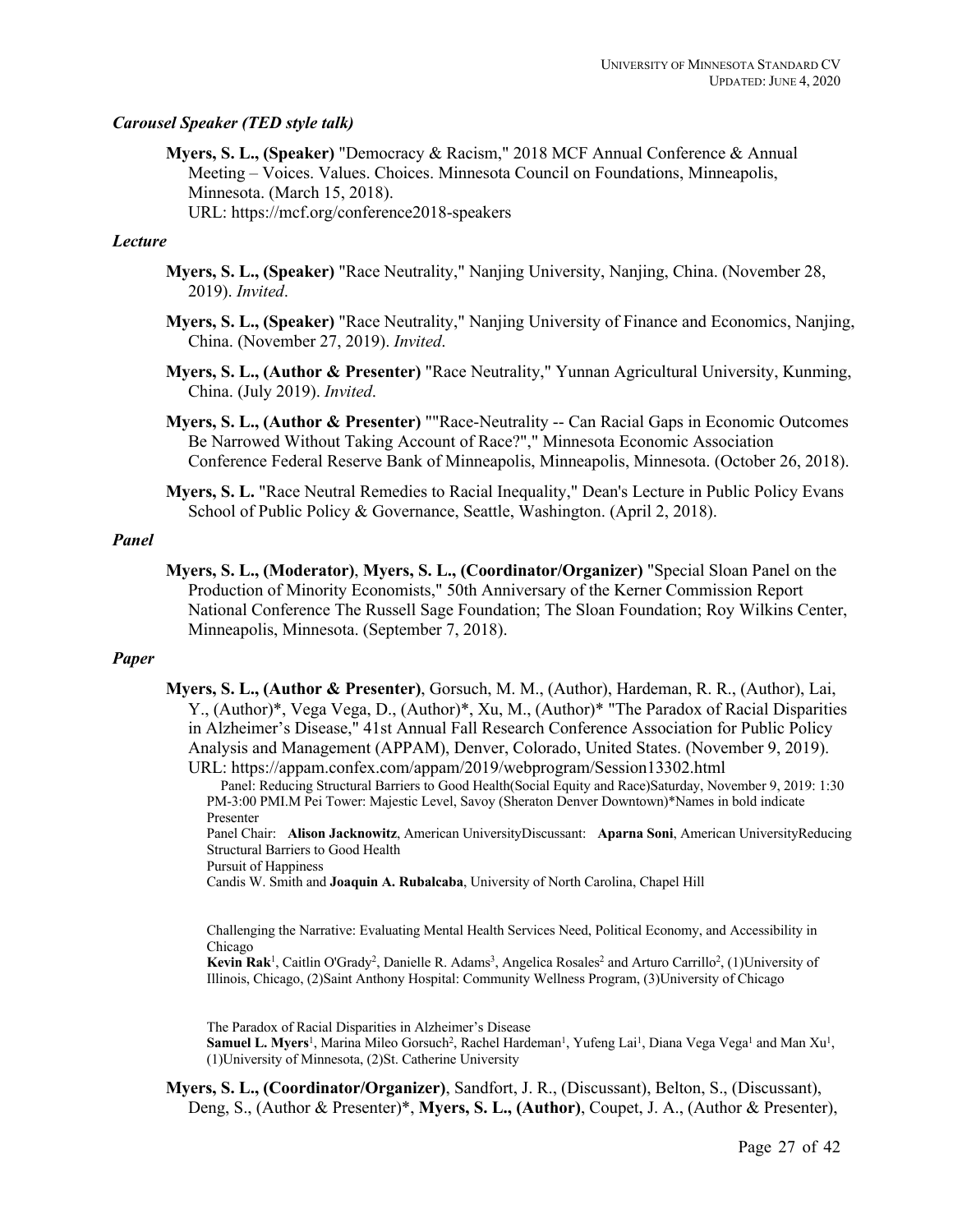Wu, Z., (Author & Presenter), Bies, A. L., (Author) "Funding of Nonprofit Organizations: Philanthropy, Charitable Donations, and Commercial Revenues," 41st Annual Fall Research Conference Association for Public Policy Analysis and Management (APPAM), Denver, Colorado, United States. (November 7, 2019).

URL: https://appam.confex.com/appam/2019/webprogram/Session13217.html

Panel: Funding of Nonprofit Organizations: Philanthropy, Charitable Donations, and Commercial Revenues(Public and Non-Profit Management and Finance)Thursday, November 7, 2019: 10:15 AM-11:45 AMPlaza Building: Concourse Level, Plaza Court 5 (Sheraton Denver Downtown)\*Names in bold indicate Presenter

Organizer: **Samuel L. Myers**, University of Minnesota

Panel Chair: **Samuel L. Myers**, University of Minnesota

Discussants: **Jodi Sandfort**, University of Minnesota and **Steven Belton**, The Minneapolis Urban League

This session brings together scholars from diverse fields to share their research findings on the funding of nonprofit, community-based organizations. The first paper tests the hypothesis of philanthropic disinvestment in African American nonprofits in the Twin Cities in Minnesota. The second paper proposes a new measure of the efficiency of nonprofits and studies donors' responsiveness to the efficiency of nonprofits in the housing sector. The third paper examines the effect of transparency on nonprofits' financial performance on donative revenues using empirical evidence from China. The fourth paper focuses on commercial revenues and studies the impacts of such revenues on the use of volunteers.

Together, these four papers cover major funding sources of nonprofits from philanthropy, donation, and commercial revenue. These four papers also approach this topic from both the perspective of donors and the perspective of nonprofit recipients. Empirical evidence is from both inside and outside of the United States. The two discussants are from academia and from practice respectively, to stimulate insightful discussions on the papers and their findings and to bridge empirical results to practical applications.

Philanthropic Disinvestment in African American Nonprofit Organizations **Shuyi Deng** and Samuel L. Myers, University of Minnesota

Do Donors Respond to Efficient Nonprofits? Evidence from the Nonprofit Housing Sector **Jason A. Coupet**, North Carolina State University

The Impact of Transparency on Donations: Evidence from a Panel Study **Zhongsheng Wu** and Angela L. Bies, University of Maryland

## **Myers, S. L., (Coordinator/Organizer)** "AFFIRMATIVE ACTION IN PROCUREMENT," 94th Annual Conference WESTERN ECONOMIC ASSOCIATION INTERNATIONAL, San

Fransisco, California, United States. (July 1, 2019).

URL: https://weai.org/assets/675.pdf AFFIRMATIVE ACTION IN PROCUREMENT

Organizer and Chair: Samuel L. Myers Jr., Roy Wilkins Center

Papers:

Efficiency of a Bidder Training Program: Lessons from LINC Dakshina G. De Silva\*, Lancaster University

Network Effects on Competition and Survival of Small and Disadvantaged Business Enterprises in Public Procurement Georgia Kosmopoulou, University of Oklahoma, and Xueqi Zhou\*, Langston University

Effects of DBE Goals on Bid Success Rates Man Xu, University of Minnesota Twin Cities, and Samuel L. Myers Jr.\*, Roy Wilkins Center

Subcontracting Requirements and the Cost of Government Procurement Ben Rosa\*, Virginia Tech

Discussants: Georgia Kosmopoulou, University of Oklahoma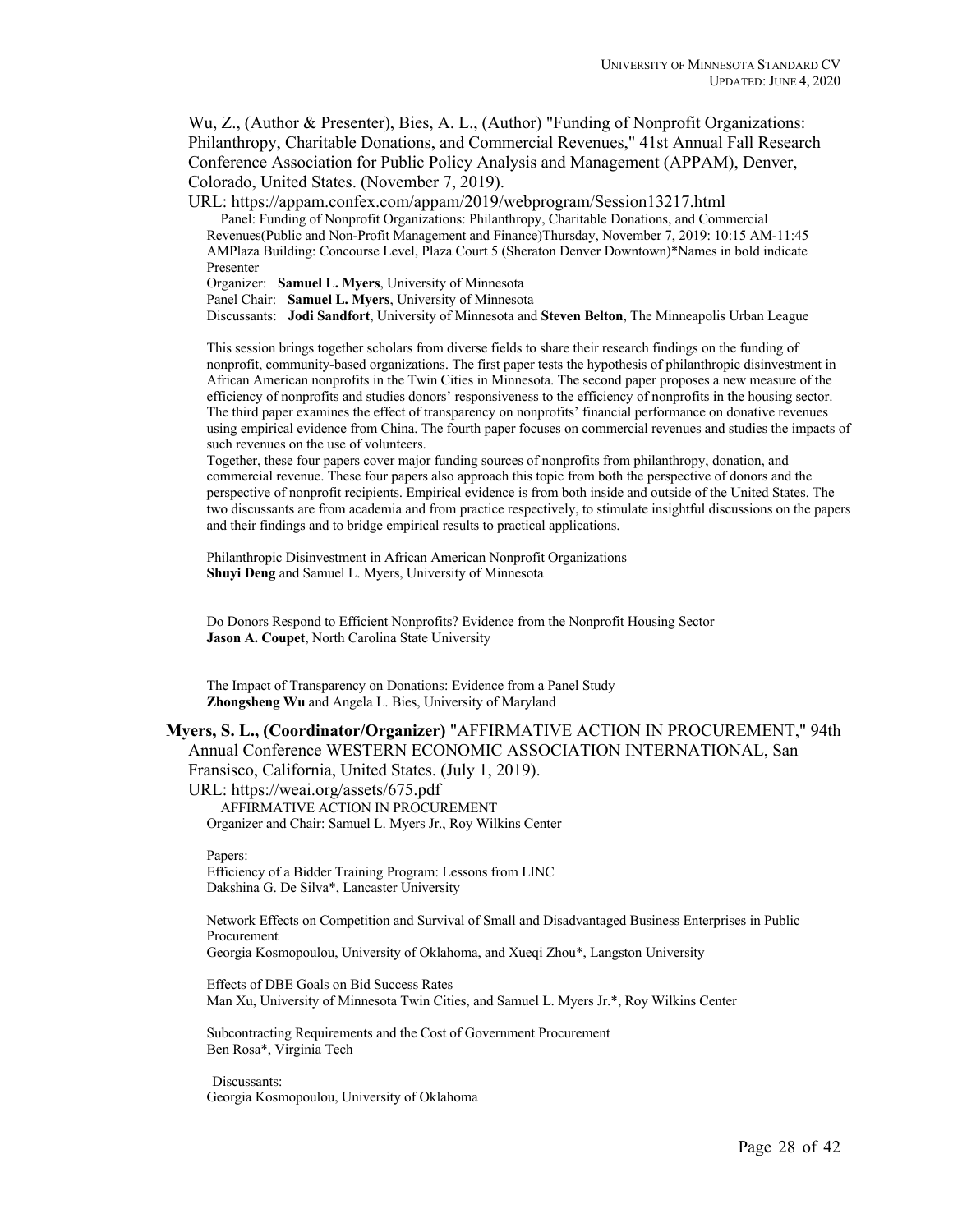Dakshina G. De Silva, Lancaster University Ben Rosa, Virginia Tech Man Xu, University of Minnesota Twin Cities

\* indicates presenting autho

# **Myers, S. L., (Coordinator/Organizer)**, **Myers, S. L., (Discussant)** "POVERTY ALLEVIATION AND DEVELOPMENT OF CHINA," 15th International Conference Western Economic

Association International (WEAI), Tokyo, Japan. (March 24, 2019).

URL: https://weai.org/assets/572.pdf

Panel organized by Samuel Myers, Jr.

Participants:

POVERTY ALLEVIATION AND DEVELOPMENT OF CHINA Organizer(s): Samuel L. Myers Jr., Roy Wilkins Center Chair: Samuel L. Myers Jr., Roy Wilkins Center

Papers:

The Influence of Rural Household Characteristics on Income Poverty Standards: Based on the Research Perspective of Subjective Poverty \*Sai Ding, Chinese Academy of Social Sciences, and li Keqiang, Southwest Minzu University

Public Service Supply and Poverty Reduction Effects in Minority Areas of China \*Xiaomin Liu, Chinese Academy of Social Sciences

Poverty Alleviation through Healthcare Reform? An Evaluation on the Effect of Urban Public Hospital Reform in China

\*Shuyi Deng, University of Minnesota Twin Cities

Job Search and Family Ties among Ethnic Minorities in Western China \*Man Xu, University of Minnesota Twin Cities

Discussants: Samuel L. Myers Jr., Roy Wilkins Center Man Xu, University of Minnesota Twin Cities Shuyi Deng, University of Minnesota Twin Cities

\* indicates paper presente

**Myers, S. L., (Author & Presenter)** "Reflections on Post-Racial America," 45th Annual Conference Eastern Economic Association, Boston, Massachusetts, United States. (March 1, 2019).

URL: https://www.ramapo.edu/eea/files/2019/02/EEA\_confbook2019.pdf presented on panel **Political Economy of Racism I: Reflections on Black Imprisonment and "Post-Racial" America</**

**Myers, S. L., (Author & Presenter)**, Sabol, W. J., (Author), Xu, M., (Author)\* "The Determinants of Declining Racial Disparities in Female Incarceration Rates, 2000-2015," 2019 Annual Meeting American Economic Association, Atlanta, Georgia, United States. (January 4, 2019). URL:

https://www.aeaweb.org/conference/2019/preliminary/681?q=eNo1izEOgzAQBP-yNQUUaXgD 6dKjE5zESXFs3TqJLOS\_x4jQzax2dlBJi69HSYpxvxQjBtQOQsalCTpk9dDoXtTZlCq-bJMFyz xCeect-vwU5itepfxTC3rSx\_R7vD2lNtx61PoDIzwpiw,,

presented as a part of paper session **Race, Inequality, and Criminal Justice Policy</**

In The Growth of Incarceration in the United States, the National Research Council documents the large and persistent racial disparities in imprisonment that accompanied the more than quadrupling in the U.S. incarceration rate since the 1980s. But since the turn of the 21st century, an unprecedented decrease in the number of African American women incarcerated has occurred at the same time that the number of white women in prison grew to new heights. The result of these changes is a near convergence in the black-white female incarceration rates from 2000-2015. In some states, the changes occurred abruptly and almost instantaneously. In other states, the convergence has been gradual. But, overall, the wide gaps in black-white female incarceration rates evident at the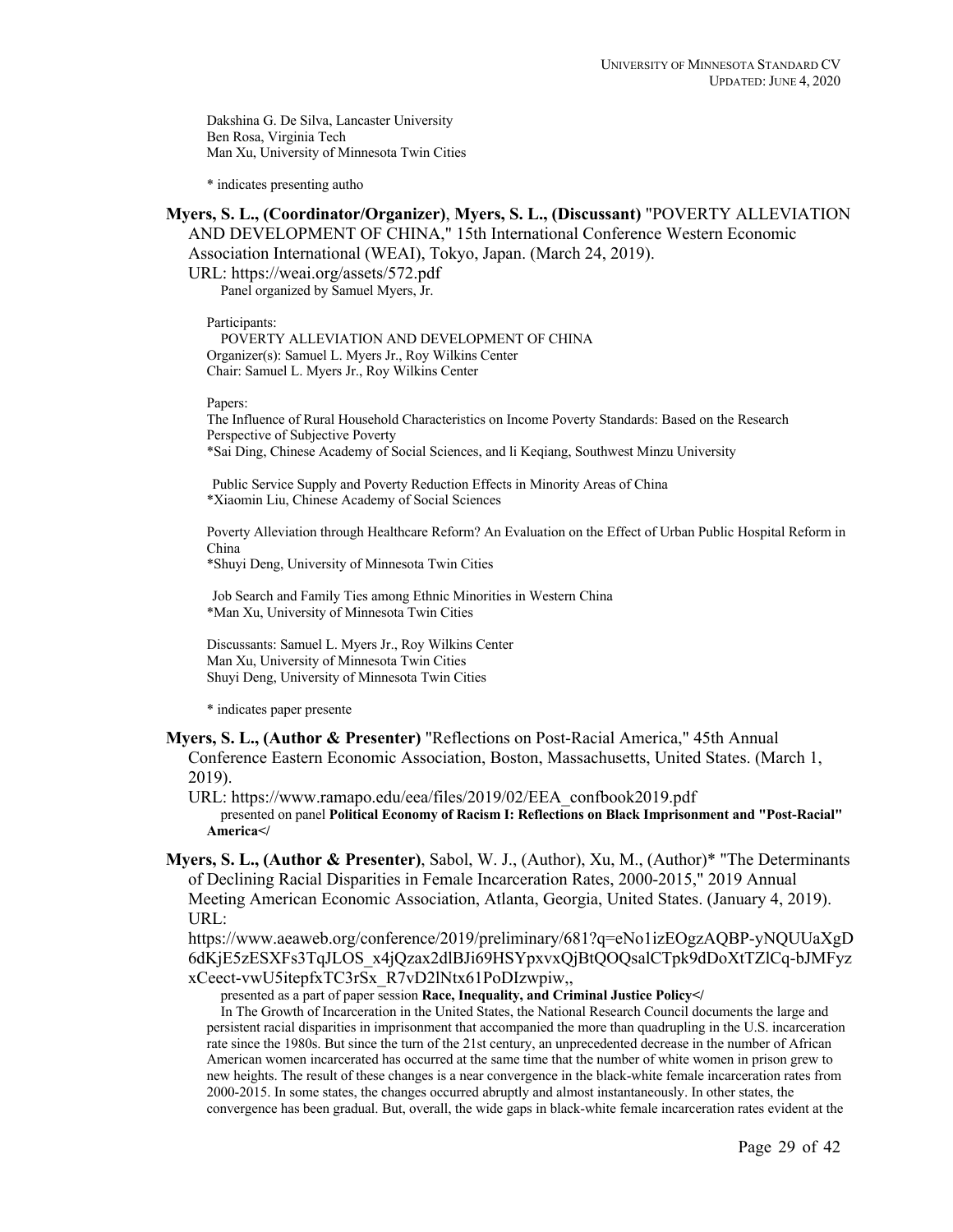end of the last century have diminished considerably by the first decades of the 21st century.

- **Myers, S. L., (Coordinator/Organizer)** "Race Neutrality: Rationalizing Remedies to Racial and Ethnic Economic Inequality," 88th Annual Meeting Southern Economics Association, Washington, District of Columbia. (November 19, 2018).
- Gorsuch, M., (Author & Presenter), **Myers, S. L., (Author & Presenter)**, Xu, M., (Author)\*, Lai, Y., (Author)\*, Vega Vega, D., (Author)\* ""American Indian Drowning Rates"," Freedom and Justice Conference - Summer Meeting of NEA & ASHE) The National Economic Association (NEA) and the American Society of Hispanic Economists (ASHE). (June 15, 2018).
- **Myers, S. L., (Author & Presenter)** ""The Production of American Indian Ph.D.'s in Economics"," Freedom and Justice Conference - Summer Meeting of NEA & ASHE) National Economic Association (NEA) and the American Society of Hispanic Economists (ASHE), Pablo, Montana. (June 15, 2018).

presented as a part of session H: Educational Disparities

- **Myers, S. L., (Author & Presenter)** ""What Have We Learned About Incarceration and Race? Lessons From 30 Years of Research"," American Society for Public Administration Conference American Society for Public Administration, Denver, Colorado. (March 11, 2018).
- **Myers, S. L., (Author & Presenter)** "What Have We Learned about Incarceration and Race? Lessons from 30 Years of Research," ASPA's 79th Annual Conference American Society for Public Administration, Denver, Colorado. (March 11, 2018). presented as a part of the session "New Perspectives in Policing and Race"
- **Myers, S. L., (Coordinator/Organizer)**, BENITEZ, J., (Discussant), Durfee, T., (Discussant)\*, Gaskin, D., (Discussant) "The Economic Case for Health Equity," 2018 ASSA Annual Meeting American Economic Association, Philadelphia, Pennsylvania, United States. (January 5, 2018).

#### *Presentation/Talk*

**Myers, S. L., (Speaker)** "Student Resources: Navigating the Academy as a Student of Color," 41st Annual Fall Research Conference Association for Public Policy Analysis and Management (APPAM), Denver, Colorado, United States. (November 7, 2019). *Invited*.

URL: https://appam.confex.com/appam/2019/webprogram/Session13378.html

Student Resources: Navigating the Academy as a Student of ColorThursday, November 7, 2019: 8:30 AM-10:00 AMI.M Pei Tower: Terrace Level, Biltmore (Sheraton Denver Downtown)\*Names in bold indicate Presenter Moderators: **Lam Pham**, Vanderbilt University and **Rachel M. Perera**, Pardee RAND Graduate SchoolSpeakers: **Andria Smythe**, Howard University, **Samuel L. Myers**, University of Minnesota, **Chris Candeleria**, Vanderbilt University, **Min Sun**, University of Washington and **Ashley Causey-Golden**, Roots to Fruits CollectiveThis session provides an opportunity for graduate students of color to speak openly with faculty members about transitioning from graduate school to academia. Panelists will share insights from their experience and offer advice on how to foster a successful career as an academic researcher. This informal conversation will focus on issues that graduate students will begin to think about during the transition from graduate school to early career positions in the academy.

Moderator: Rachel Perera, Pardee RAND Graduate School and Lam Pham, Vanderbilt University

- **Myers, S. L., (Leader)** "Executive Leadership Institute Alumni Network," FORUM 2019 National Forum for Black Public Administrators, Orlando, Florida, United States. (April 4, 2019).
- **Myers, S. L., (Author & Presenter)**, Ha, S., (Author & Presenter) "Race Inequality: A discussion with Samuel Myers and Steve Ha on Race Neutrality," Free Enterprise Speaker Series Western Carolina University, Cullowhee, North Carolina, United States. (April 3, 2019).

URL: https://affiliate.wcu.edu/csfe/event/steve-ha-and-sam-myers/

also appeared on WCU podcast: https://z.umn.edu/59a4

On April 3, 2019, the Center for the Study of Free Enterprise at Western Carolina University will host Dr. Steve Ha from Western Carolina University and Dr. Samuel Myers from University of Minnesota-Twin Cities as part of the Free Enterprise Speaker Series.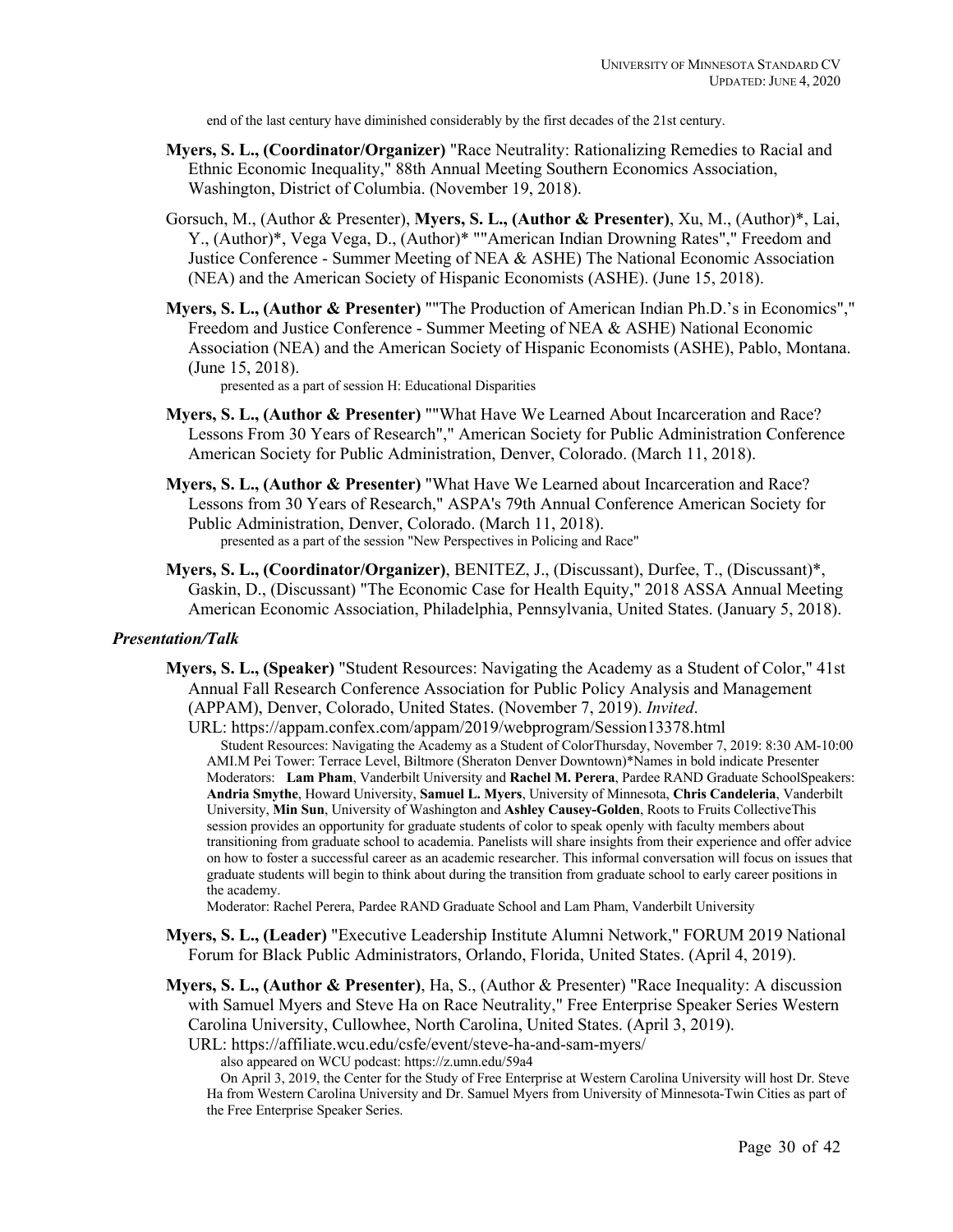"Race Inequality: A discussion with Samuel Myers and Steve Ha on Race Neutrality" will feature a discussion about Ha and Meyer's new book, Race Neutrality, and the research that went into it. Their book addresses ongoing racial disparities, race-conscious policies that attempt to remedy them, and race-neutral alternatives that might "…hold great promise in reducing disparities."

WCU's Free Enterprise Speaker Series is a forum for the campus and community to explore all points of view on important issues of the day, hear from renowned experts from a variety of fields and understand multiple perspectives.

- **Myers, S. L., (Author & Presenter)**, Ha, I. "., (Author & Presenter) "Race Inequality: A discussion with Samuel Myers and Steve Ha on Race Neutrality," Western Carolina University's Free Enterprise Speaker Series, Cullowhee, North Carolina. (April 3, 2019). URL: https://affiliate.wcu.edu/csfe/event/steve-ha-and-sam-myers/
- **Myers, S. L., (Leader)**, Sayles Belton, S., (Leader) "Health Equity Leadership Training," Ramsey County Health Equity Summit Ramsey County, Minneapolis, Minnesota, United States. (January 2019). *Invited*.

A three-day racial equity summit to help the committee and action team members more fully understand the roles that racial inequity and racism in public policy and government systems. The summit will extensively discuss the challenges racial inequity and racism pose in problem structuring and policy recommendation, particularly inequalities for people and communities of color and American Indians.

- **Myers, S. L., (Author & Presenter)** "The Narrowing Racial Gap in Drowning Rates Among Males, 1960-2015," Minnesota Population Center, Minneapolis, Minnesota. (February 5, 2018). *Invited*.
- **Myers, S. L., (Speaker)** "The Color of Money: Bad Credit, Wealth & Race," Minneapolis Urban League, Minneapolis, Minnesota. (January 18, 2018). *Invited*. URL:

https://www.eventbrite.com/e/the-color-of-money-bad-credit-wealth-race-tickets-39631283235 Part of an initiative to increase understanding of how culture, history & the concept of race impact the financial security of African Americans.

- **Heggeness, M.**, Gideon, M., Close, M. M., Myers, S. L. "Examining the Black-White Earnings Differential with Administrative Records," SEA 8th Annual Conference - Measurement of Work Effort and Earnings Inequality Panel SEA (Southern Economic Association), Tampa, Florida, United States. (November 18, 2017). *Invited*. Served as Organizer and Session Chair.
- **Xu, M.\***, Darity, W., Hamilton, D., Myers, S. L., Price, G. "Racial Differences in Time Use at Work," SEA 8th Annual Conference - Measurement of Work Effort and Earnings Inequality Panel SEA (Southern Economic Association), Tampa, Florida, United States. (November 18, 2017). *Invited*.

Served as Organizer and Session Chair.

- **Myers, S. L.** "International Perspectives on Public Administration in the 21st Century: Current and Future Challenges," NAPA - Concurrent Sessions - International Perspectives on Public Administration in the 21st Century: Current and Future Challenges The International Standing Panel and The Africa Working Group Standing Panel, Washington, District of Columbia, United States. (November 16, 2017).
- **Ding, S.**, Myers, S. L., Xu, M.\*, Yang, D. "Does Rural Residence Explain the Han-Minority Income Disparity?," APPAM 39TH FALL RESEARCH CONFERENCE: Measurement Matters: Better Data for Better Decisions APPAM (Association for Public Policy Analysis & Management), Chicago, Illinois, United States. (November 2, 2017). *Invited*. Presented a total of three papers at this conference.
- **Giedon, M.**, Heggeness, M., Close, M. M., Myers, S. L. "Examining the Black-White Earnings Differential with Administrative Records," APPAM 39TH FALL RESEARCH CONFERENCE: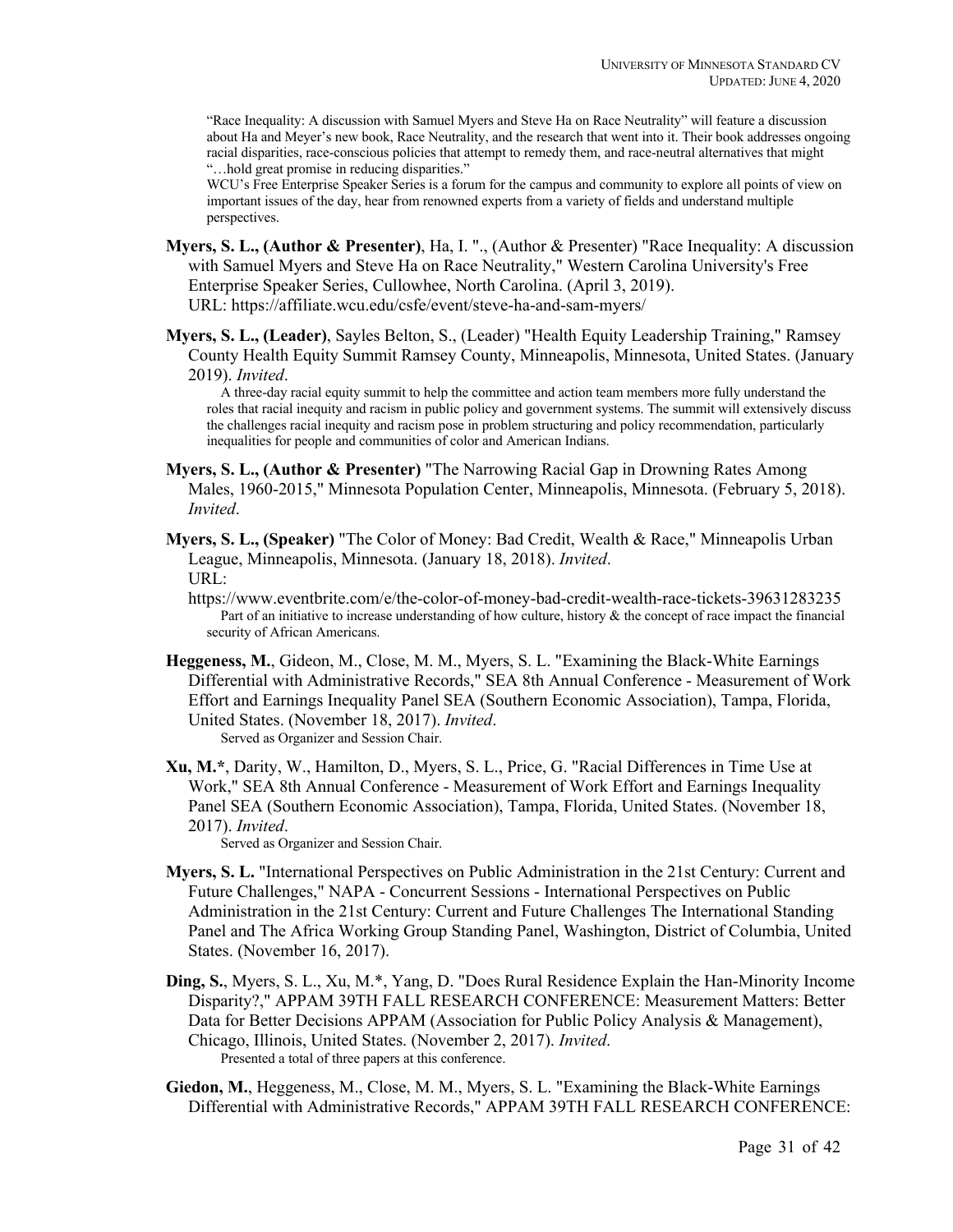Measurement Matters: Better Data for Better Decisions APPAM (Association for Public Policy Analysis & Management), Chicago, Illinois, United States. (November 2, 2017). *Invited*. Presented a total of three papers at this conference.

- **Darity, W.**, Durfee, T.\*, Hamilton, D., Myers, S. L., Price, G., Vega, D. V.\*, Xu, M.\* "Racial Difference in Time-Use at Work," APPAM 39TH FALL RESEARCH CONFERENCE: Measurement Matters: Better Data for Better Decisions APPAM (Association for Public Policy Analysis & Management), Chicago, Illinois, United States. (November 2, 2017). *Invited*. Presented a total of three papers at this conference.
- **Myers, S. L.** "Redlining and Law," Opportunity and Inclusive Growth Institute Conference Federal Reserve Bank of Minneapolis, Minneapolis, Minnesota, United States. (October 16, 2017). *Invited*.

Served on Panel.

- **Myers, S. L.** "Dr. Myers presented the results (of the study)," BCBS Presentation Blue Cross and Blue Shield of Minnesota Foundation, St. Paul, Minnesota, United States. (October 13, 2017). *Invited*.
- **Myers, S. L.**, Gooden, S. "Introduction to the Issues," The Fiftieth Anniversary of the Kerner Commission Report Russell Sage Foundation, New York, New York, United States. (October 6, 2017). *Invited*.
- **Myers, S. L.** "What is Policy Analysis? Introduction to Policy Analysis.," NFBPA ELI (Executive Leadership Institute) Week-long Workshop National Forum for Black Public Administrators and Executive Leadership Institute, Minneapolis, Minnesota, United States. (August 14, 2017). *Invited*.

Week-long Workshop.

- **Myers, S. L.** "The Labor Market for African American and Hispanic Lifeguards: Implications for Racial/Ethnic Disparities in Drowning Rates," Freedom and Justice Conference NEA/ASHE (National Economic Association/American Society of Hispanic Economists), New York, New York, United States. (August 11, 2017). *Invited*.
- **Myers, S. L.** "Papers Presented: "Hate Crimes, Crimes of Atrocity, and Affirmative Action in India and the United States" and "On the Relevance of Comparing the Experiences of Dalits in India and African Americans in the United States"," Reclaiming Social Justice, Revisiting Ambedkar, Bengaluru, India. (July 21, 2017).
- **Myers, S. L.**, Lai, Y.\* "The Labor Market for Lifeguards and Racial vs. Ethnic Disparities in Drowning Rates," Race, Ethnicity and Labor Market Outcomes Western Economic Association, San Diego, California, United States. (June 26, 2017). *Invited*. Paper Presenter and Discussant: Economics of Education Panel at 2017 Western Economic Association Meeting
- **Myers, S. L.** "Community Fellows Workshop," Roy Wilkins Community Fellows Workshop Roy Wilkins Center, Minneapolis, Minnesota, United States. (June 12, 2017).
- **Myers, S. L.** "Jobs, Opportunity and Equality in the New World of Work," LERA 69th Annual Meeting LERA (, Anaheim, California, United States. (June 1, 2017).
- **Burga, F.**, Myers, S. L., Diaz, A. "Looking for Equity in the MSP 2040 Vision Plan," Equity in Urban Planning UAA conference panel UAA, Minneapolis, Minnesota, United States. (April 21, 2017). *Invited*.
- **Myers, S. L.** "UAA-SAGE Marilyn Gittell Activist Scholar Award," Urban Affairs Association Awards Luncheon Urban Affairs Association, Minneapolis, Minnesota, United States. (April 21,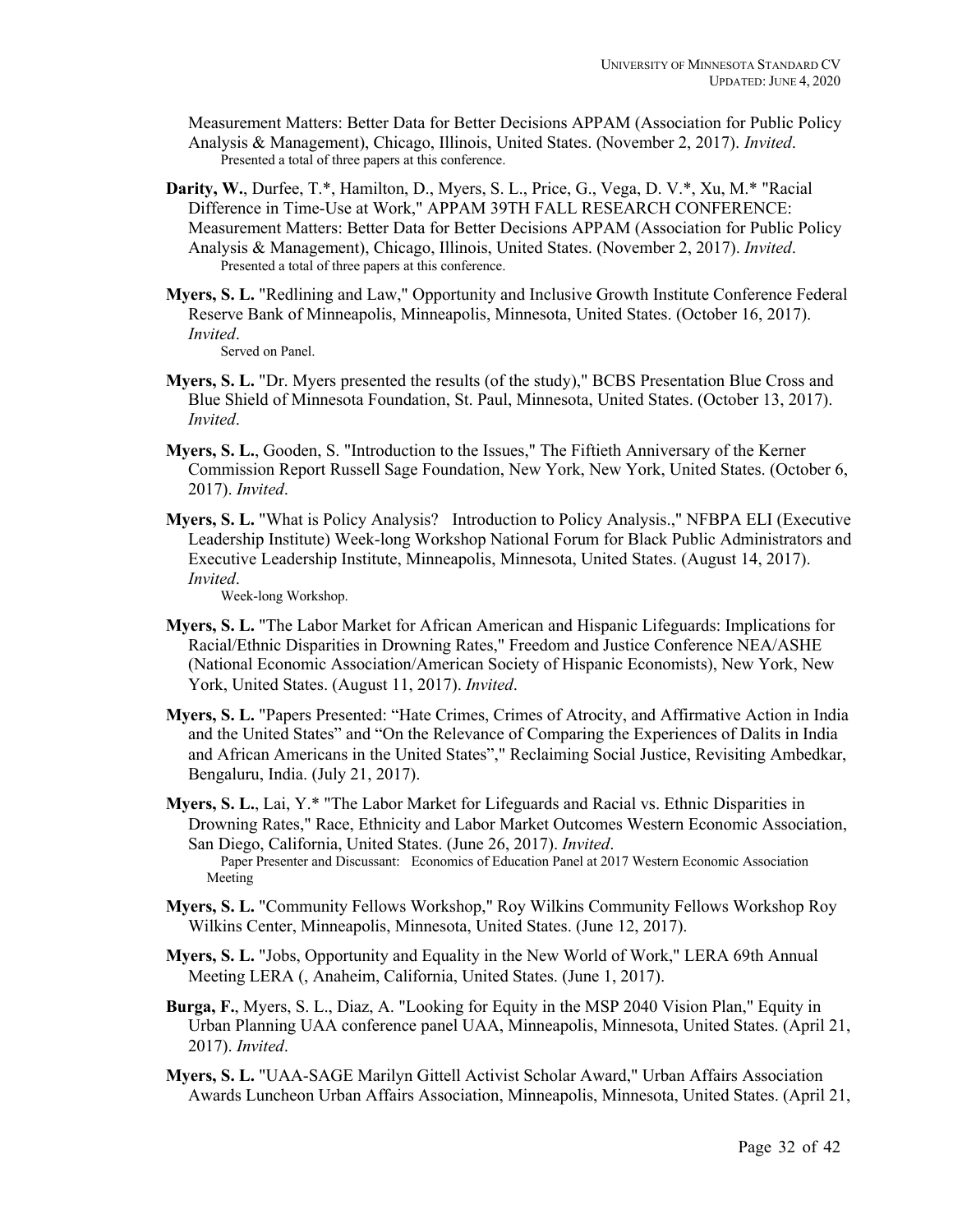#### 2017). *Invited*.

Dr. Myers received UAA-SAGE Marilyn Gittell Activist Scholar Award. Presentation of award plaque and honorarium took place at Annual Award Luncheon.

- **Myers, S. L.** "Policy Council," APPAM Policy Council APPAM-Brookings Institution Meetings, United States. (March 31, 2017). Consumer.
- **Myers, S. L.** "Race, Reparations, and Remedies: Navigating a Nervous Area of Government," ASPA Conference ASPA (American Society for Public Administration), Atlanta, Georgia, United States. (March 18, 2017).

Served as panelist on Presidential Panel.

- **Myers, S. L.**, Cuesta, A.\*, Lai, Y.\* "An Economic Model of Racial Disparities in Drowning and Competitive Swimming," NAASE EEA 43rd Annual Conference Eastern Economic Association Eastern Economic Association, New York, New York, United States. (February 25, 2017). Discussant and presenter.
- **Myers, S. L.** "Committee Meeting," TRB (Transportation Research Baord) Annual Program DBE Committee Meeting, Washington, District of Columbia, United States. (January 9, 2017).
- **Myers, S. L.** "Stratification: Impact of Race, Gender and Ethnicity on Labor, Migration and Crime," Stratification: Impact of Race, Gender and Ethnicity on Labor, Migration and Crime NATIONAL ECONOMIC ASSOCIATION & AMERICAN SOCIETY OF HISPANIC ECONOMISTS, Chicago, Illinois, United States. (January 7, 2017). *Invited*. Paper Session.
- **Myers, S. L.** "Session: Employment Goals and Publicly Financed Projects," 2017 ASSA (Allied Social Science Association) Annual Meeting AEA: American Economic Association, Chicago, Illinois, United States. (January 6, 2017). *Invited*. Served as Session Chair.
- **Myers, S. L.**, Heggeness, M. "U.S. Bureau of the Census--Examining Black-White Wage and Earnings Gaps Using Administrative Records," 13th International WEA Conference Western Economic Association, Santiago, Chile. (January 1, 2017). *Invited*. Presenter and Discussant at conference.

## *Symposium*

**Myers, S. L., (Coordinator/Organizer)** "Closing General Session," Excellence, Leadership, and Common Ground: A Tribute Symposium to Mayor Sharon Sayles Belton Roy Wilkins Center, Minneapolis, Minnesota. (February 23, 2018).

URL:

https://campus-climate.umn.edu/content/excellence-leadership-and-common-ground-tribute-sym posium-mayor-sharon-sayles-belton

# *Symposium at conference*

**Myers, S. L., (Coordinator/Organizer)** "Potential Biases in Measurement of Wage Inequality," 2018 ASSA Annual Meeting American Economic Association, Philadelphia, Pennsylvania, United States. (January 6, 2018).

# *Three Day Workshop*

**Myers, S. L., (Leader)** ""Problem Solving, Puzzling, and Decoding" "Trade Offs"," Executive Leadership Institute National Forum for Black Public Administrators, Minneapolis, Minnesota. (August 19, 2018).

## *Training Workshop/Seminars*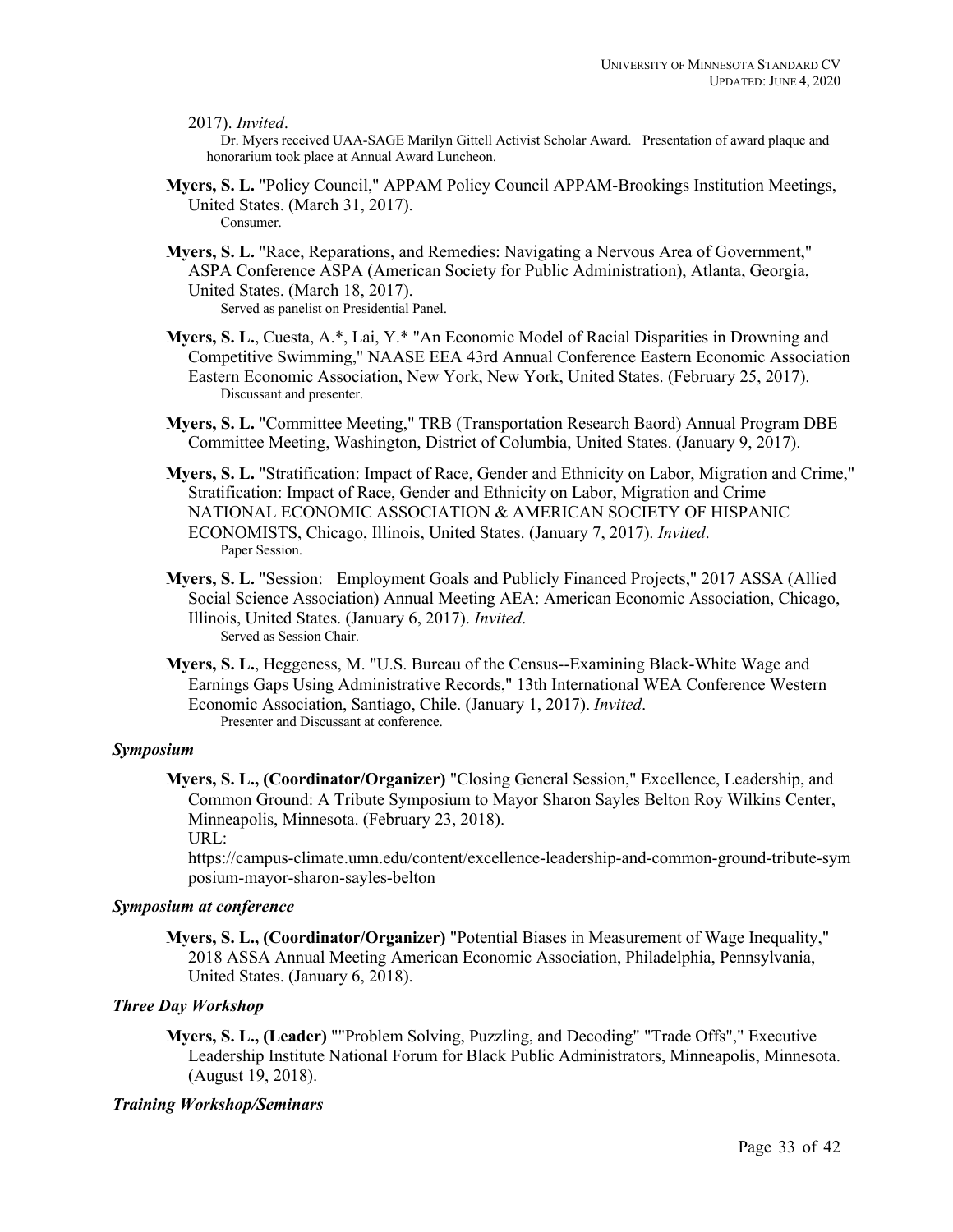**Myers, S. L., (Leader)**, Sayles Belton, S., (Leader), Deng, S., (Presenter)\*, Xu, M., (Presenter)\*, Stanton, D., (Presenter)\* "Executive Leadership Institute 2019," Executive Leadership Institute 2019 National Forum for Black Public Administrators, Minneapolis, Minnesota, United States. (August 2019). MOU attached

Design and deliver a 4.5 day-workshop that provides an executive level primer to policy analysis in the context of fundamental theories and real world best practice. The educational goals and objectives shall include, but not be limited to, enhanced understanding and knowledge of basic concepts and terminology of policy analysis, methodology for identifying political and constituent influences, recognizing and articulating problems as opposed to symptoms and the strengths and weaknesses of alternative approaches to policy analysis.

Expose ELI participants to the methods and approaches to developing problem statements, analyzing problems and recommending public policy solutions.

Based on the pedagogical expertise and judgment of the University staff, provide lectures, discussions, exercises and other learning methods for the ELI participants to better understand the advantages, disadvantages and impact of reliance on efficiency criterion in structuring policy problems, policy analysis and crafting policy recommendations.

#### **Other Research/Research in Progress**

Myers, S. L., Hardeman, R. R. Planning, "Racial Disparities in Alzheimer's Disease". Proposed NIH study to examine disparities in outcomes for Alzheimer's patients, particularly along racial and geographical lines.

Myers, S. L. On-Going, "State of Black Businesses in Minnesota". An evaluation study for Metropolitan Economic Development Association (MEDA) to define the state of Minority-Owned Business in Minnesota and develop a holistic framework to document their status.

Myers, S. L. Planning, "Evaluation of Wilkins Community Fellows Program". 2018-2019 is an evaluation year for the Wilkins Community Fellows program. Dr. Myers and Wilkins Center staff will conduct evaluation including participant interviews to examine program outcomes.

Myers, S. L. Planning, "New Jersey Transit DBE Goals". The New Jersey Department of Transportation has engaged the Roy Wilkins Center to analyze DBE data and produce a report to ensure compliance with national fund utilization requirements.

Myers, S. L. On-Going, "Minneapolis Minimum Wage Study". Data collection to document the City of Minneapolis's move to a \$15 minimum wage. Project will result in a report for the City of Minneapolis following 2022 full adoption.

Myers, S. L. On-Going, "Female Incarceration & Drug Overdose Crisis". Research towards a scholarly paper addressing the convergence of incarceration rates for drug related offenses between white females and black females

Myers, S. L. Planning, "125th Anniversary of Plessy vs Ferguson". Planning a symposium and publication to mark the 125 anniversary of Plessy vs Ferguson, sponsored by the Russell Sage Foundation.

# **TEACHING**

#### **Instructional Activity**

## *University of Minnesota*

Lecture, "From Civil Rights to Diversity", Humphrey School International Fellowship Program, Lecturer, 15 participants

December 4, 2018 - Present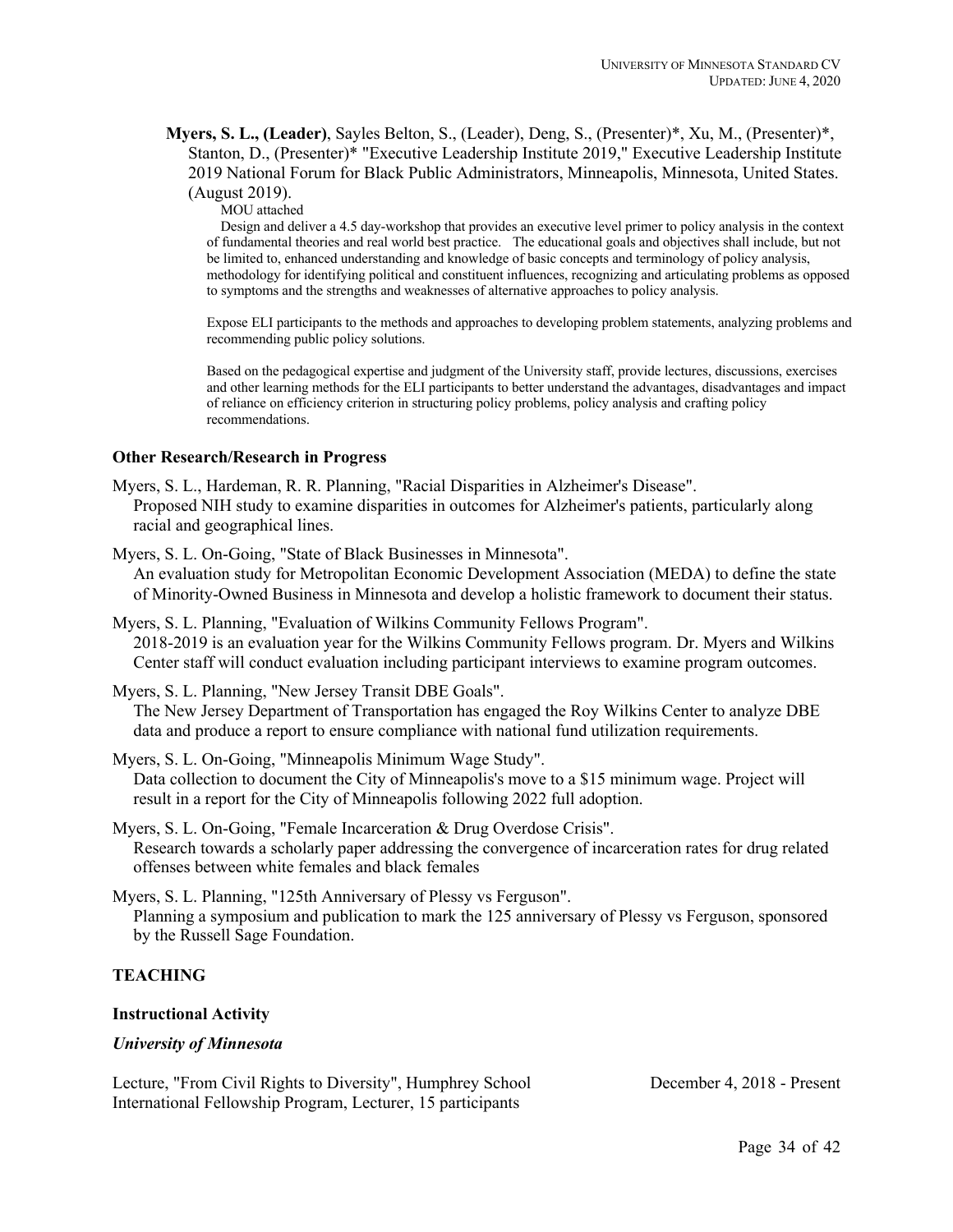Serving as recurring guest lecturer with the program.

## *Department of Criminal Justice and Criminology - Georgia State University*

Guest Lecture, Provost's Visiting Scholar, Department of Criminal Justice and Criminology - Georgia State University, Lecturer, 20 participants January 1, 2017 - December 31, 2018

more information: https://faculty.gsu.edu/2018/04/09/inaugural-provosts-visiting-scholars-announced/

# **ADVISING AND MENTORING Graduate Student Activities**

#### *Advisees*

| Elika Beck, Public Policy M P P                             | 2019 - Present   |
|-------------------------------------------------------------|------------------|
| Angela Garagiola, Public Policy M P P                       | 2019 - Present   |
| Elizabeth Gehlen, Public Policy M P P                       | 2019 - Present   |
| Lisa Rau, Public Policy M P P                               | 2019 - Present   |
| Sarah Sandgren, Public Policy M P P                         | 2019 - Present   |
| Thomas Durfee, Applied Economics Ph D                       | 2019 - Present   |
| Erin Kelly-Collins, Public Affairs M P A                    | 2018 - Present   |
| Robert Pineau, Public Policy M P P                          | 2018 - Present   |
| Lilly Richard, Public Policy M P P                          | 2018 - Present   |
| Mikayla Smith, Public Policy M P P                          | 2018 - Present   |
| Malaika Hankins, Public Policy M P P                        | $2017$ - Present |
| Diana Vega Vega, Public Policy M P P                        | 2017 - Present   |
| Haley Kimmet, Public Affairs M P A                          | 2017 - Present   |
| Shuyi Deng, Public Affairs Ph D                             | 2017 - Present   |
| Man Xu, Public Affairs Ph D                                 | $2016$ - Present |
| Jason Hicks, Doctor of Philosophy (PhD) in Public Affairs   | 2015 - Present   |
| Kevin Monroe, Doctor of Philosophy (PhD) in Applied         | 2015 - Present   |
| Economics                                                   |                  |
| Won Fy Lee, Doctor of Philosophy (PhD) in Applied Economics | 2013 - Present   |
| Jinseok Yang, Public Policy M P P                           | $2017 - 2020$    |
| Robert Harper, Public Policy M P P                          | 2019             |
| Kevin Monroe, Agricultural/Applied Econ Ph D                | $2013 - 2019$    |
| Bess Brockington, Science/Tech/Envrn Policy M S             | $2018 - 2019$    |
| Tyeastia Green, Public Affairs M P A                        | 2017 - 2019      |
| Ava Barr, Public Policy M P P                               | 2017 - 2019      |
| Fadumo Osman, Public Policy M P P                           | $2017 - 2019$    |
| Mahat Ali, Public Affairs M P A                             | 2018             |
| Kamal Ali, Public Affairs M P A                             | $2017 - 2018$    |
| Elexis Williams, Human Rights M H R                         | $2017 - 2018$    |
| Derrick Miedaner, Public Policy M P P                       | $2015 - 2018$    |
| Alejandra Diaz, Public Affairs Ph D                         | $2016 - 2018$    |
| Michael Davis, Public Policy M P P                          | $2015 - 2018$    |
| Lawrence Karongo, Public Policy M P P                       | $2015 - 2017$    |
| Andrei Hahn, Public Policy M P P                            | $2014 - 2017$    |
| Garrison Mcmurtrey, Public Policy M P P                     | 2014 - 2017      |
| Julia Burkstaller, Public Policy M P P                      | $2015 - 2017$    |
| Liam Monahan, Public Policy M P P                           | $2013 - 2016$    |
| Mingyi Yang, Public Policy M P P                            | $2013 - 2016$    |
| Marin Phelps, Public Policy M P P                           | $2015 - 2016$    |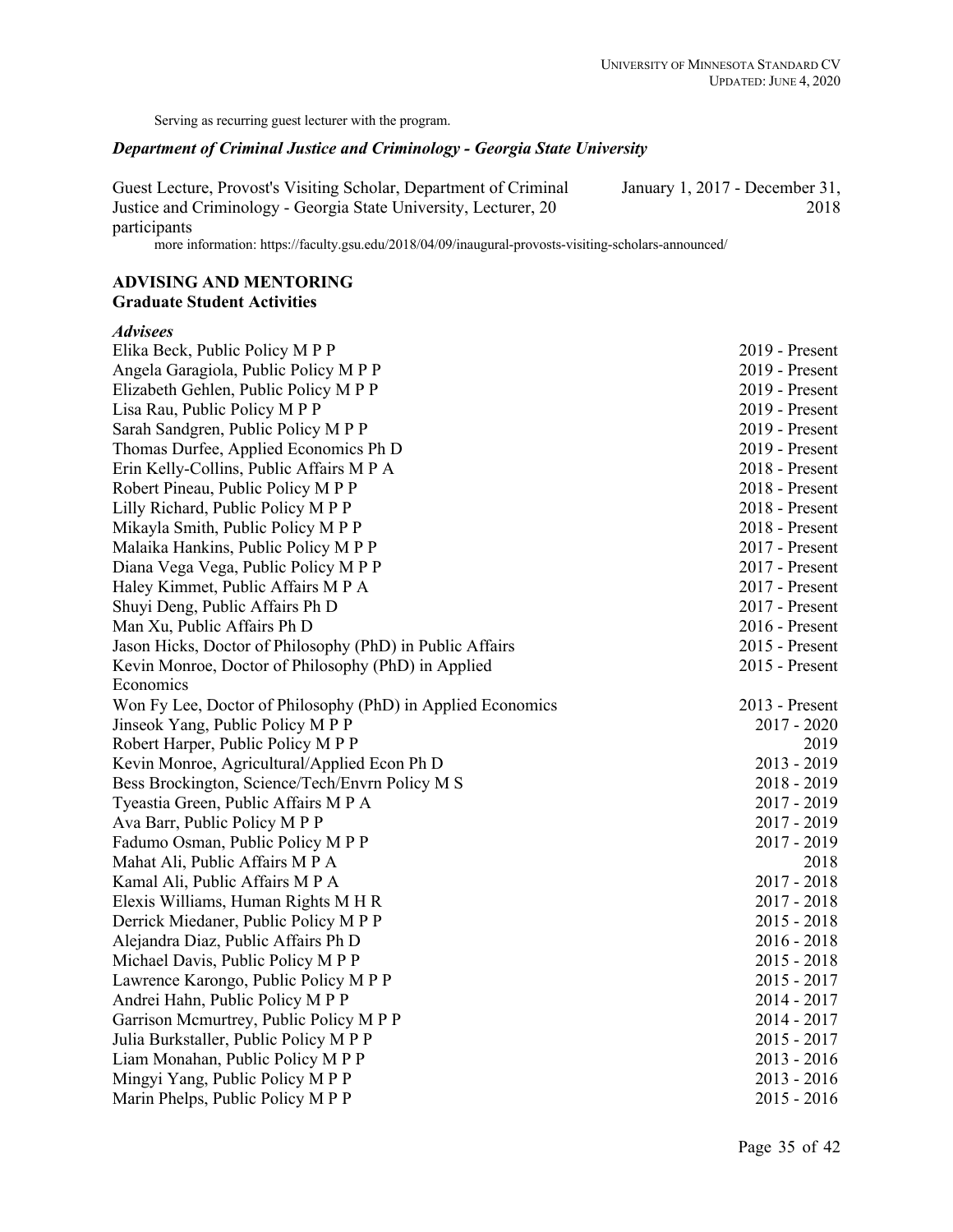Benjamin Suker, Public Policy M P P 2014 - 2016 Erin Blair, Public Policy M P P 2014 - 2016 Aaliyah Hodge, Public Policy M P P 2014 - 2016 Emily Clary, Public Policy M P P 2015 Angela Riffe, Public Policy M P P 2015 Luke Hanson, Public Policy M P P 2013 - 2015 Elizabeth Kahn, Urban/Regional Planning MURP 2015 Brittany Henderson, Public Policy M P P 2014 - 2015 Leif Kurth, Public Policy M P P 2013 - 2015 Quinntavious Williams, Public Policy M P P 2013 - 2015 Maren Henderson, Public Policy M P P 2013 - 2015 Hao Jia, Public Policy M P P 2012 - 2015 Kathleen Odonnell, Public Policy M P P 2012 - 2015 Tene Monica Wells, Public Affairs M P A 2014 - 2015 Jenna Andriano, Public Policy M P P 2014 Duanyi Yang, Public Policy M P P 2012 - 2014 Frederic Baudat, Public Affairs M P A 2012 - 2014 Tashna Silburn, Public Policy M P P 2012 - 2014 Abdihakin Abdi, Public Policy M P P 2012 - 2014 Lidiya Girma, Public Policy M P P 2012 - 2014 Andrea Mastro, Public Policy M P P 2012 - 2014 Carly Lykes Frostman, Public Policy M P P 2013 - 2014 Brian Deppe, Public Policy M P P 2011 - 2013 Matthew Johnson, Public Affairs M P A 2011 - 2013 Abdirashid Ahmed, Public Policy M P P 2011 - 2013 Ryan Merz, Public Policy M P P 2011 - 2013 Patrick Walker, Public Affairs M P A 2012 - 2013 Kathryn Noble, Public Policy M P P 2011 - 2013 Gifty Amarteifio, Public Policy M P P 2011 - 2013 Frederic Wandey, Agricultural/Applied Econ Ph D 2012 - 2013 Adan Silverio Murillo, Applied Economics Ph D 2011 - 2012 William Stancil, Public Policy M P P 2012 Grace Lee, Public Affairs M P A 2011 - 2012 Silvana Hackett, Public Policy M P P 2010 - 2012 Rebecca O'Donnell, Applied Economics M S 2011 - 2012 Kara Bixby, Public Policy M P P 2010 - 2012 Whitney Lawrence, Public Policy M P P 2010 - 2012 Chandra Plowden, Public Policy M P P 2010 - 2012 Heather Abraham, Public Policy M P P 2010 - 2012 Cassandra Berg, Public Policy M P P 2010 - 2012 Michelle Karon, Public Affairs M P A 2010 - 2012 Mary Small, Public Policy M P P 2010 - 2011 Duane Johnson, Public Policy M P P 2010 - 2011 Lauren Woodbury, Public Policy M P P 2010 - 2011 Charles Bevis, Public Policy M P P 2010 - 2011 Jessica Gillaspey, Public Policy M P P 2010 - 2011 Yer Chang, Public Policy M P P 2011 Scott Beutel, Public Policy M P P 2010 - 2011 Jacob Chin, Public Policy M P P 2011 Kristen Jeffers, Public Policy M P P 2010 - 2011 Jennifer Olin, Public Policy M P P 2010 - 2011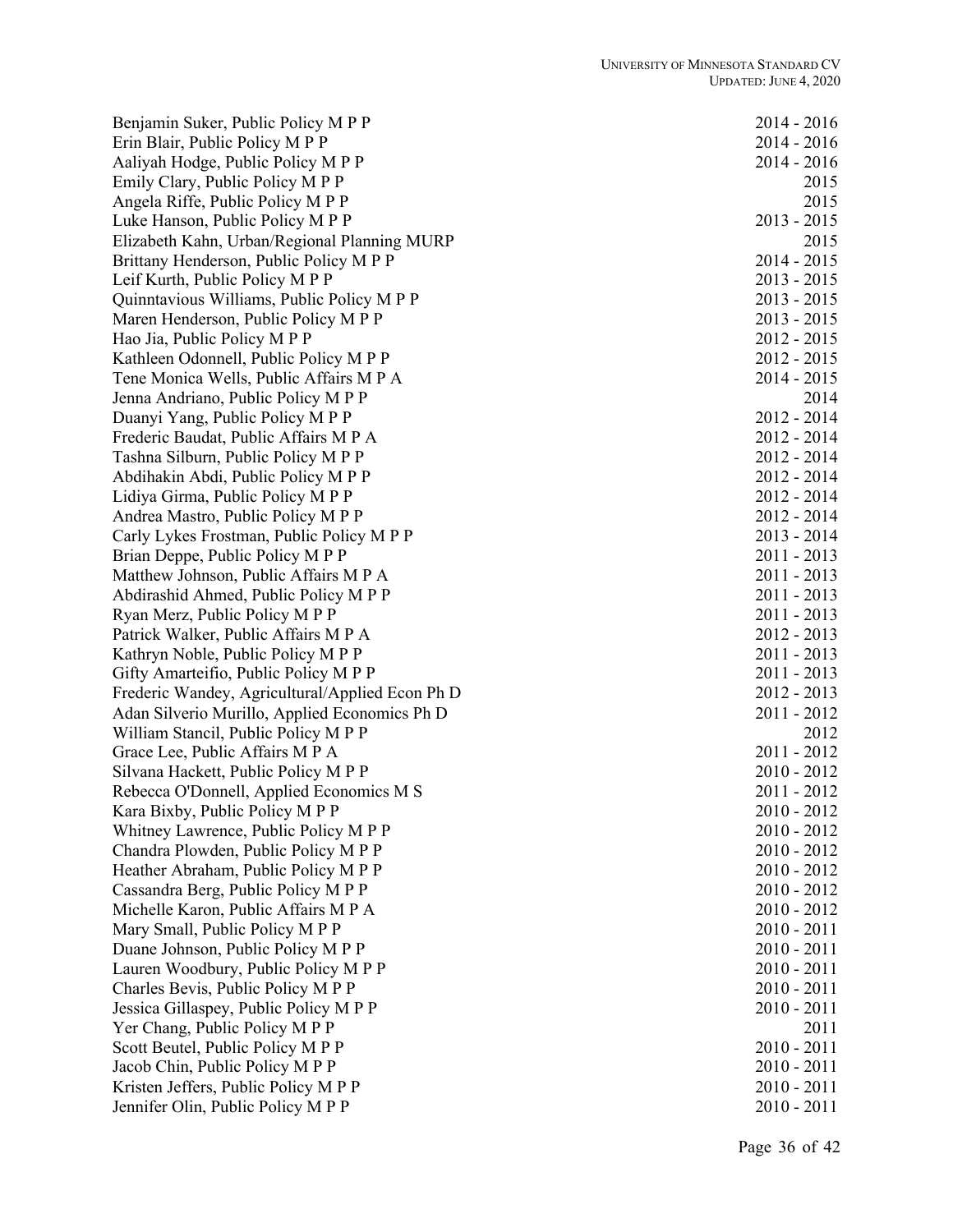Shanae Phillips, Public Policy M P P Mary Ellen Six, Public Policy M P P Justine Jones, Public Policy M P P Brandon Coffee -Borden, Public Policy M P P 2007 Neng Vue, Urban/Regional Planning MURP Stacy Myhre, Public Policy M P P Sandy Carr, Public Policy M P P Jeffrey Narr, Public Policy M P P Melvin Carter III, Public Policy M P P Meredith Fergus, Public Policy M P P Nicole Pulles, Public Policy M P P Terri Martin -Parisien, Public Policy M P P 2005 Matthew Jones, Public Policy M P P Chanelle Gandy, Public Policy M P P Melissa Kovach, Public Policy M P P Susan Beaulieu, Public Policy M P P Daniel Jackson, Public Policy M P P Stephannie Lewis, Public Policy M P P Abigail Read, Public Policy M P P Nicholas Wallace, Public Policy M P P Justin Stec, Public Policy M P P Alexander Oftelie, Public Policy M P P Andrew Heuer, Public Policy M P P Alexandra Iverson, Public Policy M P P Anna Lucas, Public Policy M P P Seng Vang, Public Policy M P P Rachel Mathison, Public Policy M P P Jennifer Min, Public Policy M P P Ian Alexander, Public Policy M P P Thomas Krebs, Public Policy M P P Friendly Vang, Public Policy M P P Nathan James, Public Policy M P P Liza Kim, Public Policy M P P Kamarrie Davis, Public Policy M P P Christopher Dolan, Public Policy M P P Meredith Fergus, Public Policy M P P Tishaunda Jamison, Public Policy M P P Michelle Ewert, Public Policy M P P Stacey Rude, Public Policy M P P Eric Moore, Public Affairs M A Nicole Martin Rogers, Public Policy M P P Maypakou Ly, Public Policy M P P Shelly Hendricks, Public Policy M P P Maypakou Ly, Public Policy M P P Kevin Monroe, Public Policy M P P Daniel Williams, Public Affairs M A Karla Twedt-Ball, Public Policy M P P 2001 Katherine Wulff, Public Policy  $M P P$ Demian Moore, Public Policy M P P Adepeju Oyesanya, Public Affairs M A Mercy Olson, Public Affairs M A

| 2010          |                | 2011 |
|---------------|----------------|------|
| 2010          | $\overline{a}$ | 2011 |
|               |                |      |
|               |                | 2010 |
| 2007          | -              | 2009 |
|               |                |      |
| 2005          | $\overline{a}$ | 2009 |
| 2007          |                | 2008 |
|               |                |      |
| 2007          |                | 2008 |
| 2007          |                | 2008 |
|               | $\overline{a}$ |      |
| 2002          |                | 2008 |
|               |                | 2007 |
|               |                |      |
| 2006          | $\overline{a}$ | 2007 |
| 2005          | $\overline{a}$ | 2007 |
| 2006          | $\overline{a}$ |      |
|               |                | 2007 |
|               |                | 2006 |
|               |                |      |
|               |                | 2006 |
|               |                | 2006 |
| 2005          |                | 2006 |
|               | $\overline{a}$ |      |
| 2005          | $\overline{a}$ | 2006 |
| 2005          | $\overline{a}$ | 2006 |
|               |                |      |
| 2005          | $\overline{a}$ | 2006 |
|               |                | 2006 |
|               |                |      |
| 2003          | -              | 2005 |
| 2001          | $\overline{a}$ | 2005 |
|               |                |      |
| 2003          |                | 2005 |
| 2003          |                | 2005 |
|               |                |      |
| 2003          |                | 2005 |
| 2003          |                | 2005 |
|               |                |      |
| 2003          |                | 2005 |
| 2003          | $\overline{a}$ | 2005 |
|               |                |      |
| 2002          | $\overline{a}$ | 2004 |
| 2003          | $\overline{a}$ | 2004 |
| 2002          | $\overline{a}$ | 2004 |
|               |                |      |
| 2002          | $\overline{a}$ | 2004 |
| 2002          |                | 2004 |
|               |                |      |
| 2002          |                | 2003 |
| 2000          |                | 2003 |
|               |                |      |
| $2002 -$      |                | 2003 |
| $2002 -$      |                | 2003 |
|               |                |      |
| $2002 -$      |                | 2003 |
| 1996 -        |                | 2003 |
|               |                |      |
| $2001 -$      |                | 2002 |
|               |                | 2002 |
|               |                |      |
| $2001 -$      |                | 2002 |
| $2000 -$      |                | 2002 |
|               |                |      |
|               |                | 2001 |
| $2000 -$      |                | 2001 |
|               |                |      |
|               |                | 2001 |
|               |                | 2001 |
|               |                |      |
|               |                | 2001 |
| $2000 - 2001$ |                |      |
|               |                | 2000 |
|               |                |      |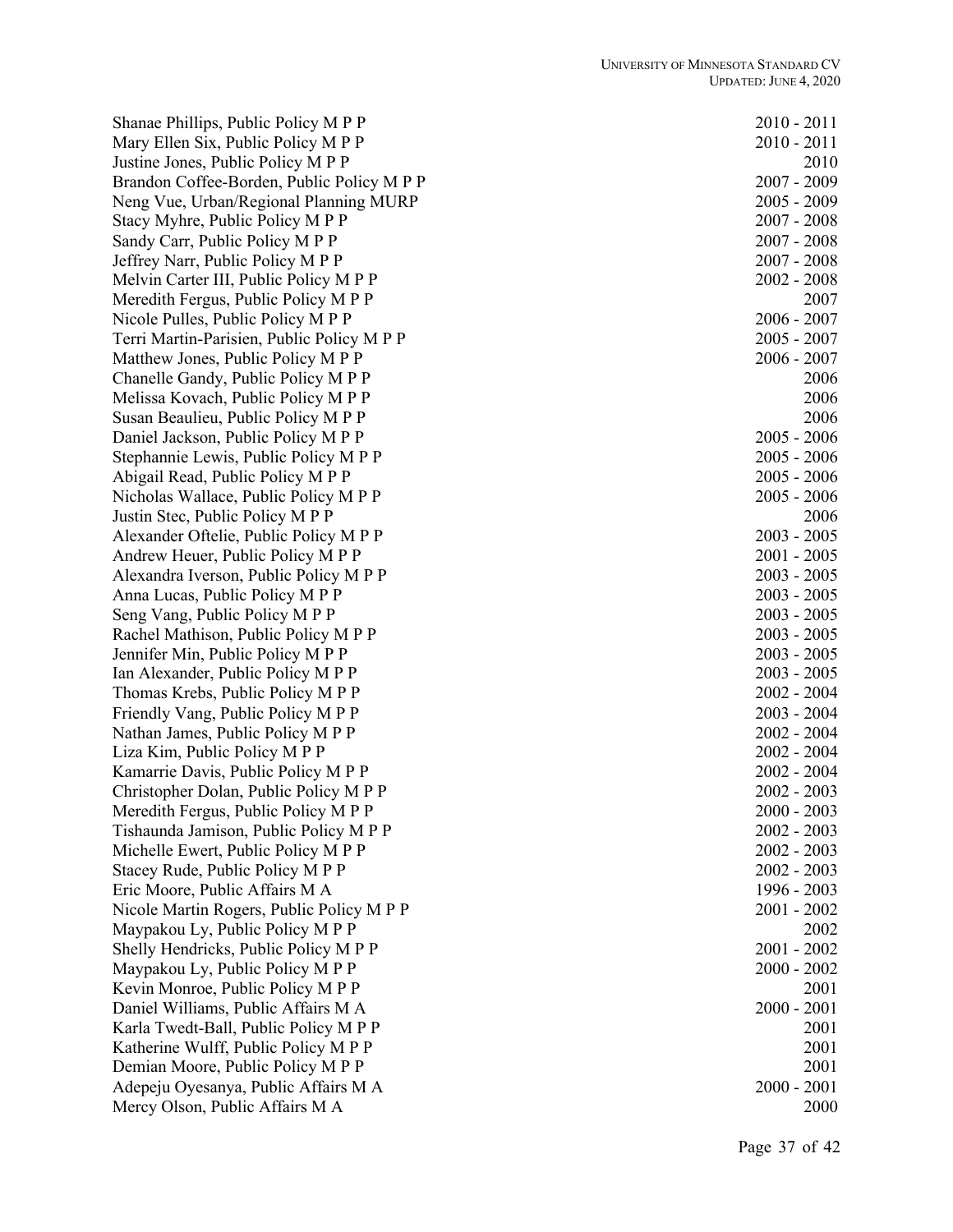| Gillian Blomquist, Public Policy M P P                                                                                                                                | 2000                             |
|-----------------------------------------------------------------------------------------------------------------------------------------------------------------------|----------------------------------|
| Francis Green, Public Affairs M A                                                                                                                                     | 1997 - 2000                      |
| Stephanie Haddad, Public Policy M P P                                                                                                                                 | 2000                             |
| Walter Novillo, Public Affairs M A                                                                                                                                    | 2000                             |
| May Moua, Public Affairs M A                                                                                                                                          | 1997 - 2000                      |
| Sharon LaQuier, Public Affairs M A                                                                                                                                    | 1996 - 2000                      |
| Walter Novillo, Public Affairs M A                                                                                                                                    | 1998 - 1999                      |
| David Hill, Public Affairs M A                                                                                                                                        | 1996 - 1999                      |
| Jennifer Odonoghue, Public Affairs M A                                                                                                                                | 1997 - 1998                      |
| Mary Zanmiller, Public Affairs M A                                                                                                                                    | 1996 - 1998                      |
| Geraldine Madrid, Public Affairs M A                                                                                                                                  | 1996 - 1998                      |
| Lila Hussain, Public Affairs M A                                                                                                                                      | 1993 - 1998                      |
| Lan Pham, Public Affairs M A                                                                                                                                          | 1997                             |
| Greg Earhart, Public Affairs M A                                                                                                                                      | 1996 - 1997                      |
| Gavin Kearney, Public Affairs M A                                                                                                                                     | 1996 - 1997                      |
| Dartrell Lipscomb, Public Affairs M A<br>Michelle Revels, Public Affairs M A                                                                                          | 1996 - 1997<br>1995 - 1997       |
| Kira Dahlk, Public Affairs M A                                                                                                                                        | 1995 - 1997                      |
| Andriana Abariotes, Public Affairs M A                                                                                                                                | 1996                             |
| Lisa Anderson, Public Affairs M A                                                                                                                                     | 1993 - 1996                      |
| Cindy Crimmins, Public Affairs M A                                                                                                                                    | 1995                             |
| Joseph Stahl, Public Affairs M A                                                                                                                                      | 1995                             |
| Carrie Meyerhoff, Public Affairs M A                                                                                                                                  | 1994                             |
| Armando Carrera, Public Affairs M A                                                                                                                                   | 1994                             |
| Dale Mott, Public Affairs M A                                                                                                                                         | 1992 - 1994                      |
|                                                                                                                                                                       |                                  |
| <b>Committee Advising</b>                                                                                                                                             |                                  |
|                                                                                                                                                                       |                                  |
| <b>Doctoral Final Committee: Committee Member</b>                                                                                                                     |                                  |
| Frederic Wandey, Agricultural/Applied Econ Ph D                                                                                                                       | $2012 - 2013$                    |
| Catherine Fitch, History Ph D                                                                                                                                         | 2005                             |
| Nancy Walters, Education Ph D<br>Carol Johnson, Educational Admin Ed D                                                                                                | 1996 - 1997<br>1997              |
|                                                                                                                                                                       | 1996 - 1997                      |
| William Allen, Family Social Science Ph D<br>Melanie Petersonhickey, Educational Policy/Admin Ph D                                                                    | 1996                             |
| Willie Johnson, Educational Policy/Admin Ph D                                                                                                                         | 1996                             |
| <b>Doctoral Final Committee: Committee Reviewer</b>                                                                                                                   |                                  |
| Jessica Molina, Sociology Ph D                                                                                                                                        | 2019 - Present                   |
| Deborah Mitchell, Design Ph D                                                                                                                                         | 2017 - 2019                      |
| Tamra Boyce, Org Lead Pol and Dev Ph D                                                                                                                                | $2015 - 2016$                    |
| Lan Pham, Agricultural/Applied Econ Ph D                                                                                                                              | $2007 - 2008$                    |
| Margaret Good, Hlth Srv Rsrch/Policy/Adm PhD                                                                                                                          | $2001 - 2002$                    |
| David Heistad, Educ Psychology Ph D                                                                                                                                   | 1999                             |
| Jane Miller, Educational Policy/Admin Ph D                                                                                                                            | 1998                             |
|                                                                                                                                                                       |                                  |
| Man Xu, Public Affairs Ph D                                                                                                                                           | 2019 - Present                   |
|                                                                                                                                                                       |                                  |
| <b>Doctoral Preliminary Committee: Committee Chair</b><br><b>Doctoral Preliminary Committee: Committee Member</b><br>Tongtan Chantarat, Hlth Srv Rsrch/Policy/Adm PhD | 2019 - Present                   |
| Jason Hicks, Public Affairs Ph D<br>Yufeng Lai, Applied Economics Ph D                                                                                                | 2019 - Present<br>2018 - Present |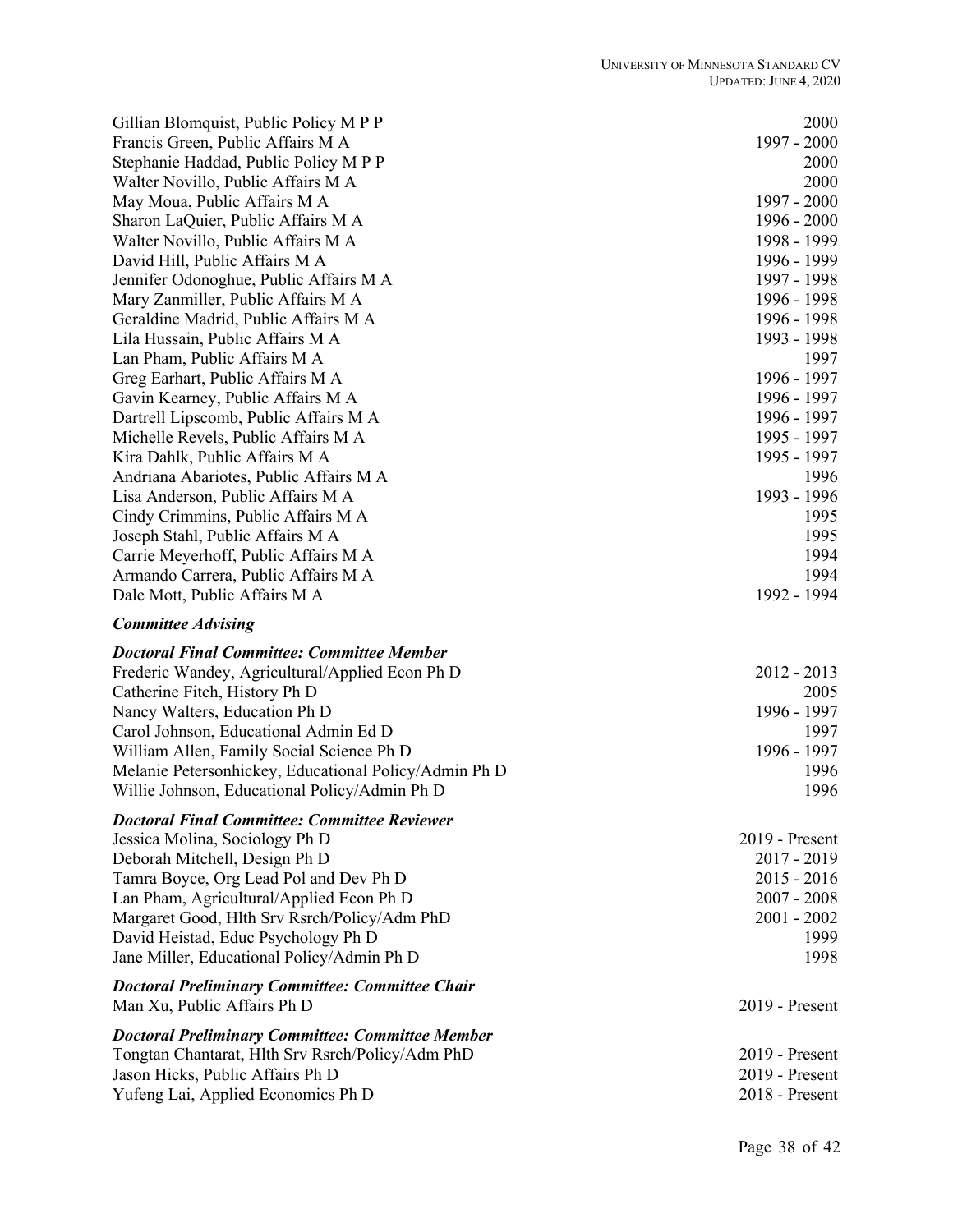| Tamra Boyce, Org Lead Pol and Dev Ph D                      | 2014 - 2016    |
|-------------------------------------------------------------|----------------|
| Frederic Wandey, Agricultural/Applied Econ Ph D             | $2006 - 2013$  |
| Michelle Kuhl, Org Ldrship Policy Dev Ph D                  | $2001 - 2011$  |
| Jessica Molina, Sociology Ph D                              | 2010 - Present |
| Nicole Martin Rogers, Sociology Ph D                        | $2007 - 2008$  |
| Christopher Bates, Educational Policy/Admin Ed D            | $2006 - 2008$  |
| Lan Pham, Agricultural/Applied Econ Ph D                    | $2006 - 2008$  |
| Catherine Fitch, History Ph D                               | $2002 - 2005$  |
| Paula Pentel, Geography Ph D                                | 1998 - 2003    |
| Darren Wheelock, Sociology Ph D                             | 1999 - 2003    |
| Margaret Good, Hlth Srv Rsrch/Policy/Adm PhD                | 1999 - 2002    |
| Mark Lutterman, Economics Ph D                              | 1998 - 2001    |
| William Tagis, Educational Policy/Admin Ph D                | 1999 - 2001    |
| Jane Miller, Educational Policy/Admin Ph D                  | 1995 - 1998    |
| Nancy Walters, Education Ph D                               | 1994 - 1997    |
| Carol Johnson, Educational Admin Ed D                       | 1995 - 1997    |
| William Allen, Family Social Science Ph D                   | 1996 - 1997    |
| Melanie Petersonhickey, Educational Policy/Admin Ph D       | 1995 - 1996    |
| Paul Fossum, Educational Policy/Admin Ph D                  | 1995           |
| <b>Master's Thesis/Research Committee: Committee Chair</b>  |                |
| Eric Moore, Public Affairs M A                              | 1996 - 2011    |
| Meredith Fergus, Public Policy M P P                        | $2001 - 2007$  |
| Srividhya Shanker, Public Affairs M A                       | 2007           |
| Jennifer Fair, Public Policy M P P                          | $2002 - 2003$  |
| Nicole Martin Rogers, Public Policy M P P                   | 2002           |
| Terri Thao, Public Policy M P P                             | 2002           |
| Joseph Munnich, Public Policy M P P                         | 2002           |
| Shelly Hendricks, Public Policy M P P                       | $2001 - 2002$  |
| Maypakou Ly, Public Policy M P P                            | $2000 - 2002$  |
| Kevin Monroe, Public Policy M P P                           | 2001           |
| Daniel Williams, Public Affairs M A                         | $2000 - 2001$  |
| Katherine Wulff, Public Policy M P P                        | 2001           |
| Demian Moore, Public Policy M P P                           | 2001           |
| Gillian Blomquist, Public Policy M P P                      | 2000           |
| Stephanie Haddad, Public Policy M P P                       | 2000           |
| Walter Novillo, Public Affairs M A                          | 1998 - 2000    |
| May Moua, Public Affairs M A                                | 1998 - 2000    |
| Geraldine Madrid, Public Affairs M A                        | 1997 - 1998    |
| Mary Zanmiller, Public Affairs M A                          | 1997 - 1998    |
| Lan Pham, Public Affairs M A                                | 1997           |
| Greg Earhart, Public Affairs M A                            | 1997           |
| Salima Khakoo, Public Affairs M A                           | 1997           |
| Gavin Kearney, Public Affairs M A                           | 1996 - 1997    |
| Dartrell Lipscomb, Public Affairs M A                       | 1996 - 1997    |
| Andriana Abariotes, Public Affairs M A                      | 1996           |
| Joseph Stahl, Public Affairs M A                            | 1995           |
| Carrie Meyerhoff, Public Affairs M A                        | 1994           |
| <b>Master's Thesis/Research Committee: Committee Member</b> |                |

Catherine Eisele, Org Ldrship Policy Dev M A 2019 - Present David Stanton, Org Ldrship Policy Dev M A 2019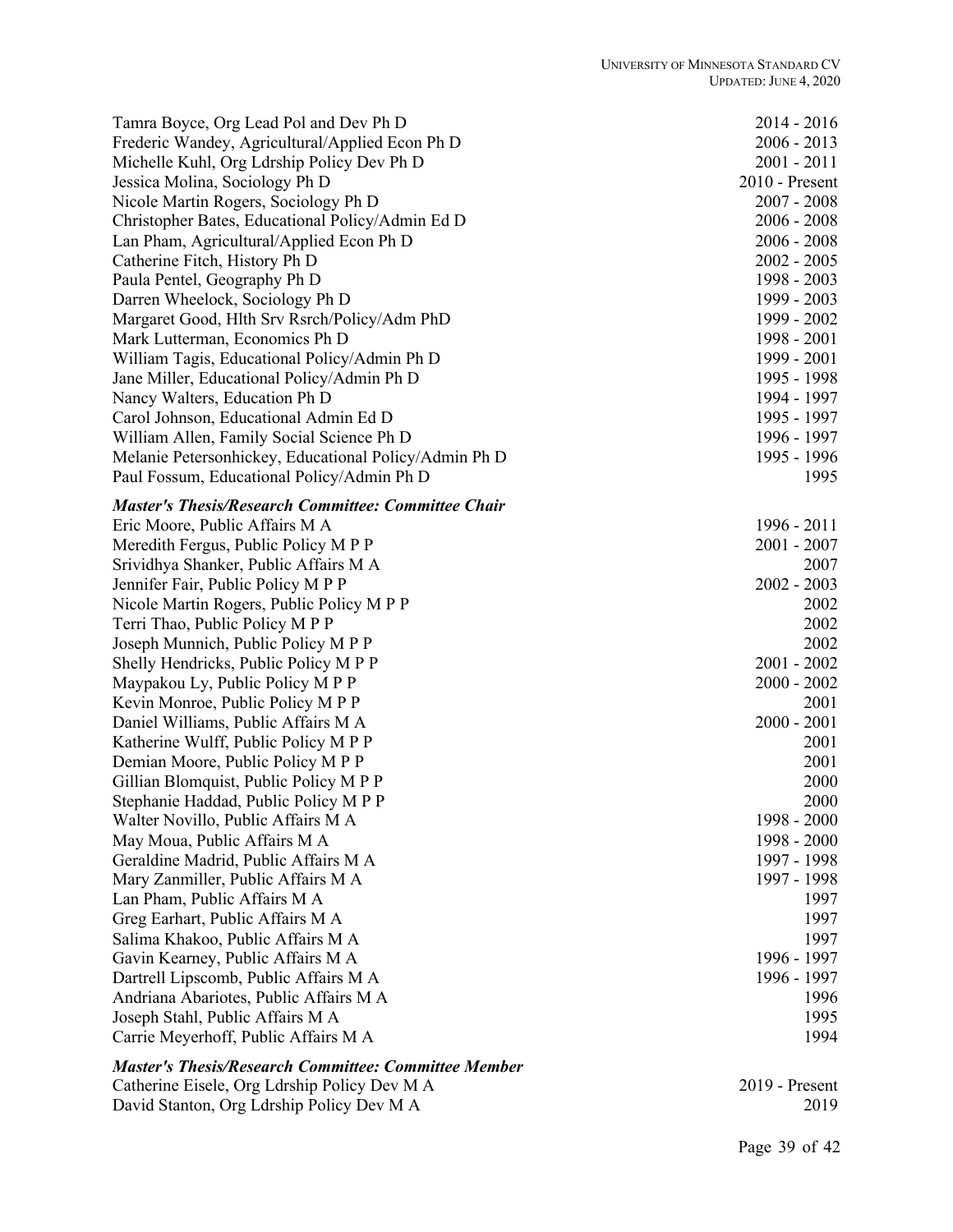| Stephanie Kobbe, Org Ldrship Policy Dev M A            | $2015 - 2016$ |
|--------------------------------------------------------|---------------|
| Jessica Molina, Sociology M A                          | $2013 - 2014$ |
| Diana Geisinger, Org Ldrship Policy Dev M A            | 2013          |
| Monica Entinger, Science/Tech/Envrn Policy M S         | 2011          |
| Brian Grove, Dentistry M S                             | 2006          |
| Andrew Heuer, Public Policy M P P                      | $2002 - 2005$ |
| Nai-Chia Li, Public Policy M P P                       | 2004          |
| Nai-Chia Li, Public Policy M P P                       | $2000 - 2003$ |
| Janice Lafloe, Public Policy M P P                     | 1998 - 2003   |
| Lynn Holbrook, Public Policy M P P                     | $2001 - 2002$ |
| Trista Harris, Public Policy M P P                     | 2002          |
| Brian Hagerty, Public Policy M P P                     | $2001 - 2002$ |
| Karla Twedt-Ball, Public Policy M P P                  | 2001          |
| Christine Guyer, Public Policy M P P                   | 2001          |
| Jon Steadland, Public Policy M P P                     | 2001          |
| Lindsey Miller, Public Policy M P P                    | 2001          |
| Adepeju Oyesanya, Public Affairs M A                   | $2000 - 2001$ |
| Lewissa Swanson, Public Affairs M A                    | $2000 - 2001$ |
| Bess Brockington, Science/Tech/Envrn Policy M S        | $2000 - 2001$ |
| Mercy Olson, Public Affairs M A                        | 2000          |
| Jonathan Palmer, Public Affairs M A                    | 1999 - 2000   |
| Justin Testerman, Public Policy M P P                  | 2000          |
| Clarissa Jones, Public Policy M P P                    | 2000          |
| Katherine Cogswell, Public Affairs M A                 | 1998 - 2000   |
| Sharon LaQuier, Public Affairs M A                     | 1999 - 2000   |
| Jennifer Cornell, Public Affairs M A                   | 1998 - 1999   |
| David Godfrey, Public Affairs M A                      | 1997 - 1999   |
| Ann Schultz, Public Affairs M A                        | 1998 - 1999   |
| Michelle Revels, Public Affairs M A                    | 1995 - 1997   |
| Alanna Tyler, Public Affairs M A                       | 1992 - 1997   |
| MayKao Hang, Public Affairs M A                        | 1995 - 1996   |
| David Waithaka, Industrial Relations M A               | 1996          |
| Sarita Ahuja, Public Affairs M A                       | 1994          |
| Armando Carrera, Public Affairs M A                    | 1994          |
| Mark Traynor, Public Affairs M A                       | 1994          |
| Lori Schack, Public Affairs M A                        | 1994          |
| Barry Shaul, Public Affairs M A                        | 1993          |
| POST DOC, RESIDENT, AND TRAINEE SUPERVISION/MENTORSHIP |               |

| Devan Steward, MPC (Minnesota Population Center)                 | $2017$ - Present |
|------------------------------------------------------------------|------------------|
| Rachel Motachwa, MPC (Minnesota Population Center)               | $2017$ - Present |
| Yao Lu, Yunnan Agricultural University                           | $2017$ - Present |
| Julio Hernandez Correa, DITE (Diversity Initiative for Tenure in | $2013$ - Present |
| Economics)                                                       |                  |
| DITE (Diversity Initiative for Tenure in Economics)              |                  |
| Linda Bailey McWeeney, DITE (Diversity Initiative for Tenure in  | $2013$ - Present |
| Economics)                                                       |                  |
| Mariana Carrera, DITE (Diversity Initiative for Tenure in        | $2013$ - Present |
| Economics)                                                       |                  |
| Sondra Collins, DITE (Diversity Initiative for Tenure in         | $2013$ - Present |
| Economics)                                                       |                  |
|                                                                  |                  |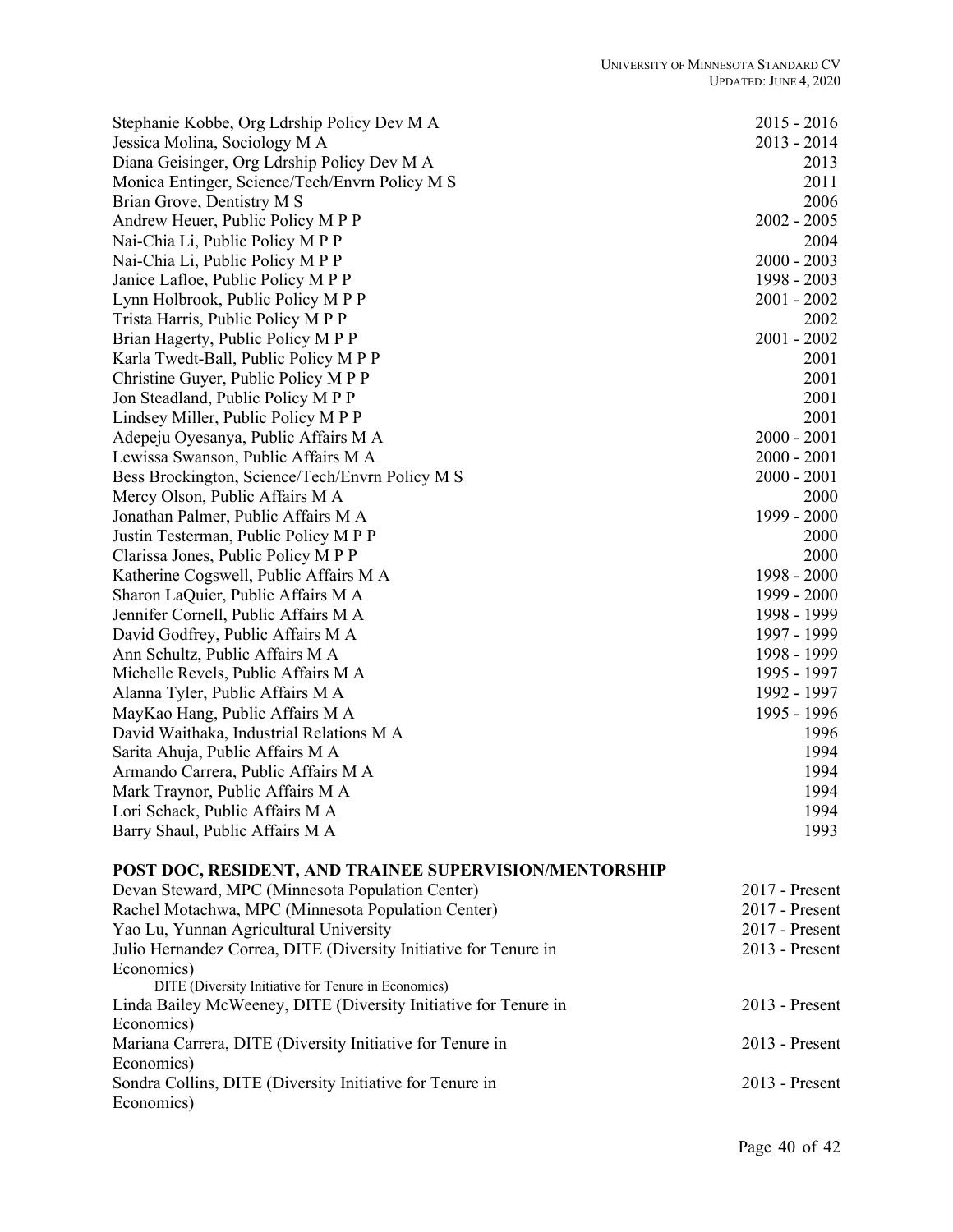| DITE (Diversity Initiative for Tenure in Economics)<br>Jermaine Toney, Cornell University<br>served on Ph.D. Defense Committee - Department of Economics, New School of Social Research                                                                                                                                                                                  | 2018                           |
|--------------------------------------------------------------------------------------------------------------------------------------------------------------------------------------------------------------------------------------------------------------------------------------------------------------------------------------------------------------------------|--------------------------------|
| <b>SERVICE</b>                                                                                                                                                                                                                                                                                                                                                           |                                |
| Service to the Discipline/Profession/Interdisciplinary Area(s)                                                                                                                                                                                                                                                                                                           |                                |
| <b>Council Member</b><br>Educational Testing Service (ETS) Policy Evaluation Research<br>Center                                                                                                                                                                                                                                                                          | $2011$ - Present               |
| <b>Editorial Board Member</b><br>Public Administration Review (PAR)<br>(3 year term)                                                                                                                                                                                                                                                                                     | $2017 - 2019$                  |
| <b>Elected Member</b><br>National Academy of Public Administration                                                                                                                                                                                                                                                                                                       | 2007 - Present                 |
| <b>Executive Board Memeber</b><br>National Economic Association Executive Board                                                                                                                                                                                                                                                                                          | $2018 - 2020$                  |
| <b>Institutional Representative - Policy Council</b><br>Association of Public Policy Analysis and Management (APPAM)<br>Committee member: Membership Committee, Professional Development Committee; Ph.D. Dissertation Award<br>Committee (Chair)                                                                                                                        | $2001$ - Present               |
| <b>Lecturer and Host</b><br>Executive Leadership Institute, National Forum for Black Public<br>Administrators (NFBPA,                                                                                                                                                                                                                                                    | 1997 - Present                 |
| <b>Main Member</b><br>Transportation Research Board, Standing Committee on<br>Disadvantaged Business Enterprises                                                                                                                                                                                                                                                         | 2017 - Present                 |
| <b>Member</b><br>Kellogg Research Council, Office for Diversity and Community<br>Partnership<br>Harvard Medical School                                                                                                                                                                                                                                                   | $2010$ - Present               |
| <b>Policy Council Member</b><br>Association for Public Policy Analysis and Management<br>The Policy Council is the Association's leadership team. It currently consists of four elected cohorts serving staggered,<br>four-year terms of office; the APPAM officers (ex officio voting); the APPAM executive director and the editor of JPAM<br>(ex-officio non-voting). | January 1, 2020                |
| Service to the University/College/Department                                                                                                                                                                                                                                                                                                                             |                                |
| <b>University of Minnesota</b>                                                                                                                                                                                                                                                                                                                                           |                                |
| <b>Campus</b><br>Member, Coordinating Committee on African American and<br>African Cultural and Programmatic Initiatives                                                                                                                                                                                                                                                 | March 28, 2018 - Present       |
| College<br>Reviewer, Minnesota Population Center Faculty Merit Review<br>Committee                                                                                                                                                                                                                                                                                       | $2015$ - Present               |
| Member, Admissions Committee<br>Member, Masters of Human Rights Admissions Committee                                                                                                                                                                                                                                                                                     | $2019 - 2020$<br>$2019 - 2020$ |
|                                                                                                                                                                                                                                                                                                                                                                          | Page 41 of 42                  |